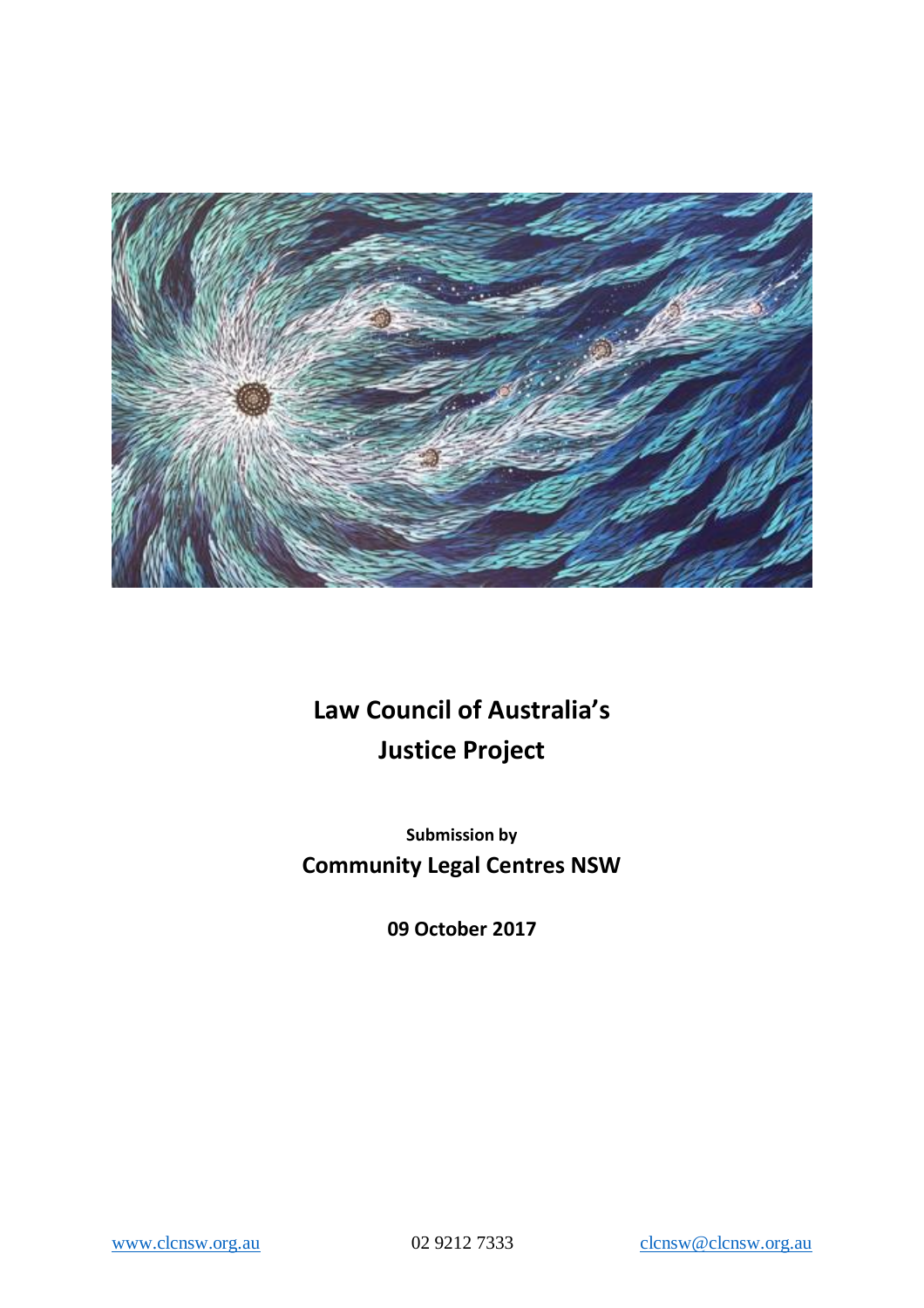

# **Table of Contents**

We acknowledge the Traditional Owners, Custodians and Elders of the Gadigal People of the Eora Nation, past and present, on whose traditional lands we work.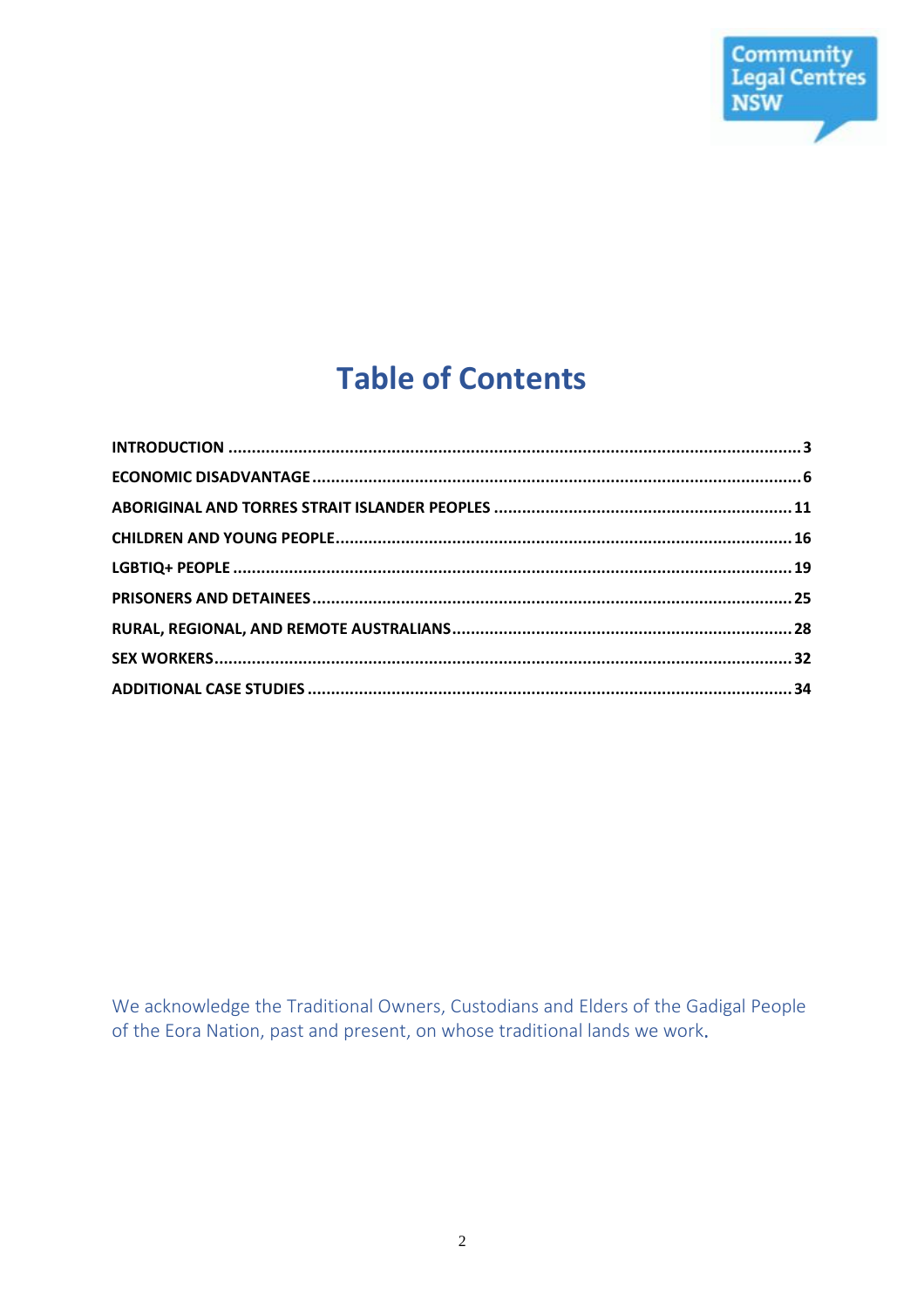

# Introduction

Community Legal Centres NSW (CLCNSW) welcomes the opportunity to make this submission to the Law Council of Australia's Justice Project. We acknowledge the extensive work done on the Project to date, including the consultation with community legal centres (CLCs) which informed many of the discussion papers.

CLCNSW is the peak body for almost 40 community legal centres in NSW. Since the very beginning community legal centres have been a cornerstone of access to justice for socially and economically disadvantaged groups in NSW. As well as delivering direct services to people who need it most, CLCs are active in the law reform process and have been instrumental in trailblazing the establishment of the legal assistance sector in NSW and across Australia.

Rather the engaging critically with the extensive research and literature review the Law Council of Australia has undertaken to date, and bearing in mind the input of community legal centres in the process to date, this contribution primarily focuses on:

- $\triangleright$  Framing some of the barriers to justice experienced by the identified groups,
- $\triangleright$  Highlighting areas where community legal centres work with these groups, and
- $\triangleright$  Collecting case studies that provide real stories regarding these areas of legal need.

The areas of the Justice Project we have responded to in this way are: Aboriginal and Torres Strait Islander Peoples, Children and Young People, LGBTQI+ People, Older Persons, Prisoners and Detainees, and Rural, Regional, and Remote Australians. These areas were chosen based on available time and resources and should not be taken as indicative of the priorities of our organisation as compared to the areas that we have not responded to.

CLCNSW has engaged with the Economic Disadvantage section of the Justice Project in a different manner. Acknowledging that the vast majority of clients of CLCs experience economic disadvantage, and building on the work of the Justice Project in highlighting the particular difficulties that these people face, CLCNSW has engaged with economic disadvantage as a structural issue – highlighting some of the broader factors leading to economic disadvantage, the scale of the problem at a societal level, as well as highlighting broad areas for reform.

In the process of formulating the LGBTIQ+ People section of this submission, CLCNSW identified the absence of a group that experiences a disproportionate level of reduced access to justice: sex workers. A short inclusion has been made to highlight some of the specific barriers to justice faced by this group of people.

Another area that appears to have gone unrecognised is the barriers that people with disability face with regard to positive participation in the justice system, particularly the ability of deaf and hearingimpaired people to act as jurors. The need for legal reform in this area became evident following the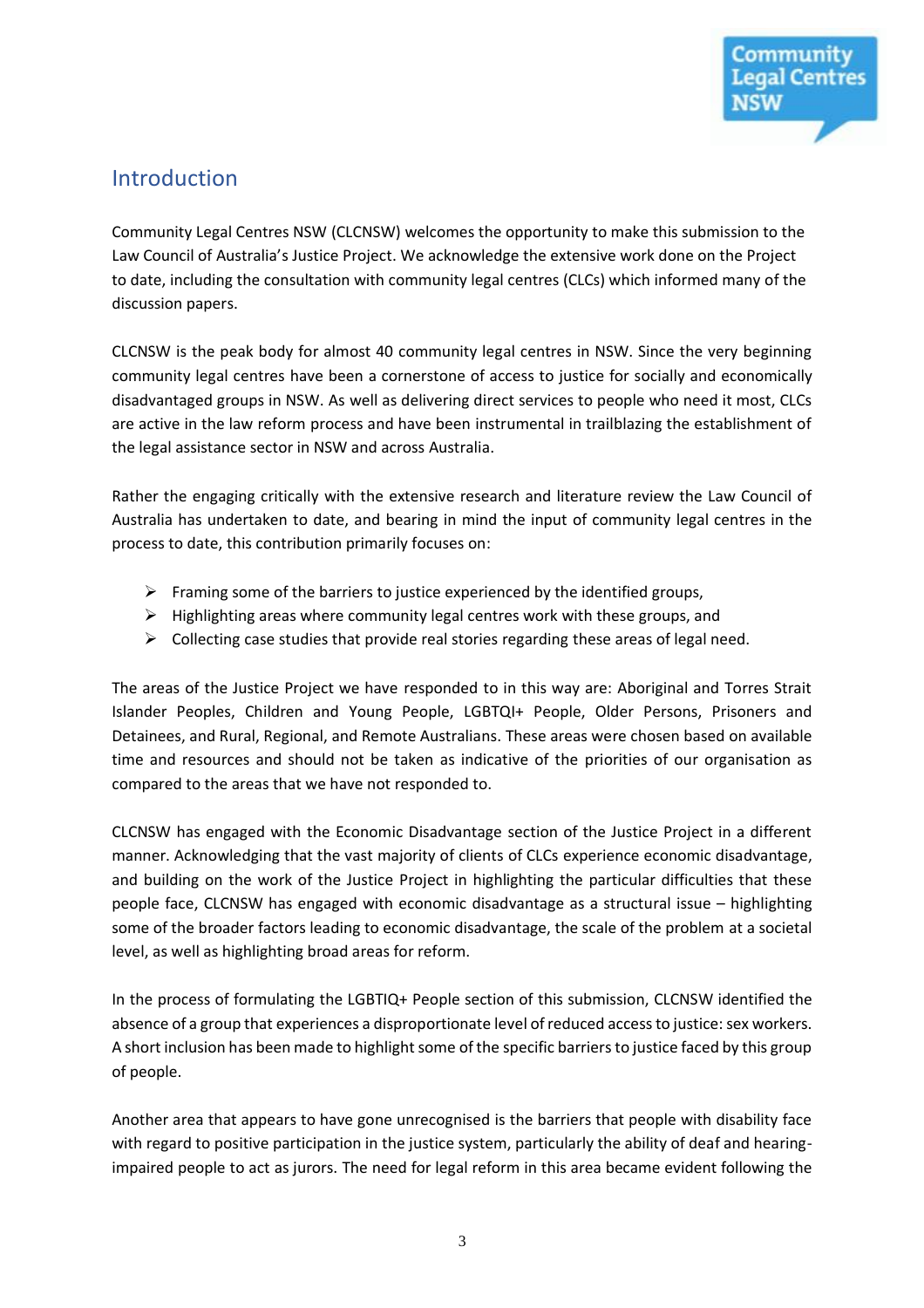High Court decision in *Lyons v State of Queensland* last year. This goes towards a progressive understanding of access to justice for people with disabilities. We refer the Law Council to the submission of CLCNSW member organisation the Public Interest Advocacy Centre (PIAC) for more discussion of this area.

In terms of addressing issues of access to justice across NSW, CLCNSW would like to draw the Law Council of Australia's attention to the type of collaborative service delivery that has underpinned the work of community legal centres since our humble beginnings in Redfern over 40 years ago. CLCs understand that people are more than a statistic, that legal assistance is more than representation in court or a fifteen-minute 'consultation' on one specific area of law.

The first person employed at Redfern Legal Centre was a social worker, acknowledging the need to treat a person's problems holistically. Decades later, the same CLCs' Health Justice Partnership with Royal Prince Alfred Hospital is a model for cross-sector collaboration. As stated on the Redfern Legal Centre website:

*A woman hospitalised with domestic violence injuries may need legal help to get an AVO. Someone experiencing drug and alcohol issues could be self-medicating due to a debt they don't know how to deal with. The housing problems of a parent with a sick child could affect their ability to bring their child home.<sup>1</sup>*

CLCNSW invites the Law Council of Australia to, in the future, become a champion of collaborative service delivery and the work of community legal centres, broadening the Law Council of Australia's Legal Aid Matters campaign to include other organisations in the legal assistance sector – namely community legal centres and Aboriginal legal services.

In creating this submission, CLCNSW has drawn on the work of our member organisations, from collating stories through to guiding the direction and content of the submission. CLCs directly engaged in this process include: Far West Community Legal Centre, Wirringa Baiya Aboriginal Women's Legal Centre, Seniors' Rights Service, Kingsford Legal Centre, Western New South Wales Community Legal Centre, National Children's and Youth Law Centre, Shoalcoast Community Legal Centre, Inner City Legal Centre, Illawarra Legal Centre, HIV/AIDS Legal Centre (NSW), Arts Law Centre of Australia, Justice Connect, Marrickville Legal Centre, Redfern Legal Centre, Refugee Advice and Casework Service (RACS), Public Interest Advocacy Centre (PIAC), and Women's Legal Service NSW.

We would also like to acknowledge the contributions made by Macquarie University students Jimmy Brackin and Matthew Pennell in formulating this submission, and refer the Law Council of Australia to the submissions from other NSW community legal centres as further examples of the views and expertise evident in the sector.

<sup>&</sup>lt;sup>1</sup> Redfern Legal Centre website: [<http://rlc.org.au/holistic-approach-wellbeing-health-justice-partnership>](http://rlc.org.au/holistic-approach-wellbeing-health-justice-partnership)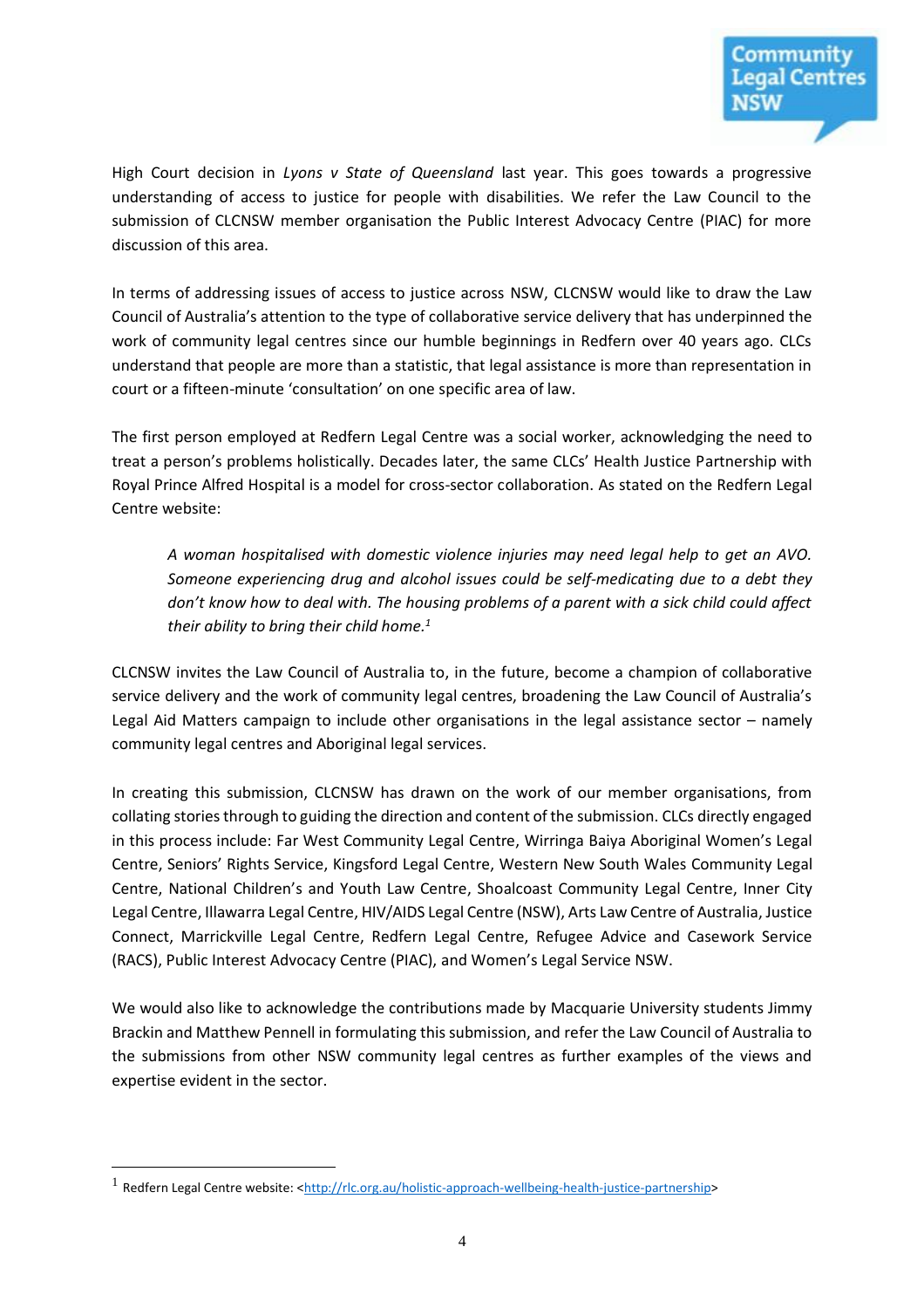We thank you again for the opportunity to engage with the Justice Project and look forward to continuing engagement with the Law Council of Australia to increase access to justice in NSW and across Australia.

**If there are any questions or queries regarding this submission, please contact the CLCNSW Advocacy & Communications Coordinator, Mark Riboldi via [mark.riboldi@clcnsw.org.au](mailto:mark.riboldi@clcnsw.org.au) or (02) 9212 7333.**

Regards,

Mark Riboldi **Advocacy & Communications Coordinator** Community Legal Centres NSW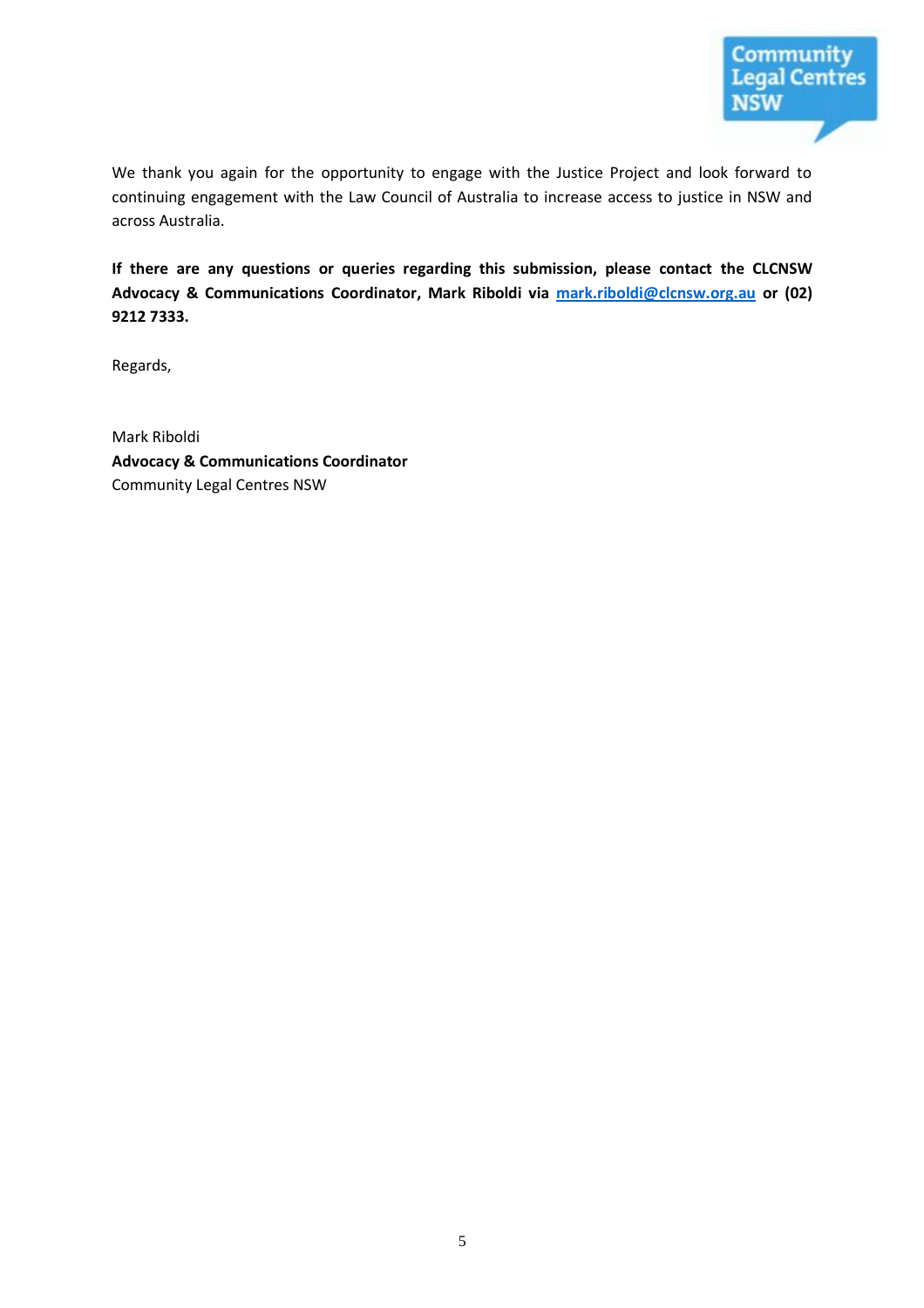# Economic Disadvantage

Community legal centres across NSW and Australia work with people experiencing economic disadvantage on a daily basis. The lack of access to justice for people in this situation is one of the core drivers for the establishment of community legal centres in the first place.

Community Legal Centres NSW thanks the Law Council of Australia for the work they have done highlighting the specific legal issues that people experiencing economic disadvantage face, the gaps in services, and the broader costs and consequences. We also acknowledge the input of the National Association of Community Legal Centres and other CLCs in the Justice Project to date.

In terms of stories of people experiencing economic disadvantage, we refer the Law Council of Australia to all of the stories contained in this submission, and any of those provided by other community legal centres in their submissions to the Justice Project.

In response to the Justice Report, Community Legal Centres NSW would like to draw the Law Council of Australia's attention to the general state of economic disadvantage and inequality in Australia, highlighting concerning trends, established causes, as well as legislative reform that could reduce economic disadvantage, and thus alleviate a number of the barriers to justice faced by people in this situation.

While economic disadvantage effects and interacts with various aspects of people's lives, we have focussed on labour market, education, tax and housing policies, representing four significant areas for decreasing economic disadvantage and inequality in Australia.

#### Scale of the Problem

Australia has outperformed almost every other OECD country in achieving 25 years of consecutive economic growth.<sup>2</sup> However, the benefits of this economic rise are not distributed equally throughout the nation.

The ABS has revealed that in 2015-2016, 20% of the wealthiest Australian households received 40% of total income. By comparison, households in the lowest income quintile received 8% of total income.

Australia's poverty rate ranks 14th highest among the OECD countries,<sup>3</sup> with 13.3% of the Australian population living below the poverty line.<sup>4</sup> The majority of the people living in poverty rely on social security payments as their main source of income.

In terms of trends, while the share of wealth of the top 1 per cent of Australians declined by twothirds from 1915 until the late 1960s, it rose from the late 1970s to 2010. Amazingly the top 0.001

 $\overline{a}$ <sup>2</sup> Penny Dorsch, Jacqueline Phillips and Charmaine Crowe, 'Poverty in Australia' (Report, Australian Council of Social Service, 2016) 7.

 $3$  Ibid 6.

<sup>4</sup> Ibid 5.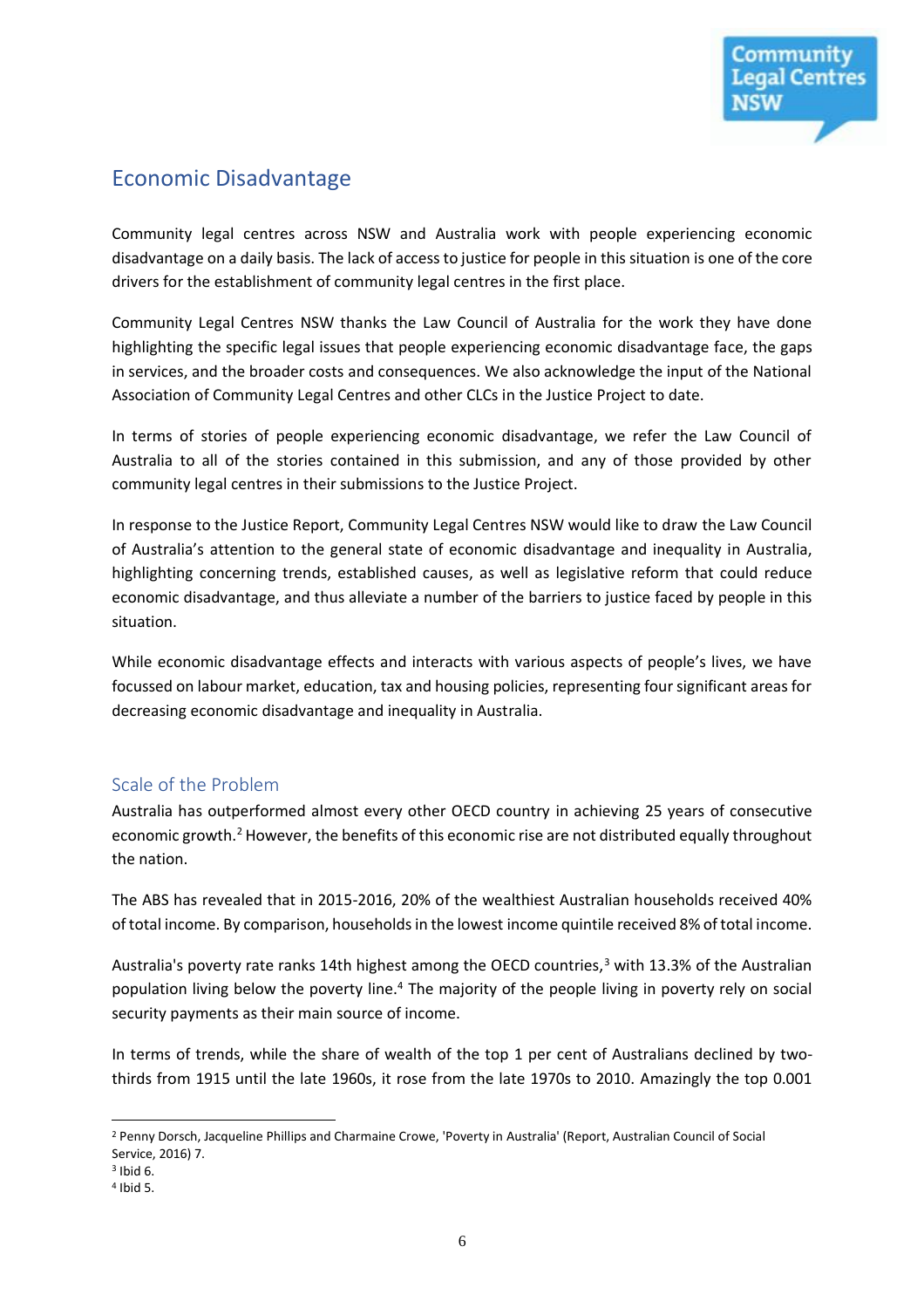percent tripled their share of Australian wealth from 1984 to 2012.<sup>5</sup> There are a variety of measures of inequality and the overall trend is that it is increasing; the richest 1 percent of Australians received 9.5 percent of the income.<sup>6</sup>

#### Causes and Effects of Economic Disadvantage

#### **Labour Market Policies**

As of August 2017, over 700,000 Australians were unemployed.<sup>7</sup> At the same time, around 30% of the working population live below the poverty line, with many employed on a part-time or temporary basis only.<sup>8</sup> The precarious nature of temporary employment reduces the prospects of career progression, resulting in temporary employees being unlikely to improve their economic situation.<sup>9</sup> In addition, as pay conditions for most part-time or casual jobs are generally quite low, temporary employees may be required to work multiple jobs to sustain economic viability.<sup>10</sup> Temporary work also removes the benefits of flexibility and access to paid sick leave.<sup>11</sup>

These figures can be attributed to a number of factors, many of which ultimately relate to globalisation. Factors include increased consumer consumption of imported goods, outsourcing and offshoring of labour by larger companies, and the decline of traditional industries.<sup>12</sup>

While there are benefits to a globalised economy, not enough has been done to offset the negative effects. A slump in union membership and tougher restrictions on organised labour have accompanied a slump in wages. $13$ 

#### **Education Policies**

 $\overline{a}$ 

Students from economically disadvantaged backgrounds often fall out of the education system early and miss out on tertiary education opportunities. This can be due to a multitude of factors, such as

- *<*http://www.abs.gov.au/ausstats/abs@.nsf/mf/6291.0.55.003>.
- <sup>8</sup> Dorsch et al, above n 1, 26.

 $^5$  Pamela Katic and Andrew Leigh, 'Top Wealth Shares in Australia 1915-2012' < [http://onlinelibrary.wiley.com/doi/10.1111/roiw.12177/full>](http://onlinelibrary.wiley.com/doi/10.1111/roiw.12177/full)

 $^6$  Peter Whiteford 'Trends in income inequality in Australia'

<http://search.informit.com.au/documentSummary;dn=917989038737675;res=IELLCC>

<sup>7</sup>Australian Bureau of Statistics, *Labour Force, Australia, Detailed, Quarterly, August 2017* 

<sup>9</sup> Organisation for Economic Co-Operation and Development, 'Economic Policy Reforms: Going for Growth' (Report, OECD, 2012) 191.

<sup>10</sup> Rafferty and Yu, above n 5, 6.

<sup>11</sup> Bob Douglas et al, 'Advance Australia Fair? What to do about Growing Inequality in Australia' (Report, The Australia Institute, 2014) 22.

<sup>&</sup>lt;sup>12</sup> Mike Rafferty and Serena Yu, 'Shifting Risk: Work and Working Life in Australia' (Report, Workplace Research Centre, 2010) 5.

<sup>13</sup> Josh Bornstein, 'Tough rules on unions have stifled Australian wages'< [http://www.smh.com.au/comment/tough-rules](http://www.smh.com.au/comment/tough-rules-on-unions-have-stifled-australian-wages-20170704-gx44rg.html)[on-unions-have-stifled-australian-wages-20170704-gx44rg.html>](http://www.smh.com.au/comment/tough-rules-on-unions-have-stifled-australian-wages-20170704-gx44rg.html)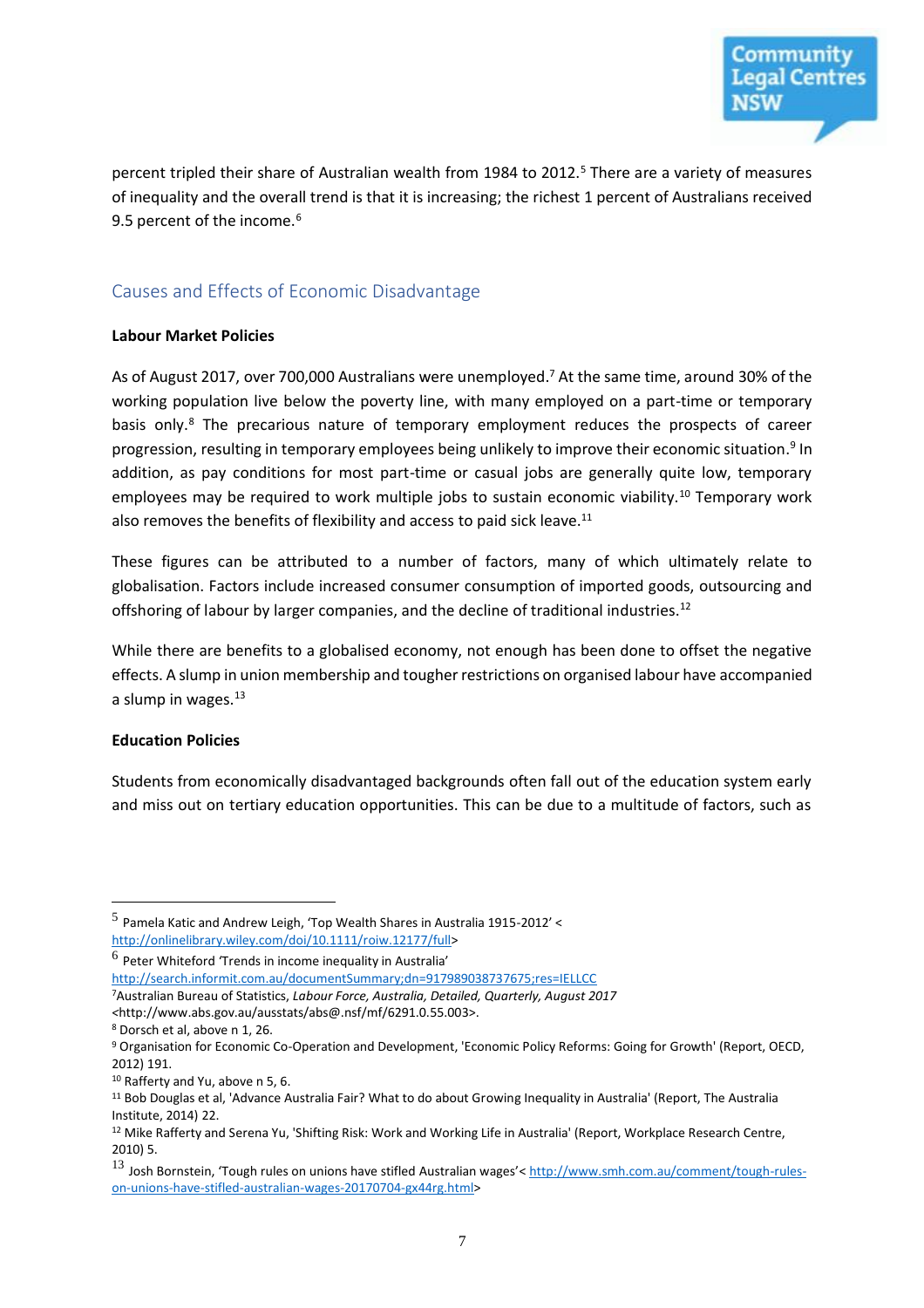

the cost of higher education, the need to start earning an income early, and, a lack of support for continuing education.<sup>14</sup>

Failing to obtain a full education can significantly limit an individual's capacity to escape economic disadvantage or intergenerational poverty, making it essential for governments to actively support students in securing an education. Policies such as reducing funding to public schools and fee deregulation for universities are inimical to this goal,<sup>15</sup> as they shift the cost burden of education onto students and their families.

#### **Tax Policies**

The government has committed to reduce social welfare payments despite the fact the majority of those living below the poverty line rely on this income stream. Approximately \$5 billion in social services were cut from the budget in the 2016-2017 financial year.<sup>16</sup> This reduction was introduced even though most social welfare payments are already set below the poverty line. We note that the maximum weekly Newstart payment for a single adult being \$269.40.<sup>17</sup> These problems are compounded by the arbitrary and often prohibitive eligibility requirements for certain payments.

Simultaneously, the government continues to allow generous tax concessions which are primarily utilised by high income earners. These include the Capital Gains Tax, which ensures that an individual or trust is only required to tax on 50% of the capital gain received from the sale of an asset held for at least 12 months. This has been accompanied by a gradual reduction in the top marginal income tax rate, as well as reductions in company tax rates. For instance, the government currently plans to reduce the corporate tax rate from 30% to 25% by the income year ending 30 June 2027.

#### **Housing Policies**

Currently, the Australian property market is the second most expensive in the world. Over the past decade, house prices have increased faster than incomes, with prices increasing 69% compared to a 57% rise in incomes.<sup>18</sup> This is due to a number of factors, including tax concessions for property investors such as the aforementioned capital gains tax discount and negative gearing.<sup>19</sup>

In contrast, the assistance provided to renters is limited, with some limited assistance available to those receiving social welfare benefits.<sup>20</sup> Lack of affordable housing ensures that people are less likely to purchase a home, will be paying off a mortgage for longer or otherwise paying more in rent.

<sup>14</sup> Ibid 38.

<sup>15</sup> Australian Council of Trade Unions, 'Building a Better Future: A Strong Economy for All' (Report, ACTU, 2015) 9.

<sup>16</sup> Jacob Greber, 'Spending Cuts, Housing Gains Propel \$4.4b improvement in 2016-17 Budget', *Australian Financial Review*  (Sydney) 26 September 2017, 4.

<sup>17</sup> Department of Human Services, *Newstart Allowance: How much you can get* (20 September 2017)

<sup>&</sup>lt;https://www.humanservices.gov.au/individuals/services/centrelink/newstart-allowance/how-much-you-can-get> <sup>18</sup> National Housing Supply Council 'Housing Supply and Affordability Issues 2012-2013' (Report, National Housing Supply Council, 2013).

<sup>19</sup> Douglas et al, above n 9, 14.

 $20$  Ibid.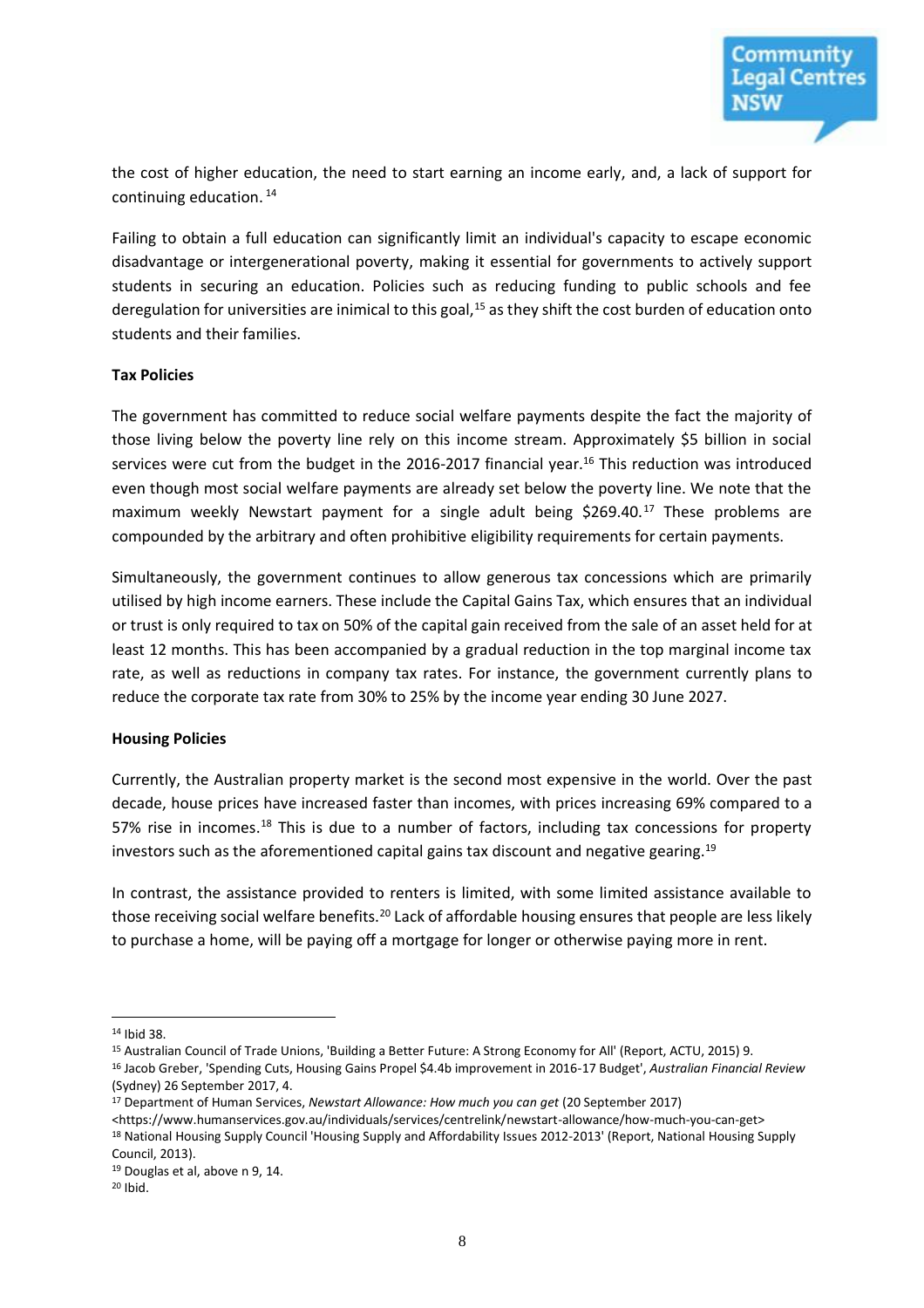

#### Potential Solutions

#### **Labour Market Policies**

A better balance needs to be struck between the benefits and negative effects of globalisation. Measures that have been suggested to address this include subsidies for companies hiring local workers, or limiting the extent to which companies can outsource and offshore their work and their workforce. Additionally, people seeking employment should be able rely on community services to assist them find employment, such as programs aimed at boosting specific skills.<sup>21</sup>

At the same time, it is important to address the issue of temporary employees not having the same rights as permanent employees. Fair and predictable wages and conditions could be extended to temporary employees. Additionally, benefits such as annual leave, penalty rates, overtime and redundancy pay could be a condition of employment regardless of a worker's status. The provision of training to temporary workers may also assist them in transitioning into more permanent and secure work.

#### **Education Policies**

It is widely accepted that a higher education level is associated with greater performance in the labour market.<sup>22</sup> Policies which make higher education more accessible to students are bound to have a positive effect on the economically disadvantaged. It should be noted that many Australian political figures currently advocating for deregulation of university fees, or opposing a move back to free higher education, were beneficiaries of free tertiary education between 1974 and 1989.

Incremental reforms could include providing schools with the resources to invest more time into individual student development, improving the salaries and training provided to teachers and introducing special support for at-risk students. In addition, providing universal early childhood education would improve children's physical, cognitive, and social development, which would work towards breaking the cycle of poverty that children from low socioeconomic backgrounds often fall into in circumstances. <sup>23</sup>

#### **Tax Policies**

Over the past decade, roughly \$169 billion in revenue has been lost through tax cuts.<sup>24</sup> This has resulted in a decline of government revenue and the growth of economic inequality. The number of tax concessions available should be considered and redirected towards people who need it and decreasing the wealth discrepancy in general. Reform could include reducing or removing the CGT discount and limiting the extent to which investors can negatively gear properties.

<sup>21</sup> ACTU, above n 11, 8.

<sup>22</sup> Douglas et al, above n 9, 20.

<sup>23</sup> Ibid 31.

 $^{24}$  Matt Grudnoff, 'Tax cuts that broke the budget'. The Australia Institute Policy Brief No. 51, May 2013.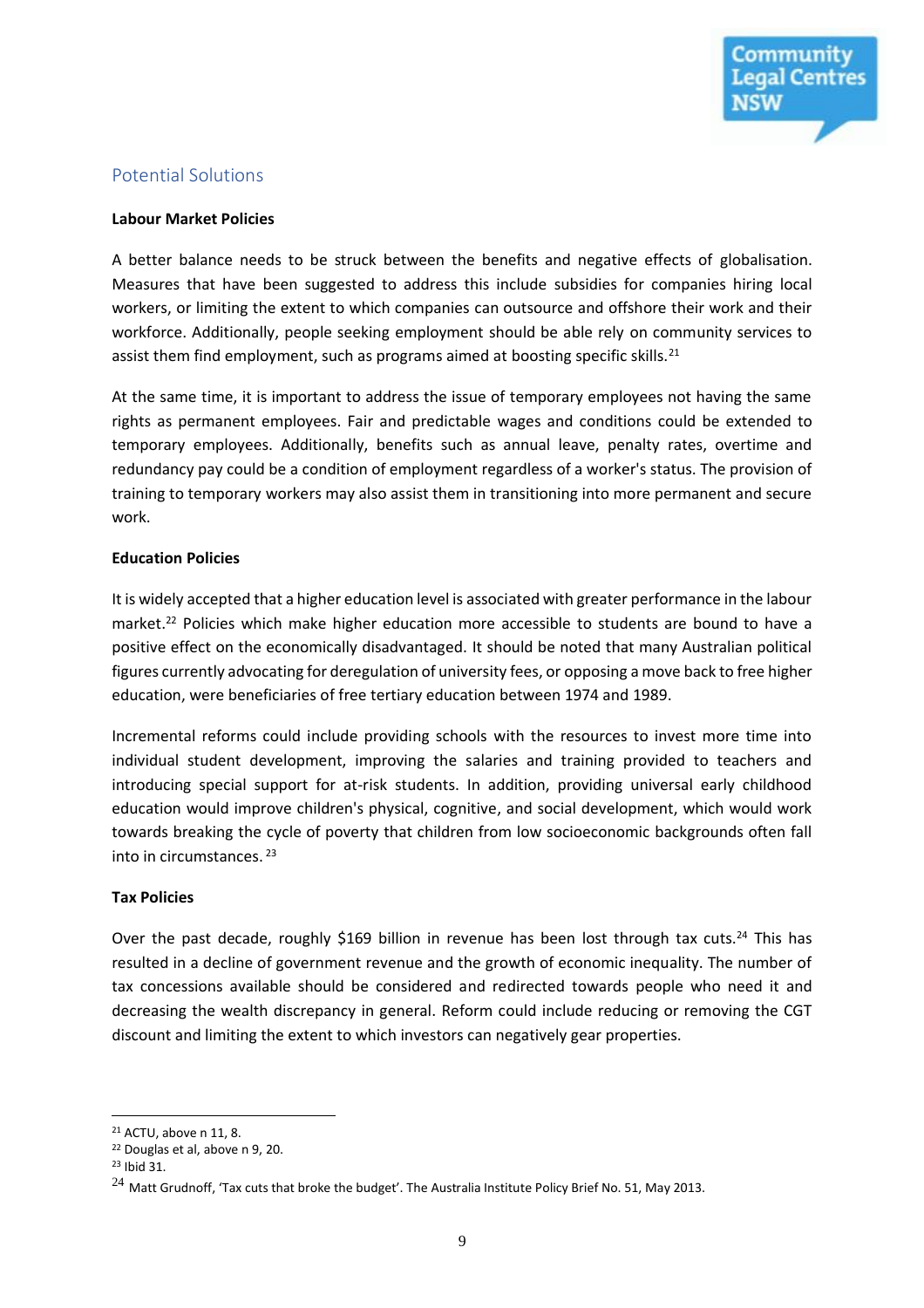At the same time, the marginal rate of tax for the highest income earners could be increased. Currently, the highest tax bracket includes all Australian residents who earn over \$180,001. A new bracket could be introduced to extend to Australian's with even higher taxable incomes and taxed at a rate of 60% (the highest rate prior to 1987). This would effectively amount to a 'millionaires tax' and would ensure a more progressive taxation system overall.

#### **Housing Policies**

Limiting or prohibiting negative gearing would not only increase the revenue collected by the government, but would also have the effect of reducing house prices as demand from property investors would be reduced. Measures to reduce speculative investing by overseas investors, such as the recent increase to the foreign purchaser surcharge duty, are also possible.<sup>25</sup>

At the same time, policy should focus on increasing the supply of affordable housing in Australia, particularly in states such as NSW and Victoria where property markets are more expensive. One way this could be achieved is through direct government investment in public, social and affordable housing development and introducing a levy on property owners who keep properties vacant.

#### Conclusion

CLCNSW believes that while it is important to make the legal system more accessible to people experiencing economic disadvantage, it is equally important that we introduce systemic change to reduce the number of people in this situation in the first place.

As an organisation whose vision is access to justice for all in a fair and inclusive community, CLCNSW supports our members to deliver access to quality legal services and champion social justice. We support economic and labour law reform, as well as investment in education and housing, which deliver progressive outcomes and work towards decreasing the number of people experiencing economic disadvantage, while reducing the gap between the extremely rich and the least wealthy.

We question the notion that there is only a limited pool of funding available for community services such as health, education and legal assistance. As we have established above in relation to tax and housing policies, government revenue is in large part determined by government policy. The choice comes down to what kind of society we want to live in: a winner-takes-all competitive environment where the privileged and lucky few thrive on the backs of the majority, or a nurturing and caring society where people support each other, succeed together, and are there with a helping hand when others need it.

Through providing legal assistance, education and advocating for policy and law reform, community legal centres are committed to achieving systemic change and a more just and equitable society.

 $\overline{a}$ <sup>25</sup> NSW Office of State Revenue, *Surcharge Purchaser Duty* (4 August 2017) <http://www.revenue.nsw.gov.au/taxes/spd>.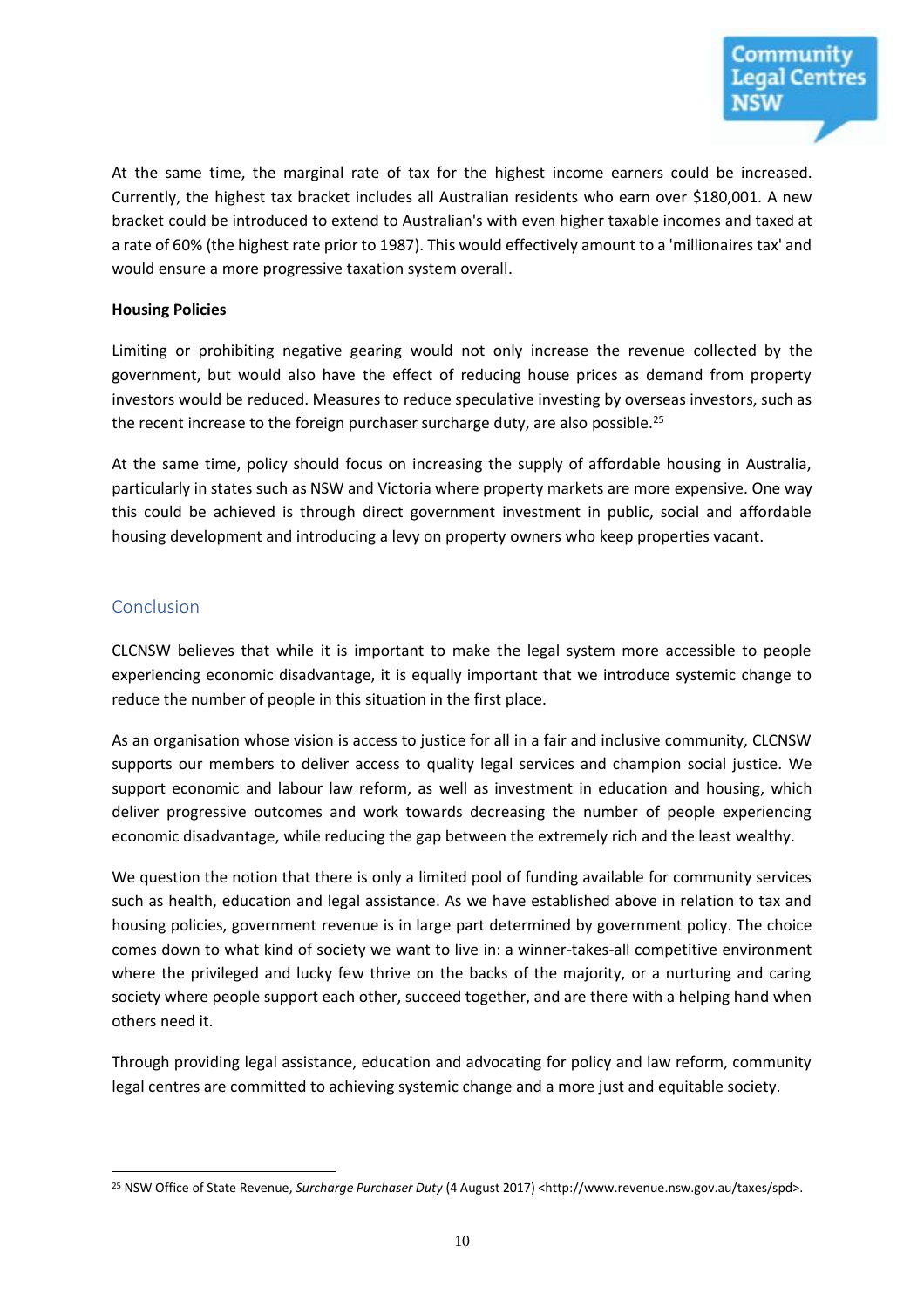

# Aboriginal and Torres Strait Islander Peoples

#### Barriers to justice

Since invasion, NSW and Australian government policies have dispossessed, discriminated against, and destroyed significant portions of Aboriginal and Torres Strait Islander peoples' cultures. The perpetration of dispossession continues, through policies like the Northern Territory Emergency Response, paperless arrests, mandatory sentencing, incarceration stemming from fines, minor offences and bail laws, as well as police practices associated with family violence. Overall, these systemic issues disproportionately impact the lives and self-determination of Aboriginal and Torres Strait Islander people.

An example highlighted by the Human Rights Law Centre and Change the Record of the disproportionate impact of fines is the rate of incarceration for Indigenous women having risen by 248% since the Royal Commission into Aboriginal Deaths in Custody.<sup>26 27 28</sup> Melanie Schwartz attributes these statistics to how fines are used in the legal system and explains the low-level impact, high-level ramifications of fines:

...*the flow on consequences of fines can push Indigenous people further to the margins, exacerbating financial and social exclusion and creating new reasons for justice system fatigue.*<sup>29</sup>

As a result of historic and systemic discrimination and a lack of cultural safety, awareness, and inclusion, many Aboriginal and Torres Strait Islander people have a distrust of police, the legal system and social services.

Throughout NSW, community legal centres (CLCs) implement services for, and largely in partnership with, Aboriginal and Torres Strait Islander community members. These types of initiatives and partnerships have developed culturally safe services and therefore increased access to justice for Aboriginal and Torres Strait Islander people living in NSW. Some of the examples across CLCs in NSW include the Aboriginal Legal Access Program (ALAP), Wirringa Baiya's cultural awareness training and community legal education programs, and CLCNSW's Cultural Safety Workbook.

<sup>26</sup> 'Change the Record' <https://changetherecord.org.au/>

<sup>&</sup>lt;sup>27</sup> Michael Bennett, 'Report addressing the skyrocketing Aboriginal and Torres Strait Islander women's imprisonment rates' Human Rights Law Centre, <https://www.hrlc.org.au/news/2017/5/10/over-represented-overlooked-report>

<sup>28</sup> Paige Bisset & Ruby Langton-Batty, 2017. 'Months in Review: April-June', *Indigenous Law Bulletin,* Vol.8, No.9, p.39. <sup>29</sup> Melanie Schwartz, 2007. 'Low-end Penalty, Big-time Impact: The Effects of fines on Indigenous People' *Indigenous Law Bulletin,* Vol.8, No.9, pp.14-17.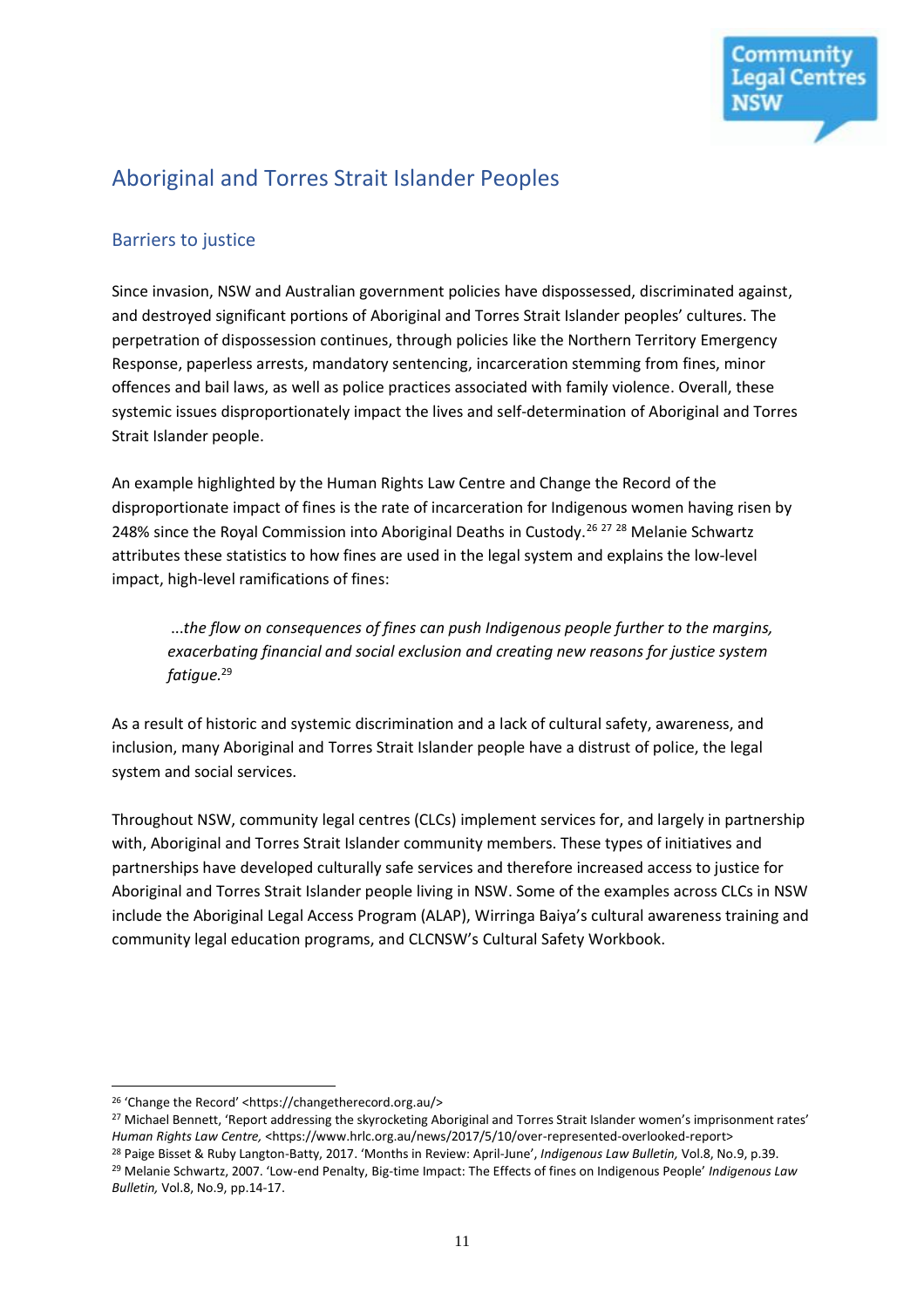#### Aboriginal Legal Access Program

The Aboriginal Legal Access Program (ALAP) is a state-wide program across NSW. It aims to increase awareness among Aboriginal people of their rights, legal services available, and their likelihood to access these services. The program attempts to break down barriers to accessing justice for Aboriginal and Torres Strait Islander people through community relationships and organisational cultural awareness change within the CLC sector. This includes the full realisation of the CLC's Aboriginal Employment Strategy whereby ALAP staff are supported to engage both as Aboriginal community representatives in the CLC, and CLC representatives in the communities.

ALAP staff members engage in community development work, whilst raising the awareness within Aboriginal communities of their local CLC and legal services available to them. ALAP workers are cultural safety facilitators that promote and improve the cultural safety of CLCs in order to improve access to legal services for Aboriginal people.

ALAP workers reach out to communities to identify unexpressed legal needs and provide information and assistance as an early intervention strategy. Relationships and partnerships in project design and delivery are central to CLCs and Aboriginal communities creating culturally safe, and issue relevant, outreach programs, with warm referrals<sup>30</sup> further increasing the efficacy of the partnerships.

### Wirringa Baiya Aboriginal Women's Legal Service

Wirringa Baiya Aboriginal Women's Legal Centre is a state-wide community legal centre for Aboriginal women, children and youth. The mission of the centre is to assist Aboriginal women, children and youth who have been victims of violence.

Wirringa Baiya is a civil law service. They do not do criminal law work. Historically because of their mission there has been a large focus on statutory victim's compensation work for survivors of sexual assault, child sexual assault, and domestic and family violence. Initially this was under Assistance provided it was pursuant under the repealed 1996 legislation and the current legislation, *Victims Rights and Support Act 2013* NSW (the VRSA).

The introduction of the 2013 VRSA saw a significant reduction in payments to survivors for pain and suffering and the effective removal of private solicitors assisting clients with applications under the scheme by taking away modest payments for legal work. In the context of victims' support, these changes devalued the impact of violence for survivors and their access to solicitors for scheme applications to the already under-resourced community legal sector.

 $\overline{a}$ <sup>30</sup> CLCNSW, *CLCNSW Programs* <http://www.clcnsw.org.au/cb\_pages/clcnsw\_programs.php>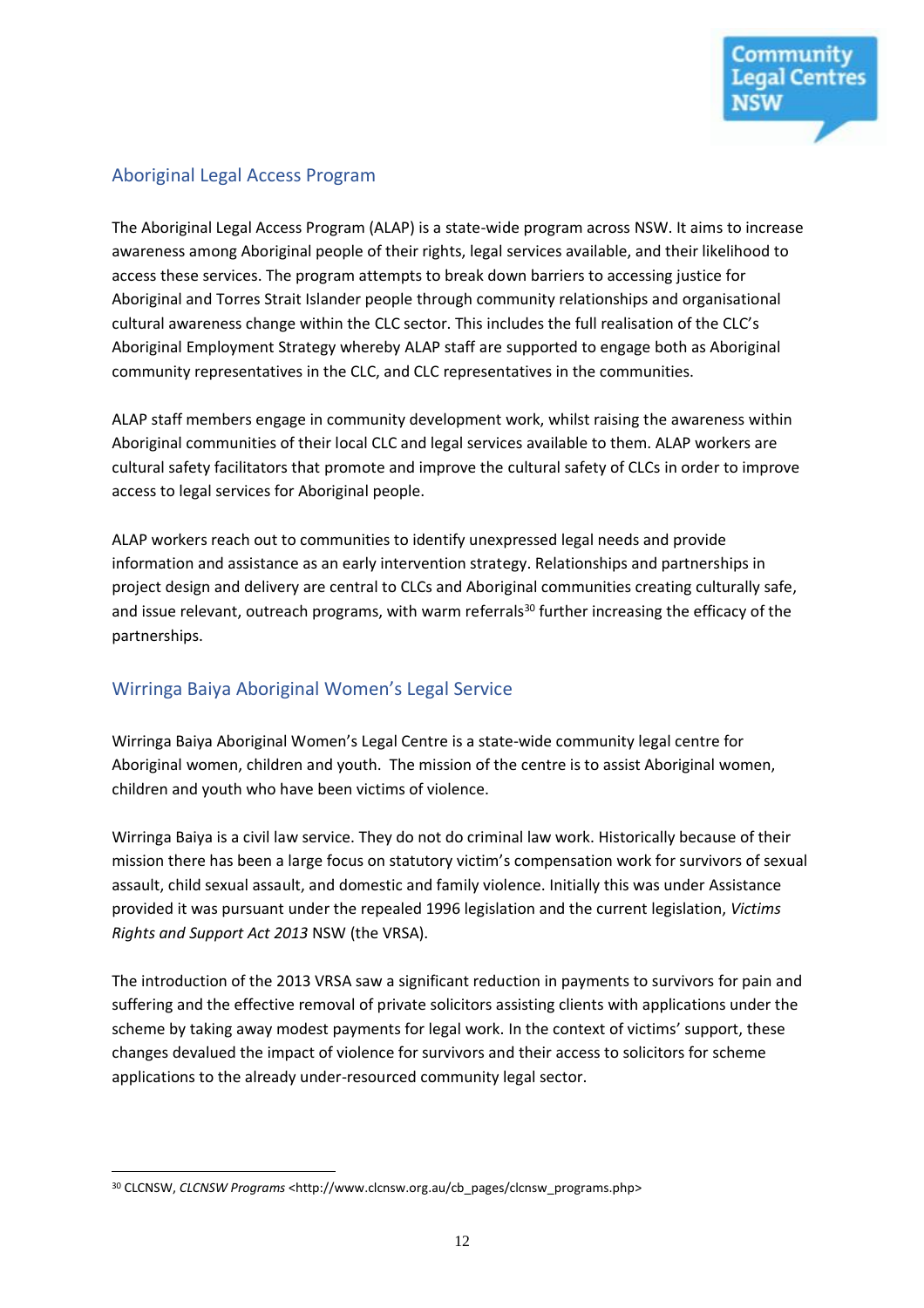

Also demonstrated, by default, is an ignorance of the frequent continuing impact violence has for survivors, often many years after they have escaped violence. For example, Wirringa Baiya have had clients seeking assistance to get passports for their children where their violent ex-partner of many years (e.g. 10 years) who has nothing to do with their children, refuse to sign children's passport applications. This continuing type of controlling behaviour is never adequately captured under continued pain and suffering payments.

Frequently, Wirringa Baiya advise or provide casework assistance on other civil matters, the most prominent of which are often still connected to their core work of supporting victims of violence. These other areas of civil law include care and protection, family law, and housing and debt issues.

The focus of government on the prevention of violence towards women and children is always welcome, particularly because the clients Wirringa Baiya work with are over-represented as victims of violence. However, access to justice relating to violence, after the violence has ended, is not given equivalent recognition. This is despite the fact the fallout from violence (both legal and non-legal) can be longstanding if not acute.

For more information on Wirringa Baiya Aboriginal Women's Legal Centre please visit their website: [www.wirringabaiya.org.au/](http://www.wirringabaiya.org.au/)

#### The CLCNSW Cultural Safety Workbook

The CLCNSW Cultural Safety Workbook, developed by Zachary Armytage in consultation with the CLCNSW Aboriginal Advisory Group and CLCs in NSW, aims to be:

*...a catalyst for the development of respectful relationships between a CLC and the community it serves.*<sup>31</sup>

The 5 module workbook is a practical step-by-step guide in educating community legal centres how they can:

*be, and be known as places where Aboriginal and Torres Strait Islander people can access culturally safe legal assistance*. 32

The workbook is constructed in a way that is easy to navigate and encouraged to be worked through at a slow, consistent pace and enables organisations to incorporate cultural safety at a structural level. The paramount message and underpinning strategy of the *Workbook* is that CLCs need to be led and informed through locally-based relationships and Aboriginal cultural awareness training.

 $\overline{a}$ <sup>31</sup> Zachary Armytage, *Aboriginal Cultural Safety Workbook* (2016) p. 2.

 $32$  Ibid.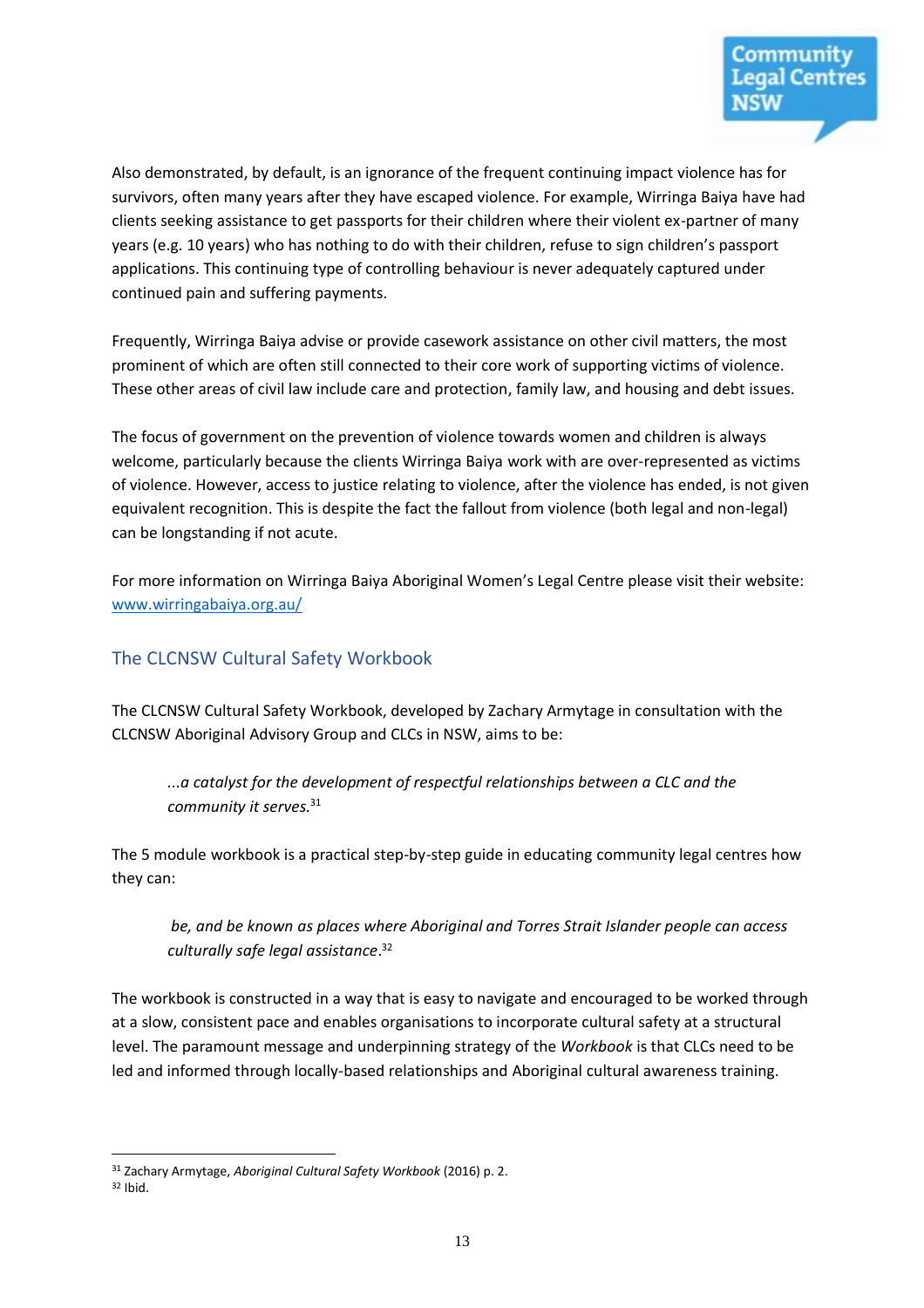#### Artists in the Black

Artists in the Black is a program set up at Arts Law Centre of Australia which provides specialist legal services to Aboriginal and Torres Strait Islander artists. Considering the special role that art plays in Aboriginal and Torres Strait Islander peoples' cultures, this specialist service is critical for providing legal advice to Aboriginal and Torres Strait Islander artists.

For more information on Artists in the Black please access their website: [www.aitb.com.au:](http://www.aitb.com.au/)

#### *Case Study – Mandy Davis, Tobwabba Art*

"Arts Law helped me with my case by providing lawyers on a pro bono basis, which I never would have been able to afford. They were so helpful and so sensitive to my needs and always kept me up to date with everything that was happening. Knowing your rights and having people like Arts Law that provide great information and a great website that answer all those questions. It's extremely important as an artist to protect your work.

Being part of the Tobwabba art group, we were a big advocate for protecting our work. They [Arts Law Centre of Australia] looked after the contracts and they explained it to us, and we were very well looked after. I didn't have a clue what a licensing contract looked like or what I was signing but we were looked after and well protected in that way.

A majority of the money would still come to the artist but also a little bit goes back in to Tobwabba to keep the administration side running. We put a lot of our artwork not just in Australia but on the world map as well. They did a lot of the negotiations for our artwork, what percentage that we were to receive and they'd always come back and consult with the artists and see if we were happy about that. They also ensured that we remained the sole owners of all our artwork and places like that [the Arts Law Centre of Australia] just prove it can work when you have the right people looking after you and not exploiting you."33

Relevant to: Aboriginal and Torres Strait Islander People

 $\overline{a}$ <sup>33</sup>< *When Art and Law Collide: Mandy Davis*, (Directed by Pauline Clauge, Core Films, 2013) https://www.artslaw.com.au/videos-and-audio/entry/mandy-davis/.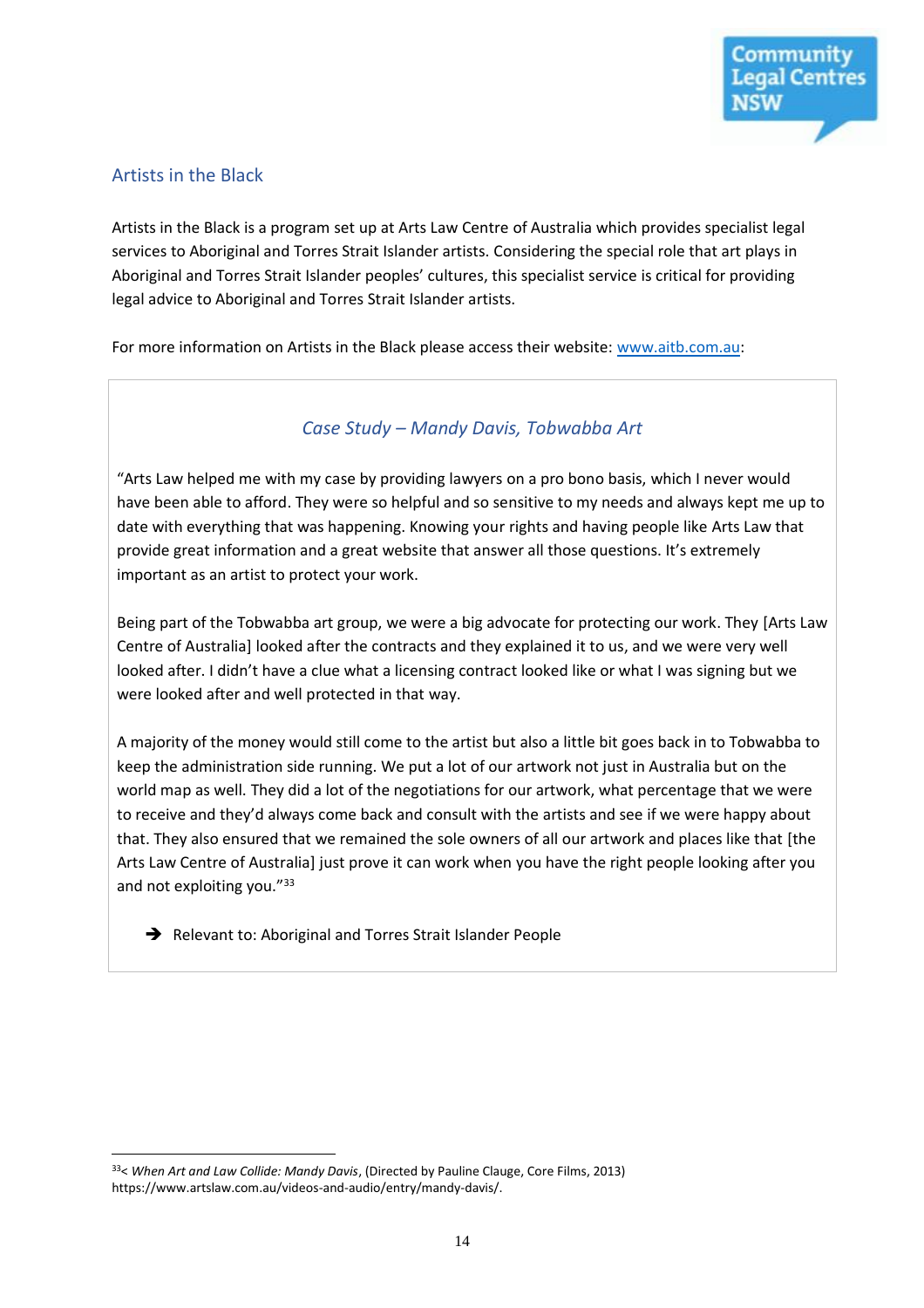#### *Case Study – Race Discrimination Case*

"Kingsford Legal Centre (KLC) represented an Aboriginal client who claimed she had been racially discriminated by a major retailer when subjected to a rigorous bag check when leaving their store. The client reported that other shoppers were not subjected to such a rigorous bag check. KLC lodged a race discrimination complaint at the Australian Human Rights Commission for the client.

Prior to the conciliation the retailer provided to the Commission security footage of the incident which in fact confirmed the client's version of events. As a result, we were able to settle the matter with a significant payment for pain and suffering for the client and an agreement that the retailer produce a training video for its staff about the experience of Aboriginal people.

The money has been paid to the client but the retailer is now resisting the production of the video, despite signing a deed. This case has highlighted the difficulty clients have when enforcing conciliated agreements even with legal assistance."<sup>34</sup>

Relevant to: Aboriginal and Torres Strait Islander People

#### **Conclusion**

 $\overline{a}$ 

The community driven programs run across community legal centres in NSW play a pivotal role in breaking down barriers as to increase access-to-justice for Aboriginal and Torres Strait Islander people, families, communities, organisations, and groups.

Enabling programs lead by Aboriginal and Torres Strait Islander community leaders through funding and resources are a powerful and effective way to improve access to justice for Aboriginal and Torres Strait Islander people. Justice reinvestment research, as well as the current justice reinvestment pilots in NSW, provides an evidence base for decision-makers to increase funding to civil and family law services to Aboriginal communities in NSW. Aboriginal access-to-justice programs delivered by community legal centres in partnership with Aboriginal communities can increase positive outcomes for civil and family law problems before they escalate into criminal law matters, which can ricochet into further entrenched systemic abuse.

Community legal centres are not a panacea to the civil and family law issues facing Aboriginal communities. However, CLCs may be a significantly untapped service for many Aboriginal communities, and accessing them largely hinges on funding, or lack thereof.

<sup>34</sup> Kingsford Legal Centre 2016 Annual Report, p. 13

[<sup>&</sup>lt;http://www.klc.unsw.edu.au/sites/klc.unsw.edu.au/files/2739%20klc\\_AR\\_WEB.pdfhttp://www.klc.unsw.edu.au/sites/klc.](http://www.klc.unsw.edu.au/sites/klc.unsw.edu.au/files/2739%20klc_AR_WEB.pdf) [unsw.edu.au/files/2739%20klc\\_AR\\_WEB.pdf>](http://www.klc.unsw.edu.au/sites/klc.unsw.edu.au/files/2739%20klc_AR_WEB.pdf).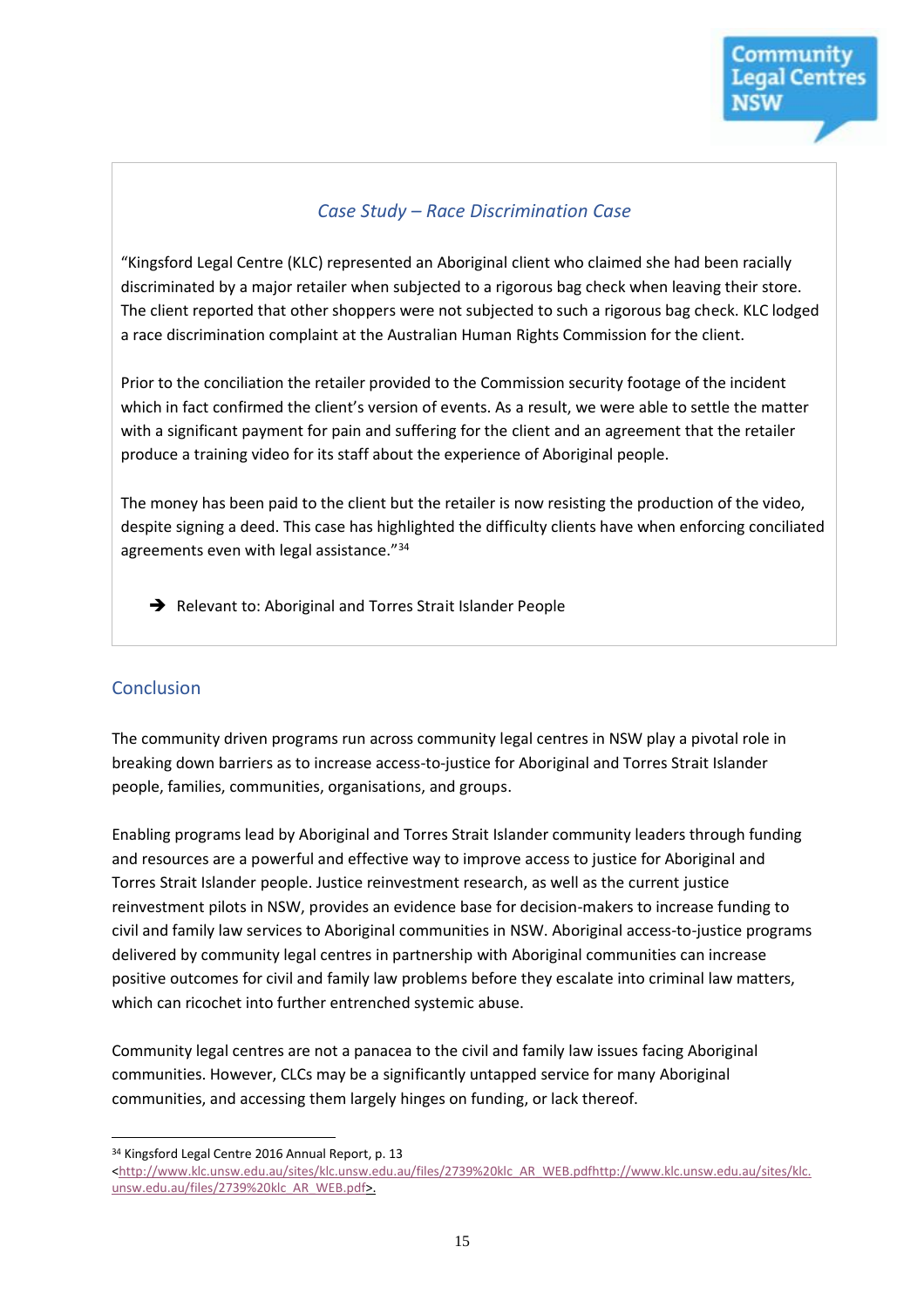

# Children and Young People

#### Barriers to justice

Children and young people have limited independence and life experience, which leaves them vulnerable to an intimidating legal system. The complexity of the legal system creates situations where children and young people may not recognise when a problem might be of a legal nature. There is a primary need for effective legal education and outreach programs that are tailored to children and young people.

Enabling children and young people to recognise when a problem is of a legal nature has a positive impact on the outcome of their problems. There is a strong need for appropriate and accessible services for children and young people who have been in out-of-home care as well as Aboriginal and Torres Strait Islander children and young people.

#### Wirringa Baiya Aboriginal Women's Legal Service

As discussed earlier, Wirringa Baiya Aboriginal Women's Legal Centre is a state-wide community legal centre for Aboriginal women, children and youth. The mission of the centre is to assist Aboriginal women, children and youth who have been victims of violence. Wirringa Baiya play a pivotal role in supporting Aboriginal children and young people, who have been identified in the justice project as being particularly vulnerable in terms of access to justice.

#### Marrickville Legal Centre

 $\overline{a}$ 

Marrickville Legal Centre (MLC) provide a specific service for young people aged 25 years and under. MLC perform outreach programs with Bankstown Migrant Youth Service and Headspace in order to break down barriers for children and young people to access legal services. For more information on Marrickville Legal Centre's youth programs please see their website: [www.mlc.org.au/youth](http://www.mlc.org.au/youth) 

#### National Children and Youth Law Centre

The National Children and Youth Law Centre (NCYLC) is centred around the *UN Convention on the Rights of the Child* and aims to achieve equality and justice for all children and young people in Australia. Their work involves *advocating for young people, their rights, and access to justice*. <sup>35</sup> NCYLC provide an online service, Lawmail that

<sup>35</sup> NCYLC, *national children's and youth law centre* <http://www.ncylc.org.au/>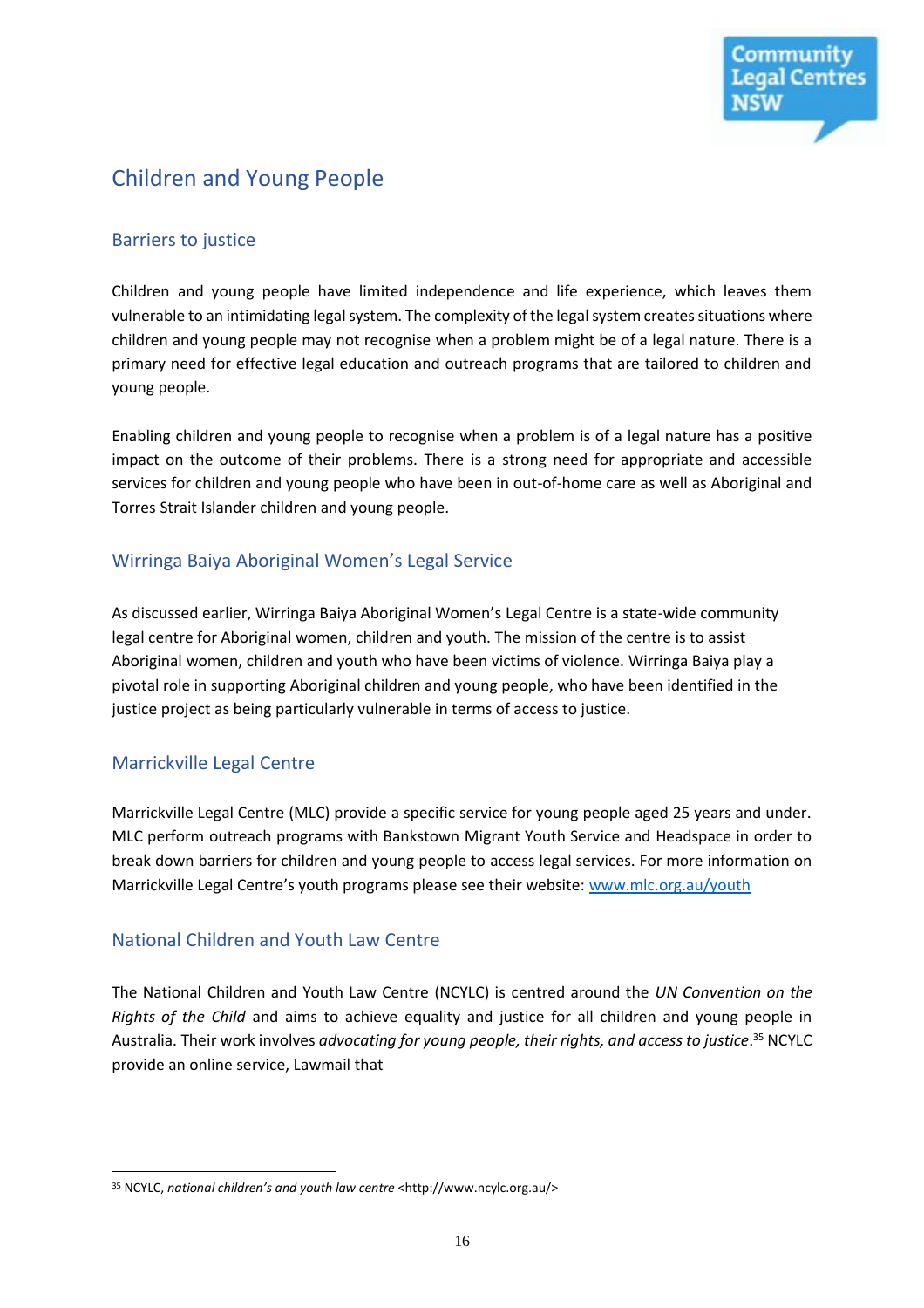

*provides children and young people in Australia with personalised legal information, advice and assistance, along with quality referrals to other services that can help them.<sup>36</sup>*

Lawmail enables children and young people in remote, rural and regional areas to overcome barriers such as a lack of access to transport to be able to access legal advice services. For more information on National Children and Youth Law Centre please see their website: [www.ncylc.org.au](http://www.ncylc.org.au/)

#### *Case Study – Withheld Passport*

"We [the National Children's and Youth Law Centre] received an email from a legal service that had been contacted by a family friend of 16-year-old Sarah\*, but was not able to assist. Sarah is an Australian citizen whose family was originally from overseas.

Sarah's mother had taken Sarah overseas to be married and had returned to Australia with Sarah's passport. Sarah had initially emailed a family friend in Australia for help. We were able to contact Sarah by email, provide her with some practical guidance on how to stay safe, connect her with the Australian Consulate and find pro bono representation in Australia to make an urgent application to a Court for her mother to surrender the passport.

The Court made this order, as well as orders that Sarah's mother pay for her airfare to return to Australia and for Sarah to live with her family friend upon her return. Through our communications with Sarah, her family friend and pro bono counsel, we were able to secure her safe return to Australia and her care in a safe environment.

\*The names and identifying details have been changed to protect the identity and privacy of our clients."<sup>37</sup>

 $\rightarrow$  Relevant to: Children and Young People

<sup>36</sup> Ibid, p.11

<sup>37</sup> NCYLC 2014-15 Annual Report, p.9

<sup>&</sup>lt;http://www.ncylc.org.au/about/annualreports/NCYLC\_Annual\_Report\_2014\_2015.pdf>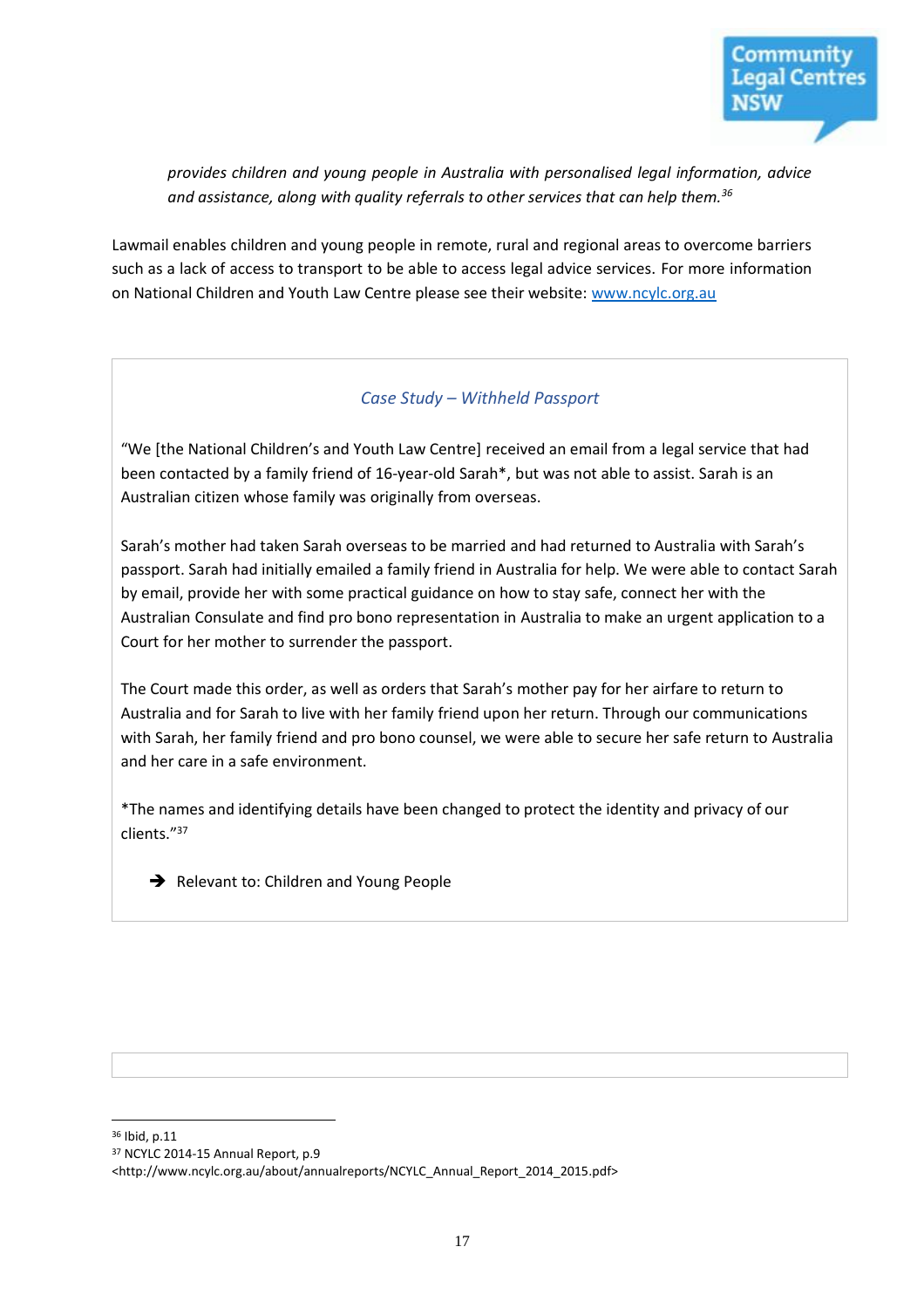#### *Case Study – Online Threats*

"We [The National Children's and Youth Law Centre] were contacted by 16-year-old Jessica. Jessica was threatened online by a stranger that he would send some naked pictures of her to her friends and post them online. Jessica was worried about this, and also didn't want anyone to know what was going on.

We reassured Jessica that the situation was not her fault, and that we help many young people in similar circumstances. We explained what laws the stranger was breaking and prepared a notice that she could send him privately that demanded that he delete the photos and stop contacting her.

We also gave her advice on other options she could take such as reporting his threats to the social media sites he was contacting her through and blocking him, and reporting him to the police. We encouraged her to contact free and confidential counselling services and to talk to a trusted adult. Jessica contacted us again to let us know that she had sent him the notice, and he had stopped threatening her. She also told us that if he started again she would take our advice and go to the police with evidence of what he was doing."<sup>38</sup>

Relevant to: Children and Young People

#### **Conclusion**

The work of community legal centres such as Wirringa Baiya Aboriginal Women's Legal Centre, National Children and Youth Law Centre and Marrickville Legal Centre, especially with respect to outreach programs and community legal education, are an important part of enabling children and young people to access legal help. Enabling children and young people to recognise legal issues and help them to overcome concerns early on is an important measure to mitigate potential long-term problems.

Community legal centres develop capacity in our netwtork via the Community Legal Centres NSW Quarterlies: two-day meetings bringing together CLC staff four times a year. These provide opportunities for CLCs across NSW to connect and co-ordinate their work together. Areas of frequent discussion relating to children and young people include discussion and professional development relating to: family violence and migration, family relationships centres, children's guardian working with children checks, the CLC care partner project, and the care and protection network. These meetings enable CLCs throughout NSW to make positive changes within and across their centres in order to improve access to justice for children and young people.

 $\overline{a}$ <sup>38</sup> Ibid, p.14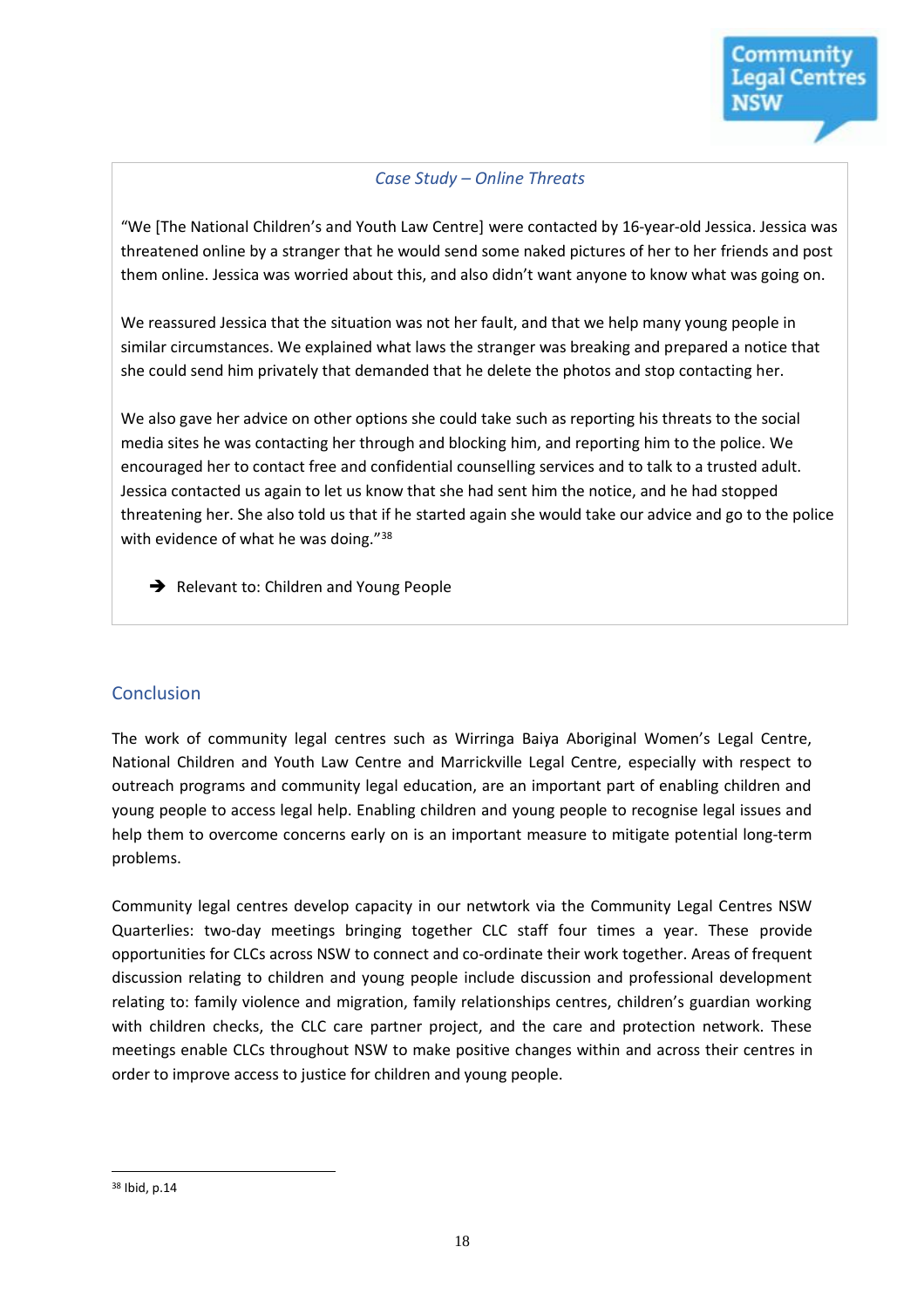

## LGBTIQ+ People

#### Barriers to justice

Despite a shift in societal attitudes towards LGBTIQ+ people, negative public attitudes remain prominent. Historic criminalisation as well as current experiences of discrimination and marginalisation has led to a lack of trust toward the police, the justice system, as well as other social services. Visibility of support and members of the LGBTIQ+ community within organisations is an important part of ensuring that LGBTIQ+ people feel able to access services.

Effective measures for LGBTIQ+ people include specialist, targeted legal services where LGBTIQ+ inclusion is visible and represented. Inner City Legal Centre and HIV AIDS Legal Centre are two examples of CLCs that provide targeted services to members of the LGBTIQ+ community.

#### Inner City Legal Centre

Inner City Legal Centre (ICLC) acts as a generalist legal service for their inner-Sydney catchment area. At the same time they provide a range of specialist legal services for members of the LGBTIQ+ community. ICLC provides specialist transgender legal advice, specialist gay and lesbian legal advice, specialist intersex legal advice and specialist legal advice and court support for LGBTIQ+ people experiencing or escaping domestic/family violence.<sup>39</sup> For more information on the work of Inner City Legal Centre please see their website at: [www.iclc.org.au](http://www.iclc.org.au/)

#### HIV/AIDS Legal Centre NSW

 $\overline{a}$ 

The HIV/AIDS Legal Centre NSW (HALC) is a specialist community legal centre that provides free and comprehensive legal assistance to people in NSW living with HIV or Hepatitis-related legal matters. On top of their legal services HALC provide online resources to help people to access community legal education and understand their legal position.<sup>40</sup> For more information on the work of HIV AIDS Legal Centre please see their website at: [www.halc.org.au](http://www.halc.org.au/)

<sup>39</sup> ICLC, *Inner City Legal Centre Services Include* <http://www.iclc.org.au/>

<sup>40</sup> HALC, *About HALC* < http://halc.org.au/10-2/#sthash.hv7mCzOO.dpbs>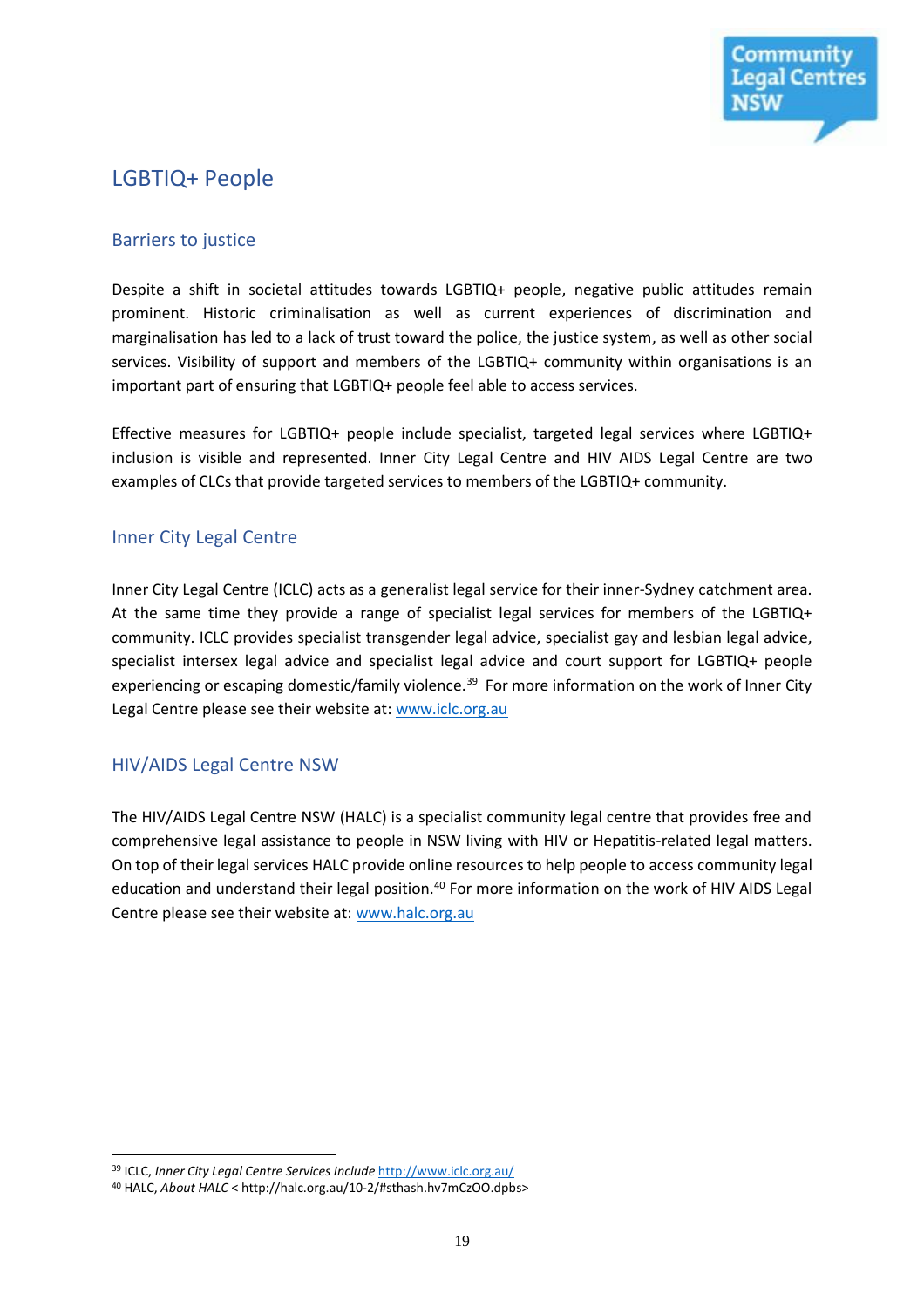#### *Case Study – Gender Affirmation Surgery*

"Jane and Paul Marlowe approached the ICLC in November 2014 for advice about obtaining top surgery for their fifteen-year-old transgender son, Daniel. The ICLC advised the Marlowes that although there was then no Australian case law directly on point, it was likely that Daniel's surgery would be considered a 'special medical procedure' and therefore require the involvement of the Family Court. There were some elements of urgency about the surgery, as using chest binders caused Daniel significant discomfort.

The ICLC prepared affidavit evidence from the Marlowes and filed the application in the Family Court in December 2014. The application sought a declaration that Daniel be declared competent to provide his own consent to the surgery, or in the alternative that Jane and Paul be able to authorise the surgery on the basis that it was in his best interests. (The application also sought similar orders for the ongoing administration of testosterone).

The ICLC obtained affidavit evidence from a plastic surgeon and endocrinologist, and worked with the independent children's lawyer to obtain affidavit evidence from a psychiatrist specialising in children with gender dysphoria.

The matter ultimately went to hearing in early February 2015. The Marlowes were represented by counsel, instructed by an ICLC solicitor (Hilary Kincaid). The Department of Family and Community Services and the independent children's lawyer were also represented by counsel.

The court found that the logic of Re Jamie was directly applicable to the question of whether a child under 18 can get top surgery, and declared Daniel competent on the basis of psychiatric evidence to provide his own consent to both the top surgery and the ongoing administration of testosterone. The ICLC is delighted to have been able to assist."<sup>41</sup>

Relevant to: LGBTIQ+ People, Children and Young People

<sup>41</sup> ICLC Annual Report 2014-15, p.15 <http://www.iclc.org.au/documents/iclc\_ar14\_15.pdf>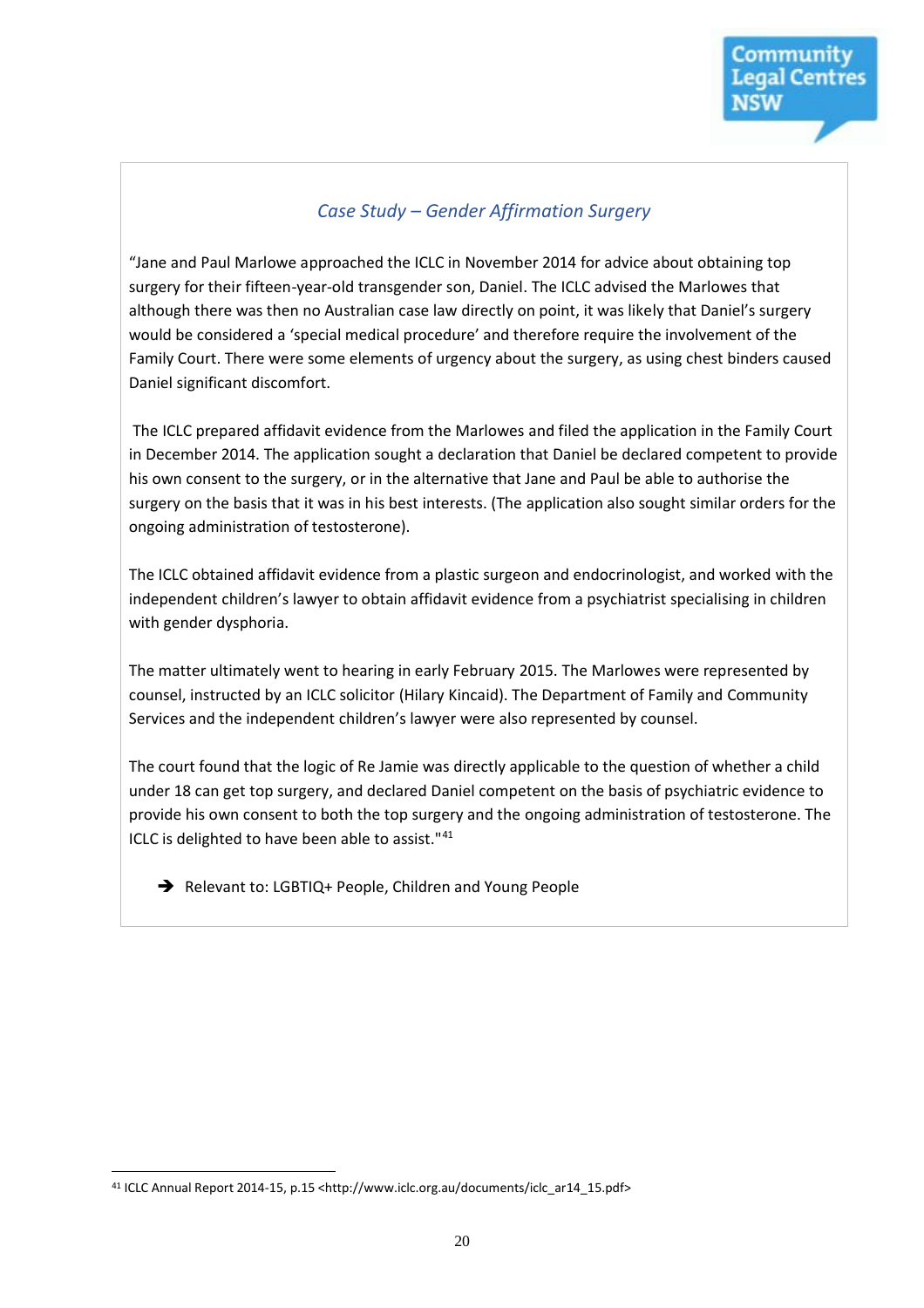#### *Case Study – Employment Dispute*

"I just wanted to continue to work in the profession which I had worked and studied so hard to be part of. My diagnosis with HIV was hard enough, but to then lose the work I loved on top of that left me shattered. HALC was there for me, they found a great barrister to help and made sure that I got my job back and can continue to do what I love – saving lives." $42$ 

Relevant to: LGBTIQ+ People

#### Conclusion

 $\overline{a}$ 

The work of community legal centres such as Inner City Legal Centre and HIV AIDS Legal Centre are essential in bridging the gap in the lack of specialist services for LGBTIQ+ people. The importance of being able to demonstrate that a legal service is a safe space for LGBTIQ+ people is clear in the case studies above for ICLC and HALC. The specific expertise at these community legal centres combined with visible inclusivity creates effective measures for breaking down some of barriers to justice faced by LGBTIQ+ people.

The history of community legal centres in NSW holds strong connections with the LGBTIQ+ community. In 1978, at the Redfern Legal Centre, volunteer solicitor Virginia Bell worked with John Terry to defend the 53 people who were arrested during the first Mardi Gras protest.<sup>43</sup> Community legal centres NSW have continued this tradition in support for members of the LGBTIQ+ through public support for marriage equality, with many community legal centres displaying marriage equality material. Since November 2013, the Community Legal Centres NSW quarterlies have been held in the meetings spaces at the AIDS Council of NSW, a prominent organisation for members of the LGBTIQ+ community. These examples show sector wide support and commitment to LGBTIQ+ access to justice issues.

<sup>42</sup> HALC Annual Report 2015-16, p.14 <http://halc.org.au/wp-content/uploads/2016/12/2015-2016-HALC-Annual-Report- \_Print.pdf>

<sup>43</sup> Redfern Legal Centre, "Our History" <https://rlc.org.au/about-us/our-history>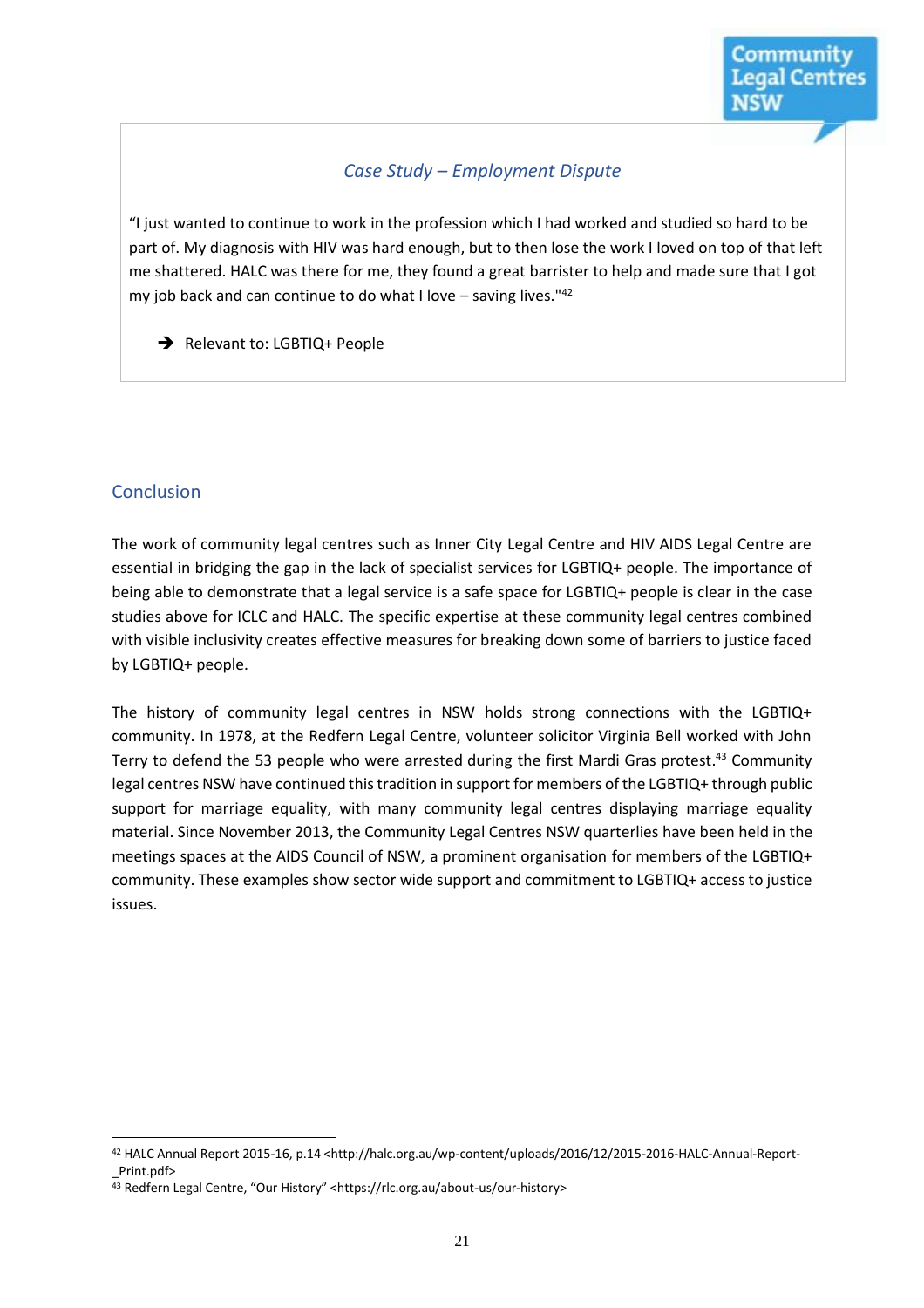

### Older Persons

Older persons in Australia have a disproportionately low level of access to justice when compared to other groups<sup>44</sup>. An increase in the number of cases regarding elder abuse have been identified, and this causes concern<sup>45</sup> for the amount of unreported cases due to this group's lack of understanding of their legal rights. It is important to note that isolation and community attitudes such as ageism, can negatively impact the availability of services and support that older persons receive.

#### Barriers to justice

Psychological readiness and low awareness of legal rights greatly reduce older people's access to justice. A notably low rate of digital literacy means that technologically advanced methods of increasing access to other members of society (such as through video conferencing and internet based services) have a disproportionately low rate of success with older persons.<sup>46</sup> As the legal issues that most frequently impact older persons are multi-faceted and are covered by various jurisdictions, it is more difficult and confusing for older persons to seek assistance as there are no cohesive services that cover all of these different areas.

It is also important to note the various factors that reduce older persons' capacity to actively participate in legal proceedings. For instance, discrimination complaints require attendance in court rooms, and this can be particularly challenging as these complaints are often made against individuals with a duty of care over older persons, such as in an aged care facility<sup>47</sup>. Additionally, advancing age increases the likelihood of developing disabilities, limiting the way in which older people access various services.

#### Seniors Rights Service

Seniors Rights Service (SRS) provides information and assistance to older persons (individuals over the age of 65 years, and Aboriginal and Torres Strait Islander people over the age of 50 years) as well as assisting older persons with making legal applications and then connecting them to other services that can assist them more specifically<sup>48</sup>. The SRS is critical to ensuring that older persons with legal needs are identified and appropriate support is provided to them in cases when they may require specific or economic support. <sup>49</sup> More information on the support offered by SRS can be found at [http://seniorsrightsservice.org.au.](http://seniorsrightsservice.org.au/) 

<sup>44</sup> http://seniorsrightsservice.org.au/about-us/

<sup>45</sup> Seniors Rights Service Annual Report 2015-16 p. 13 <seniorsrightsservice.org.au/wpcontent/uploads/2016/12/SRS\_Annual-Report\_2015-2016.pdf>

<sup>46</sup> Ibid, p. 24

<sup>47</sup> Ibid, p.7

<sup>48</sup> Ibid, p.4

<sup>49</sup> Ibid, p.4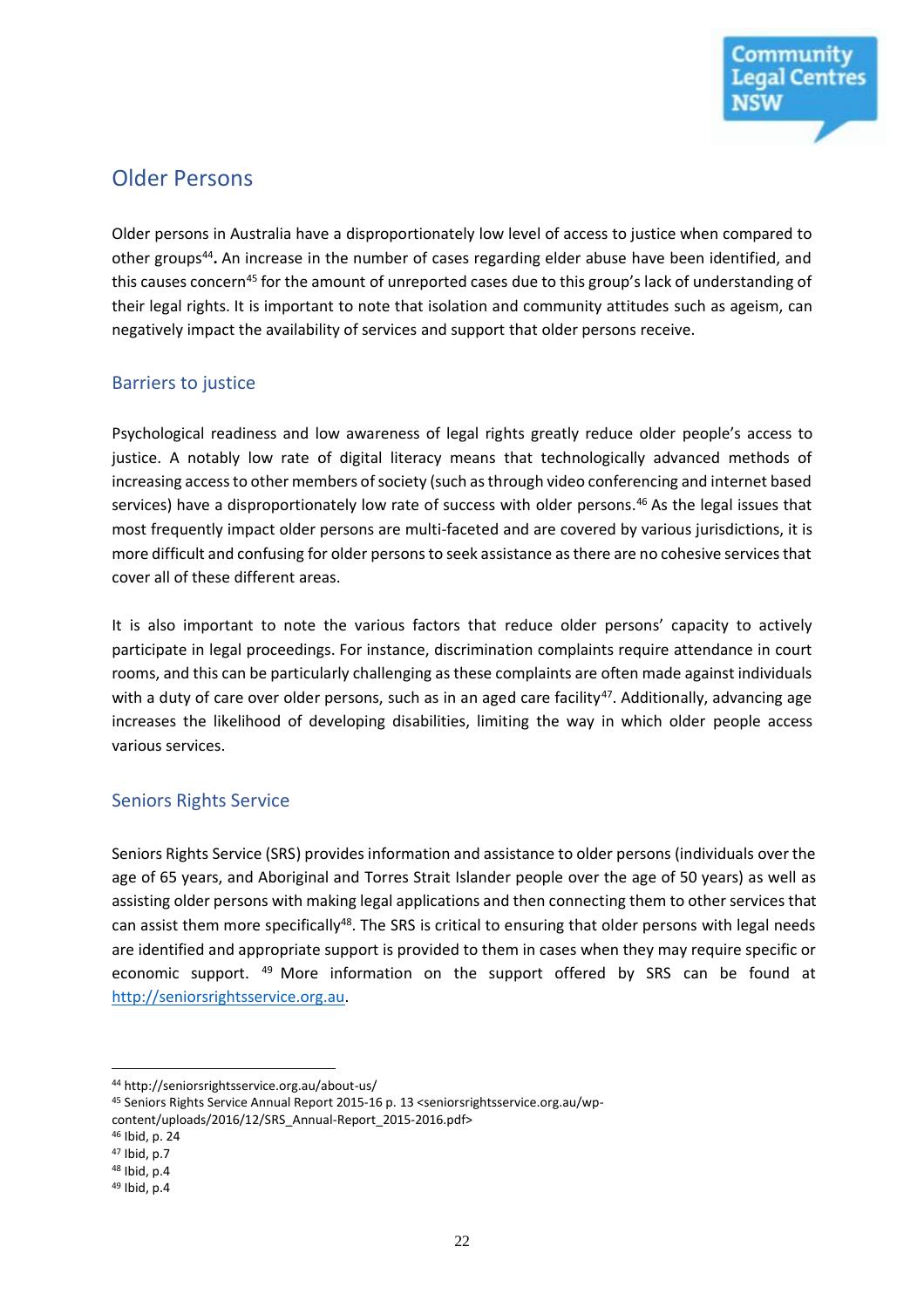#### *Case Study – Guardianship Appointments*

"Seniors Rights Service was contacted by a client who was a resident in aged care. The NSW Civil and Administrative Tribunal (NCAT) had appointed his son-in-law his guardian with an accommodation function. The client stated that his son-in-law did not visit him. The client stated he wanted to explore moving into a different aged care home but the son-in-law was taking no interest in his desire to move.

"The client stated there was no-one in his family he trusted to be his guardian anymore and he wanted the Public Guardian appointed. An NCAT hearing was scheduled to review the Guardianship Order.

"The Director of Nursing offered to assist the client at the hearing but Seniors Rights Service had concerns this might raise a conflict of interest as the client had expressed the view he wanted to change aged care homes.

"Seniors Rights Service arranged for an advocate to visit the client (as the client had a speech impediment) and relay instructions to our solicitor. The Seniors Rights Service solicitor wrote to NCAT setting out the client's wishes and wrote a letter of advice to the client setting out the law in relation to guardianship appointments.

"The Seniors Rights Service solicitor and the advocate assisted the client by explaining the letter of advice and assisted the client at the NCAT hearing. NCAT made an order appointing the Public Guardian as a guardian with an accommodation function. The client was pleased with the outcome."<sup>50</sup>

– *Seniors Rights Service*

 $\rightarrow$  Relevant to: Older Persons, People Living with Disability

 $\overline{a}$ <sup>50</sup> Seniors Rights Service Annual Report 2015-16 p. 17 <seniorsrightsservice.org.au/wpcontent/uploads/2016/12/SRS\_Annual-Report\_2015-2016.pdf>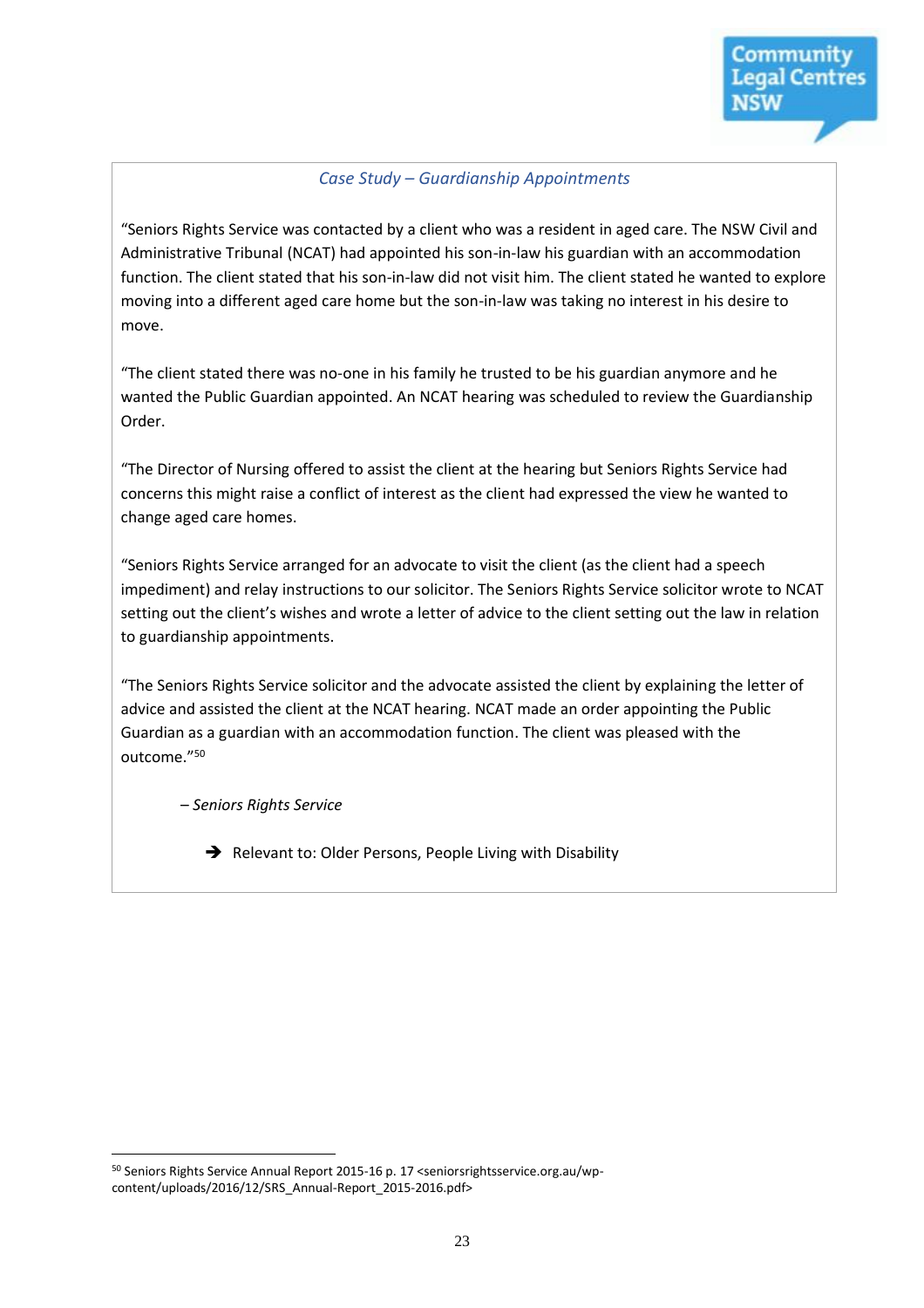#### *Case Study – Unfair Loan*

"[Seniors Rights Service] clients were asked to sign loan documents by their youngest son, who was a lawyer at the time. He wanted to purchase a property with his wife and misled our clients into thinking the loan documents were a reference for a loan he was entering into with the bank.

"Our clients are from Bosnia and speak English as a second language. Our clients were induced to sign documents under the misapprehension that the documents were for a loan between their son and the bank for house in Vaucluse. The clients stated that they trusted their son. The Loan documents were in fact in the clients' names as borrowers with a mortgage securing the clients' home to the Bank.

"The clients were never approached by the bank and never received the loan proceeds in their account. The husband was on a disability support pension and his wife had no income as she was the carer for children, and the clients had no capacity to service repayments on the loan. The loans were entered into in 2010. The Bank issued a default notice in August 2015 and filed and served a Statement of Claim on the clients in November of that year.

"Seniors Rights Service prepared a defence for our clients against the bank on the basis that the contract was unjust under the Contracts Review Act 1980, a cross claim against the bank seeking that the loan be declared void and the mortgage be set aside under the Contracts Review Act 1980, and a cross claim against the youngest son in tort of deceit and unjust enrichment in equity."<sup>51</sup>

Relevant to: Older Persons

#### Conclusion

Older persons require a large amount of support due to the general vulnerability of persons over the age of 65 years. As a result of this vulnerability, their increased reliance on support services, and the lack of effective government-initiated legal assistance programs, community legal centres such as SRS have filled in this space. Promotion of multi-faceted services, such as having health professionals refer clients to CLCs,<sup>52</sup> would be beneficial to ensuring that services are provided where an individual's understanding of their legal rights is limited. Increasing the funding of groups such as the Seniors Rights Service would greatly increase their capacity to provide these services to members in aged care facilities through additional outreach programs.<sup>53</sup>

 $\overline{a}$ <sup>51</sup> Seniors Rights Service Annual Report 2015-16 p. 17 <seniorsrightsservice.org.au/wp-

content/uploads/2016/12/SRS\_Annual-Report\_2015-2016.pdf> <sup>52</sup> Ibid, p.27

<sup>53</sup> Ibid, p.48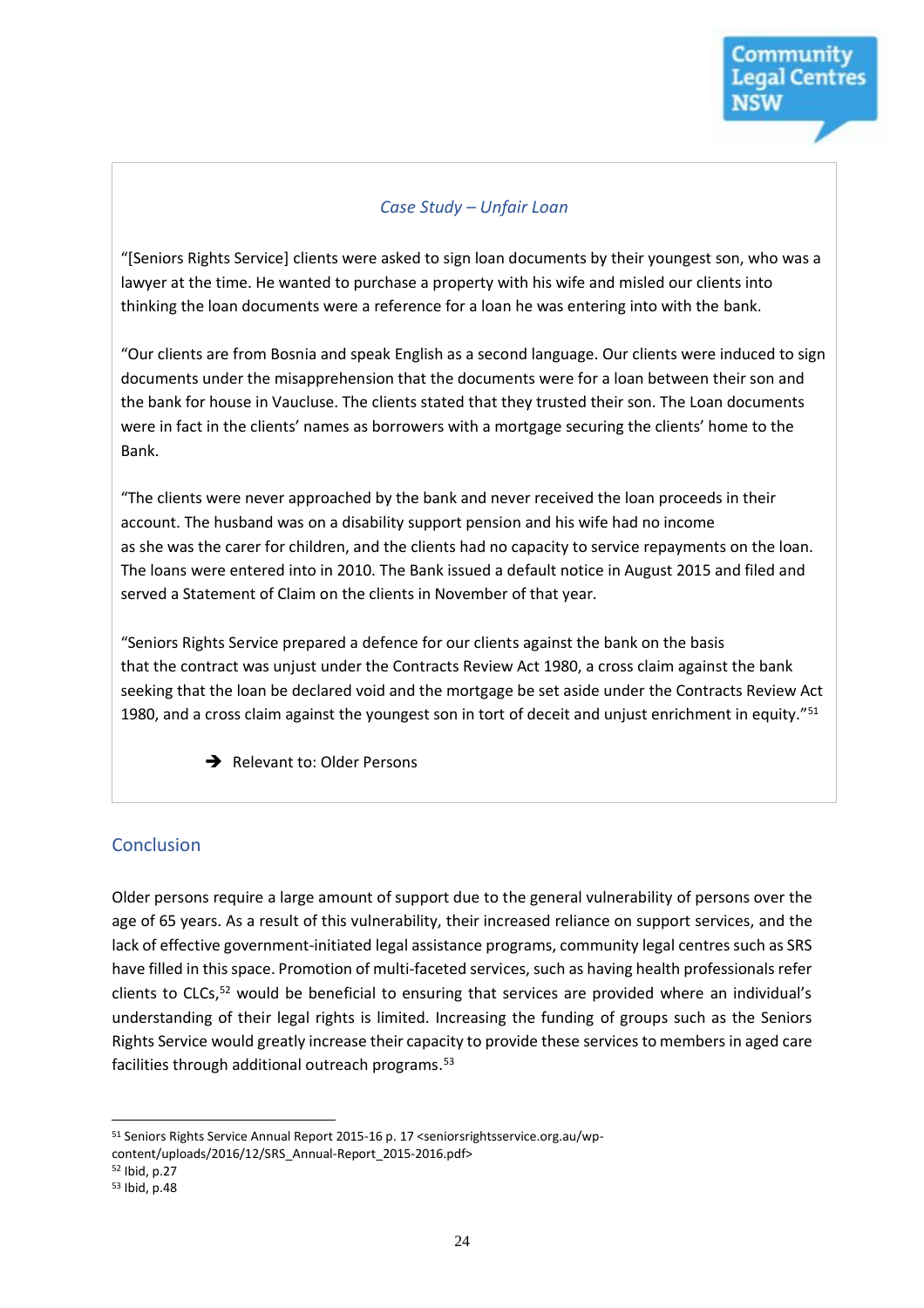

# Prisoners and Detainees

Prisoners and detainees, who have been found guilty of a criminal act and incarcerated, have certain needs and issues that require special consideration and support due to their specific circumstances. Children and young people in particular, require as much assistance as possible to help reduce recidivism later on in life, as many adult prisoners and detainees have a history of incarceration in their youth.

#### Barriers to Justice

Due to the relationship between police and prisoners and detainees, there is often an aspect of mistrust limiting the likelihood of these people to contact legal support services in an attempt to gain legal counsel, as there is often a 'them versus us' mentality with any group that can be connected to courts and the legal system. There is also a lack of communication about rights and responsibilities that prisoners and detainees are entitled to whilst they are incarcerated, and this can have a detrimental impact on their capacity to reintegrate into society.

The likelihood that support services will be utilised by this group is reduced as a result of the difficulty for solicitors to organise meeting times with clients. Mistrust of technology and lower levels of digital literacy limits the capacity of prisoners and detainees to communicate with solicitors. An aversion to discussing legal matters over the phone further reduces communication.

Despite the limitations that CLCs face when attempting to support these groups, there are quite a number of legal centres that provide assistance to prisoners and detainees, with many rural, regional, and remote (RRR) CLCs providing such services.

RRR CLCs use a number of techniques to circumvent the difficulties that are presented as a result of poor management of outreach services by detention centres. Additionally, the reliance of prisoners and detainees on community legal centres that provide services to detention centres within their area mean that if a prisoner is transferred to another detention centre, there is very little that CLC can do to continue that support.

#### Justice Connect

 $\overline{a}$ 

Justice Connect provides legal support to clients that are either in the earlier stages of being imprisoned, currently incarcerated, or recently released.<sup>54</sup> Justice Connect attempts to maximise its impact by undertaking outreach programs and connecting with community legal centres that specialise in specific issues, such as the Women's Legal Service and various RRR CLCs.<sup>55</sup>

<sup>54</sup> Justice Connect, 'Closing the Revolving Door', [https://www.justiceconnect.org.au/our-programs/homeless-law/law-and](https://www.justiceconnect.org.au/our-programs/homeless-law/law-and-policy-reform/closing-revolving-door)[policy-reform/closing-revolving-door](https://www.justiceconnect.org.au/our-programs/homeless-law/law-and-policy-reform/closing-revolving-door)

<sup>55</sup> Justice Connect 'about us' page <https://www.justiceconnect.org.au/who-we-are/about-us>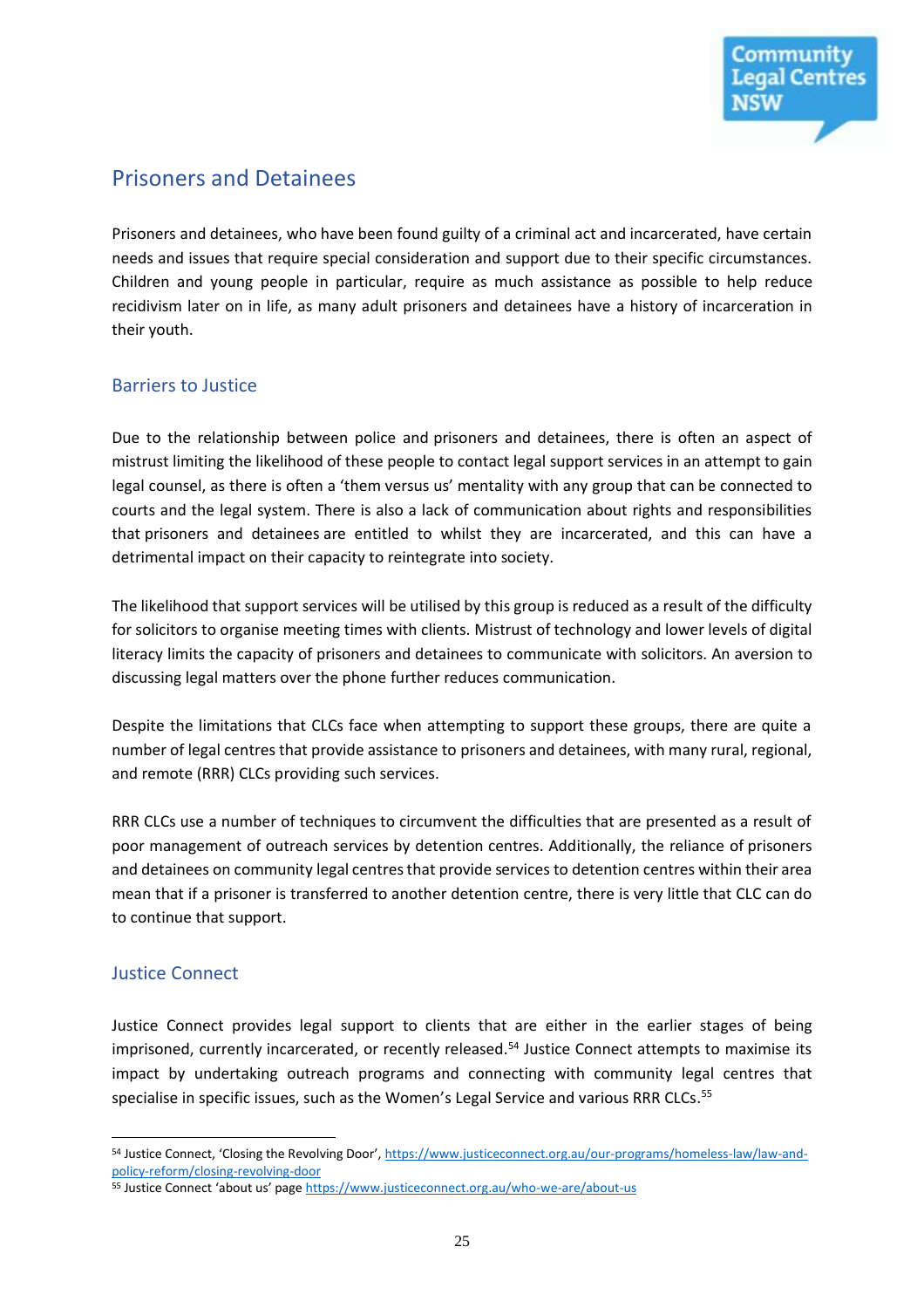

More information on outreach services and Justice Connect's support programs can be found on their website: [www.justiceconnect.org.au](http://www.justiceconnect.org.au/)

#### Far West Community Legal Centre

Far West Community Legal Centre (FWCLC) works closely with communities in the rural and remote areas in Western New South Wales. Because of the rural nature of this CLC, they receive a large number of Aboriginal and Torres Strait Islander clients and perform active outreach services to Aboriginal and Torres Strait Islander communities.<sup>56</sup> FWCLC also provides outreach to Broken Hill Correctional Centre, and through providing legal counsel to these clients, the CLC assists in the reintegration of these members into society,<sup>57</sup> for example, by assisting clients freeze debts whilst they are incarcerated to ensure they aren't further disadvantaged upon their release.<sup>58</sup> Further information on Far West CLC can be found on their website at[: http://www.farwestclc.org.au](http://www.farwestclc.org.au/)

#### *Case Study – Domestic Abuse Support Services*

"Access to information regarding domestic abuse support services is very low in RRR prisons, and as a result very few women who have been victims attempt to get counseling or request assistance or reclamation.

This was noted when a solicitor at one of these prisons held a discussion with victims of domestic abuse, which at that point was largely identified as impacting a large portion of the incarcerated women, with only 6 attendances and 5 follow-ups, despite the hundreds of incarcerated women. Of the 5 follow-ups, none of these individuals were previously aware of this service."

– *Western NSW CLC Solicitor*

→ Relevant to: People Who Experience Family Violence, Prisoners and Detainees, RRR Australians

<sup>56</sup> Far West Community Legal Centre Annual Report 2013-14, p. 2[3 http://www.farwestclc.org.au/annual-report](http://www.farwestclc.org.au/annual-report)

<sup>57</sup> Ibid, p.19

<sup>58</sup> Ibid, p.23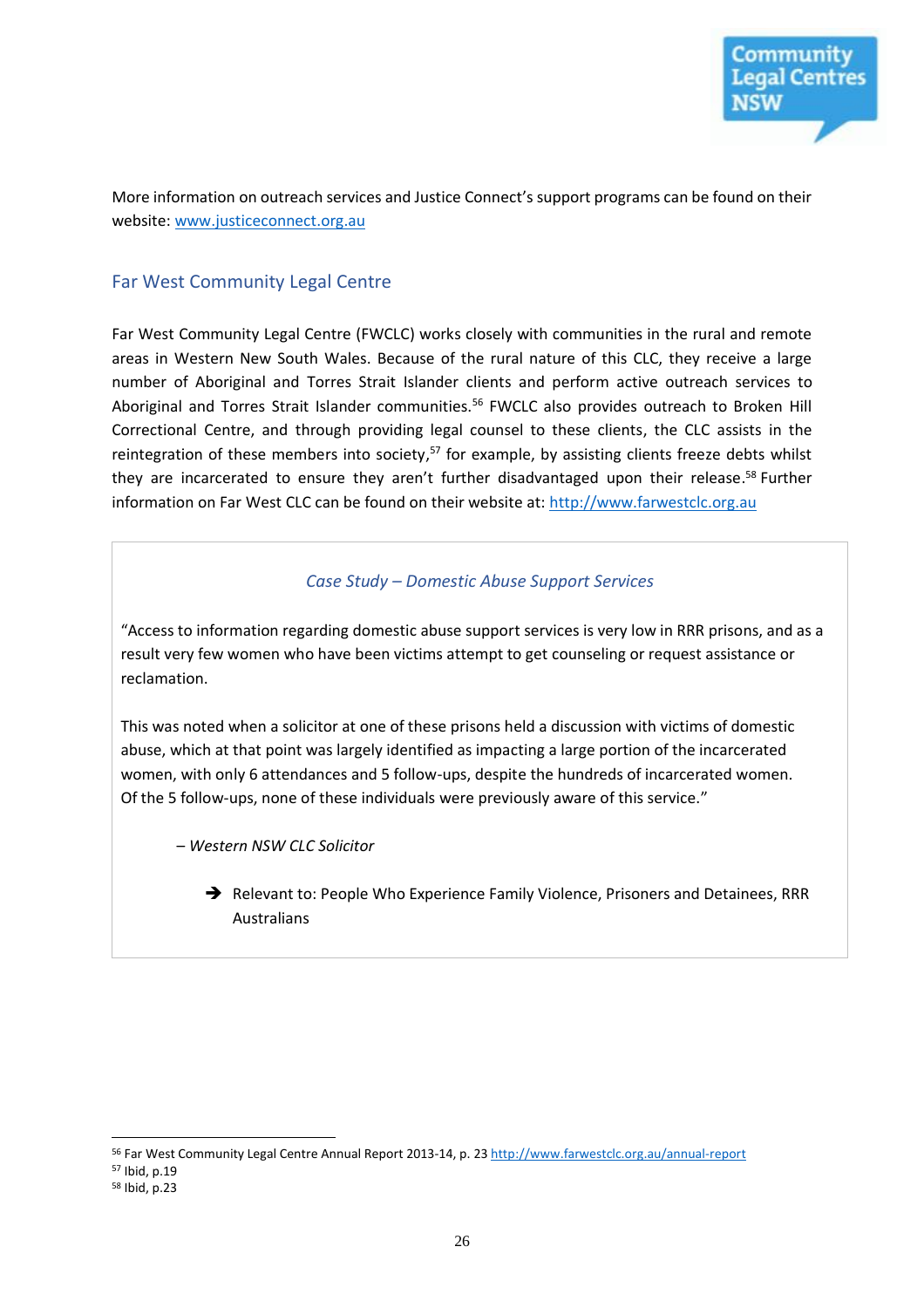

#### **Conclusion**

 $\overline{a}$ 

Prisoners and detainees are particularly disadvantaged due to a variety of factors that need to be addressed if there is to be any improvement in closing the gap in their access to justice. A main cause of disadvantage is through the nature of their incarceration: being incapable of contacting support services or even being aware of their rights can have a detrimental impact on how they access support.<sup>59</sup>

Another key area that needs change is the way that prisoners and detainees are becoming more reliant on services such as CLCs to take the role of government appointed services, such as the example in the case study above. Finally, by increasing the time-windows in which clients can have meetings with CLC provided solicitors, allowances can be made for these legal professionals having to travel large distances (such as in RRR areas) to correspond with their clients.<sup>60</sup>

There has also been distinct success by linking services (such as through health and legal support), whereby general practitioners are able to advise a prisoner to contact legal services if they identify a legal matter that the prisoner has not addressed.

<sup>59</sup> Shoalcoast Annual Report, 2015 p.16 [< http://rubratec.com.au/wp-content/uploads/2015/10/annualreport15.pdf>](http://rubratec.com.au/wp-content/uploads/2015/10/annualreport15.pdf) <sup>60</sup> Justice Connect, 'Closing the Revolving Door', <https://www.justiceconnect.org.au/our-programs/homeless-law/lawand-policy-reform/closing-revolving-door>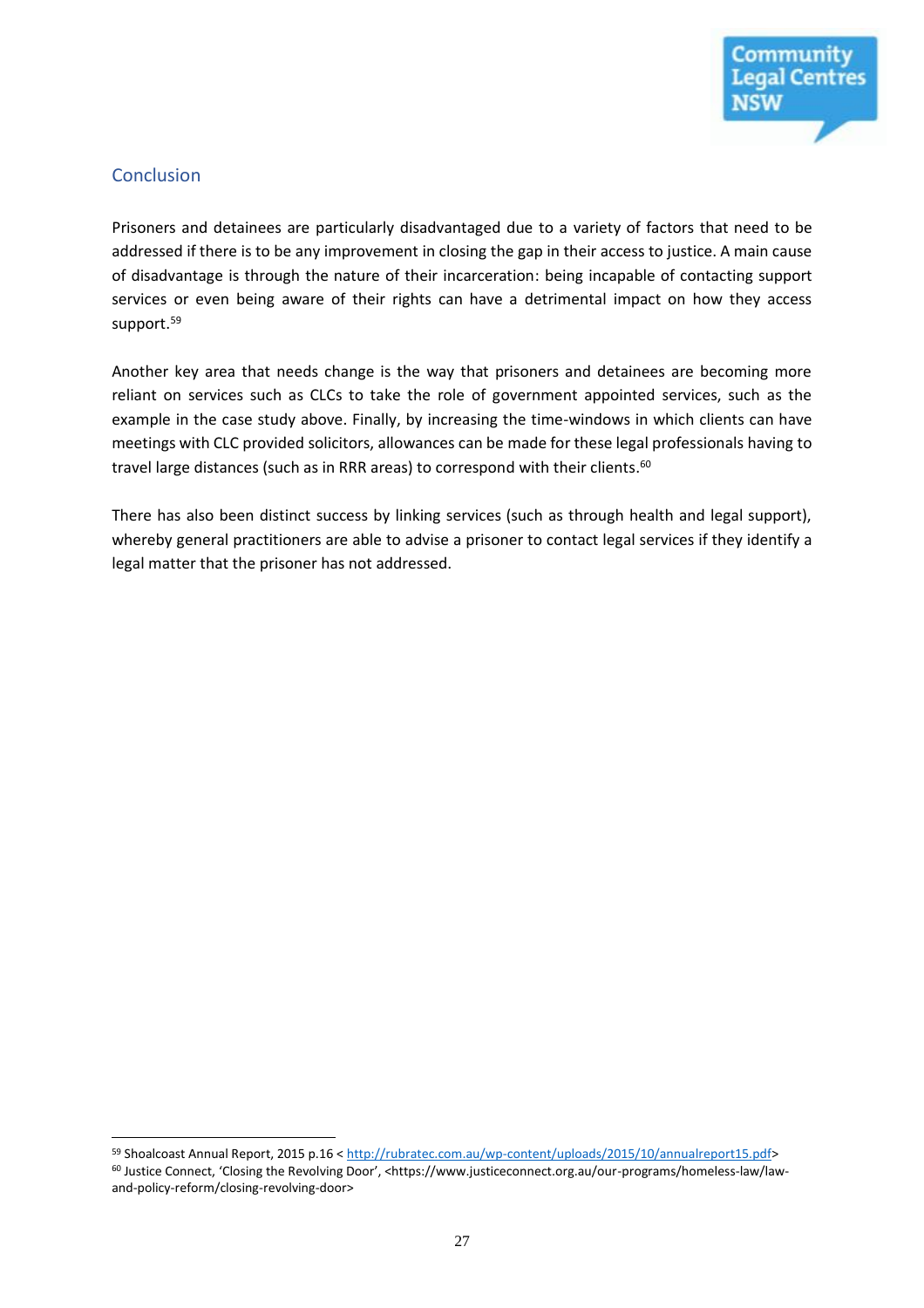

# Rural, Regional, and Remote Australians

Rural, Regional, and Remote Australians (RRR Australians) are a group that has fallen victim to a notable amount of disadvantage. Because this group is comprised of individuals that live in remote and hard to access areas in Australia, predominantly in rural areas, they suffer from a number of hardships that are unique to them<sup>61</sup>.

One of the primary issues that they have to deal with is a lack of judges and courts in easy to access areas. Cases are often heard in local Sydney courts, despite the often-considerable distance individuals would have to travel to attend these hearings. Additionally, due to the high rate of Aboriginal and Torres Strait Islander people in this group, many issues with access that these individuals experience are often exacerbated by this locality. RRR Australians also need support services that are tailored to their needs, and are often disproportionately impacted by sweeping federal and state legislation, such as vehicle licence suspension laws.

#### Barriers to justice

 $\overline{a}$ 

As with the issues that impact this group, the barriers that restrict RRR Australians are unique to the situation within which these individuals find themselves. One notable example of this is known as 'postcode justice', which outlines how individuals from these groups are negatively impacted by laws and procedures based upon their geographical location. Additionally, because communities in this area are very interpersonal, many issues can restrict or impact on an individual's capacity or urge to seek legal assistance. Finally, because many RRR Australians can be identified as 'asset rich, financially poor' individuals, they often are unqualified to accept pro bono legal assistance from initiatives due to the value of property they might own, even if they do not have the finances to pay for private legal assistance.

#### Western New South Wales Community Legal Centre

Western New South Wales Community Legal Centre (Western NSW CLC) operates out of Dubbo and encompasses the majority of Northern and Western rural NSW. This community legal centre faces a difficult task in providing support services to this very large area, whilst also offering legal support to prisoners and detainees in the Wellington Detention Centre. Additionally, whilst staff of Western NSW CLC are not actively trained in many non-legal social areas, Western NSW CLC also assists community members with non-legal services in instances where the centre is aware of the impact that resolving a relevant social issue early may have on reducing future legal issues. Western NSW CLC outlines more of the services they provide on their website, found at: [www.wnswclc.org.au](http://www.wnswclc.org.au/)

<sup>61</sup> Illawarra Legal Centre Annual Report, p.4 <http://www.illawarralegalcentre.org.au/images/stories/ILC\_AnnRep\_2014- 15\_WEB-4.pdf>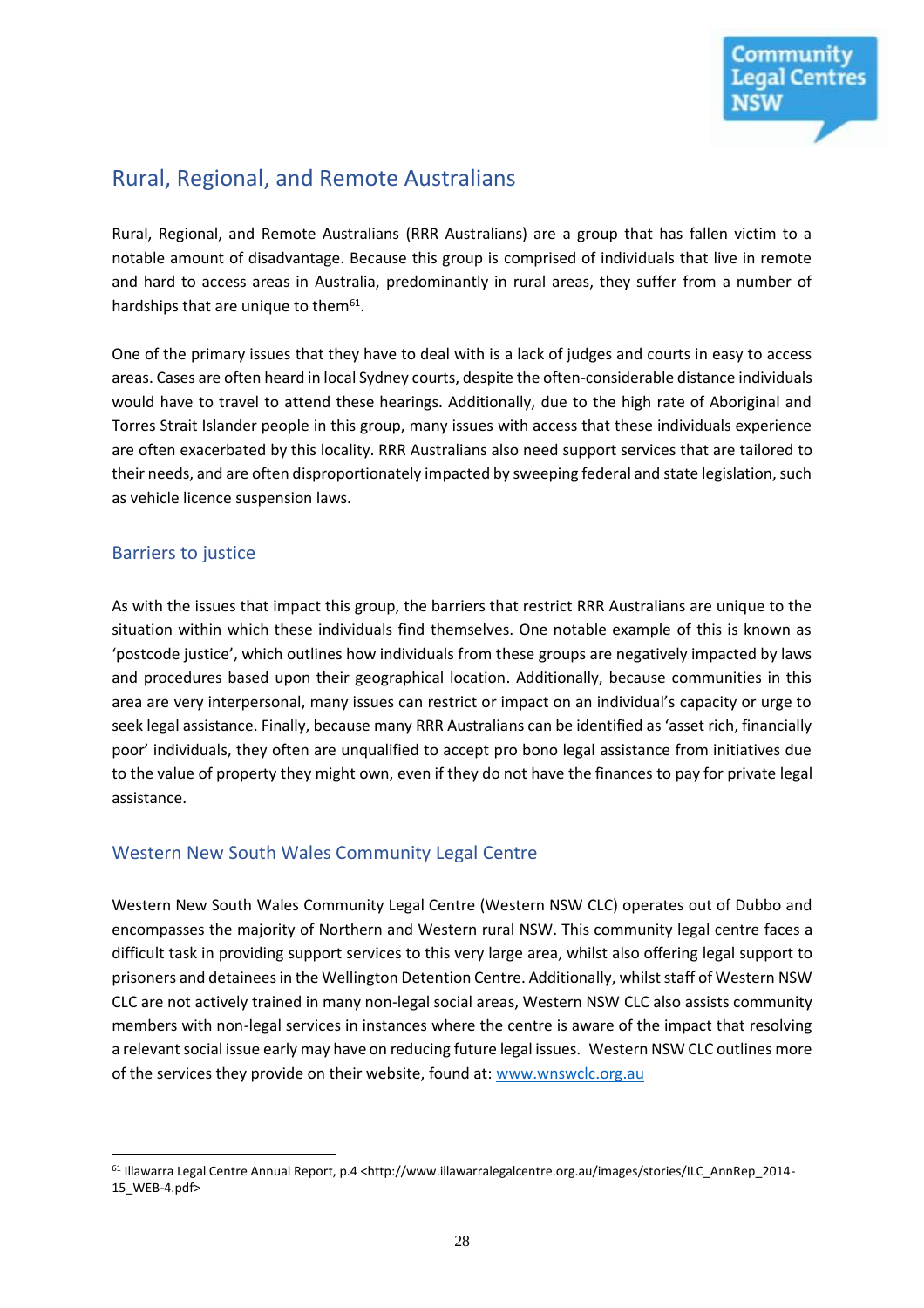#### Shoalcoast Community Legal Centre

Due to the large number of RRR areas in each direction from Sydney, CLCs such as Shoalcoast Community Legal Centre exist to provide the same services to the communities south of Sydney that Western NSW CLC provides to the areas in the West, reaching all the way south to the Victoria border. Additionally, Shoalcoast CLC provides support to South Coast Correctional Centre, providing assistance to prisoners who are facing legal issues. Shoalcoast CLC provide information for prospective clients on their website, as well as outlining outreach services and providing contact information: [http://shoalcoast.org.au](http://shoalcoast.org.au/)

#### *Case Study – Child Support Issues*

"Our client, the father of 3 children under 18 years of age had come to Australia with his children on a refugee visa, the mother had left them with him and gone overseas with another partner and not returned nor been in regular contact for over 12 months. The father had little knowledge of the legal system in Australia and was in need of advocacy and legal advice.

The father believed he had registered for child support more than 12 months earlier but when the Child Support Solicitor rang the Department it was found that the matter was registered for 'private collect'. Therefore, the Department was not following up arrears and this was the reason he was not receiving any child support. The Child Support Solicitor changed the collection to 'child support collect' and also let the Department know that the mother was overseas. The matter was then referred to international division of the Department so that the matter could be followed up from there.

The father had relatives overseas and one had recently died. He was offered sponsorship to pay for himself and the children to go overseas for 3 weeks for a 'lifting of mourning' ceremony. As the mother refused to agree to the issuing of passports for the children, the matter has been taken on by the Child Support Solicitor and is listed for hearing in the near future to enable passports to be issued without the mother's consent. The Child Support Solicitor is also seeking sole parental responsibility for the father so that the father can make major decisions for the children."<sup>62</sup>

Relevant to: RRR Australians, Recent Arrivals to Australia

<sup>62</sup> Illawarra Legal Centre Annual Report 2014-15, p.31

<sup>&</sup>lt;http://www.illawarralegalcentre.org.au/images/stories/ILC\_AnnRep\_2014-15\_WEB-4.pdf>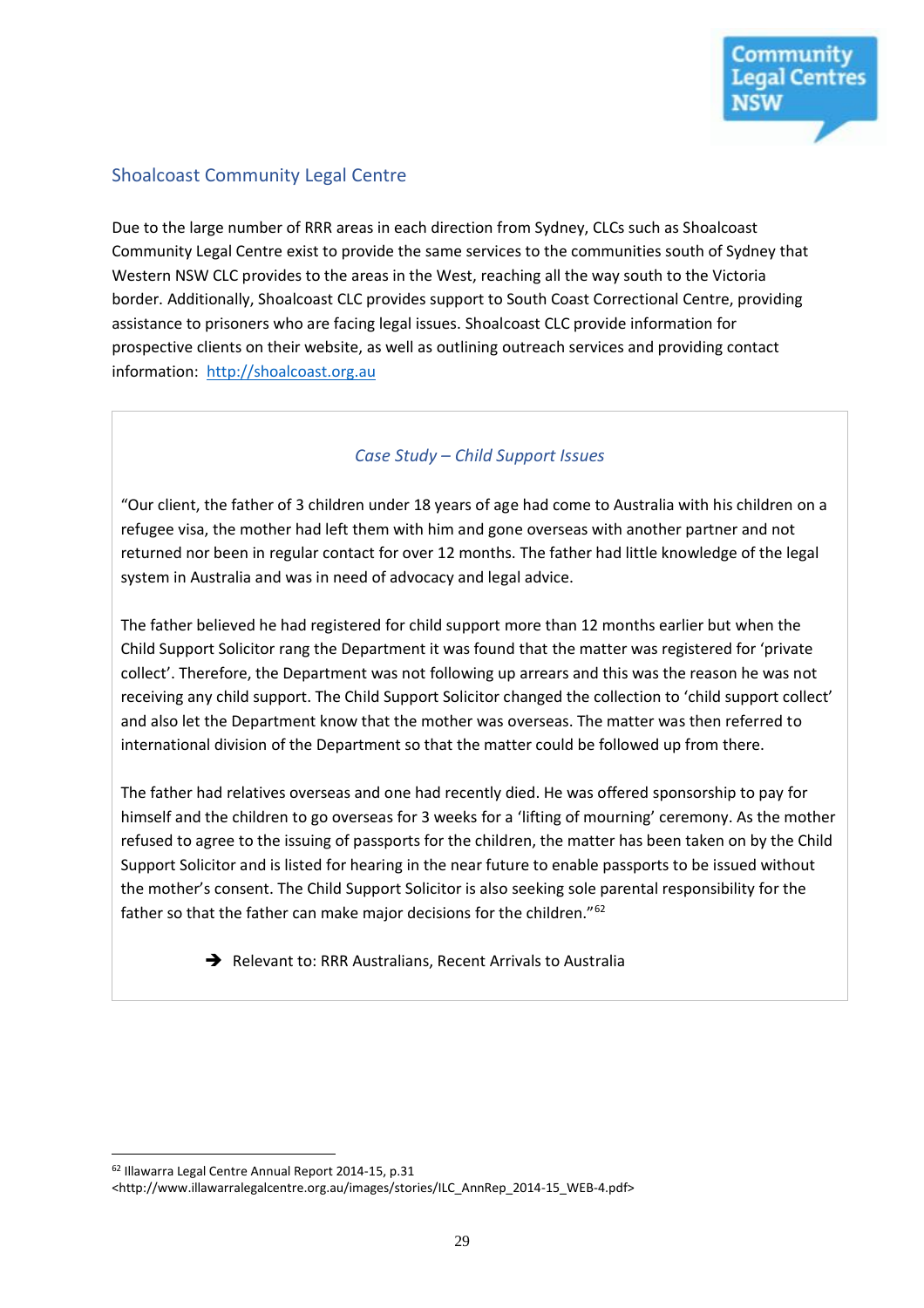#### *Case Study – Litigation & Default Judgment*

"A Western NSW CLC solicitor assisted a client with a debt matter. The client was a middle-aged man with an acquired brain injury. Initially the registrar of the legal centre had assisted him to draft the Statement of Claim and also Notice of Motion for Default Judgment. However once Default Judgment was ordered by the court, the defendant applied for the Default Judgment to be set aside.

The solicitor assisted the client to reply to the Notice of Motion to Set Aside Default Judgement. They then represented the client at the hearing before the registrar. The Default Judgement was set aside and the matter moved forward to mediation. At mediation, the mediator did not allow the client's mother to attend. The impact of the client's brain injury is that he gets confused with information, and the confusion makes him feel angry and frustrated. The mediation was not successful.

The matter moved forward and the solicitor assisted the client to draft an affidavit to the court. The hearing was listed for a day that they were on outreach and was therefore unable to attend. The solicitor approached Disability Advocacy for support and assistance. The closest office to the solicitor was approximately 2-2.5 hours from Western NSW CLC. Luckily, DA did have an advocate available who attended the court as a support person for the client. They did not act as a representative. The client was successful in obtaining Judgment, however Western NSW CLC are now going through the process of enforcing that judgment.

Solicitor's remarks: "Firstly the assistance the client got from the registrar to start off with is no longer occurring. The understanding that we have received from the local courts in this area is that the registrars have been given a directive to not provide this assistance anymore. This has had an on-flow effect to our office, and in the last 6-8 months we have had a large increase in small claims civil debt matters. Secondly there is no Disability Advocacy service in Dubbo. There is a very large lack of support for clients with an intellectual disability in this area. With the impending cuts to DA, I assume this will have further implications in the future."

Relevant to: RRR Australians, Persons Living with Disability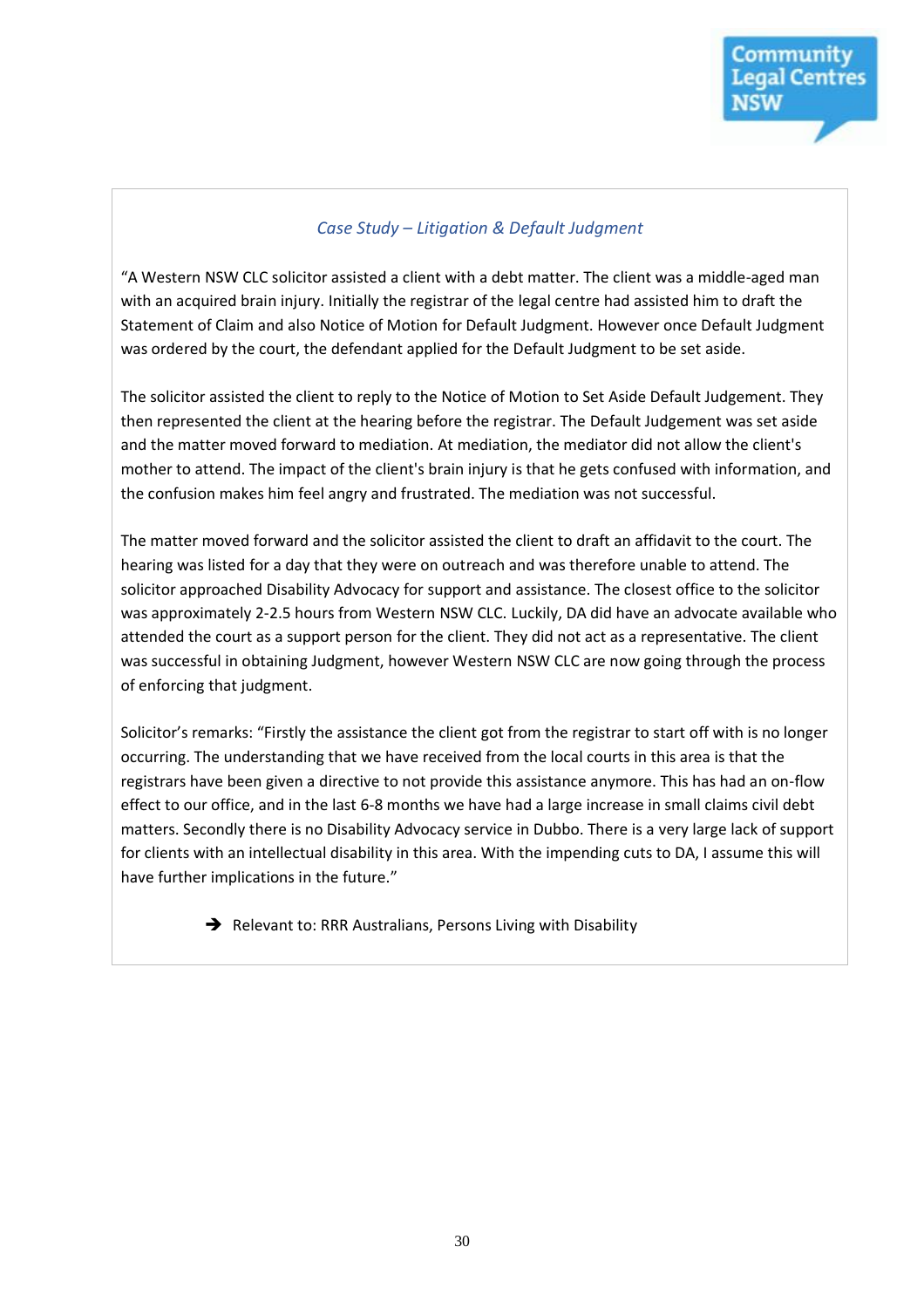

#### **Conclusion**

RRR Australians have specific social and legal needs that are unreflected by much current legislation, which instead better suits suburban and city dwelling Australians. As RRR Australians have very little access to courts, and therefore the judicial processes that they would be able to utilise, increasing the number of rural courts would have a significant impact on achieving access to justice in these communities<sup>63</sup>.

Due to the fact that community legal centres are stretched thin across rural, regional, and remote areas, it is necessary to both better promote these existing centres and provide additional government resources<sup>64</sup> to ensure that individuals with legal needs and no means to access legal services are not denied access to justice. Additionally, the provision of pro bono solicitors in rural areas is significantly low, and legislation that does not take into account the unique circumstances of rural individuals<sup>65</sup> has resulted in the practice of 'post-code justice'.

<sup>63</sup> Illawarra Legal Centre Annual Report 2014-15, p.3

<sup>&</sup>lt;http://www.illawarralegalcentre.org.au/images/stories/ILC\_AnnRep\_2014-15\_WEB-4.pdf> <sup>64</sup> Shoalcoast Community Legal Centre Annual Report 2015 p.8 <http://rubratec.com.au/wpcontent/uploads/2015/10/annualreport15.pdf>

<sup>65</sup> Ibid, p.7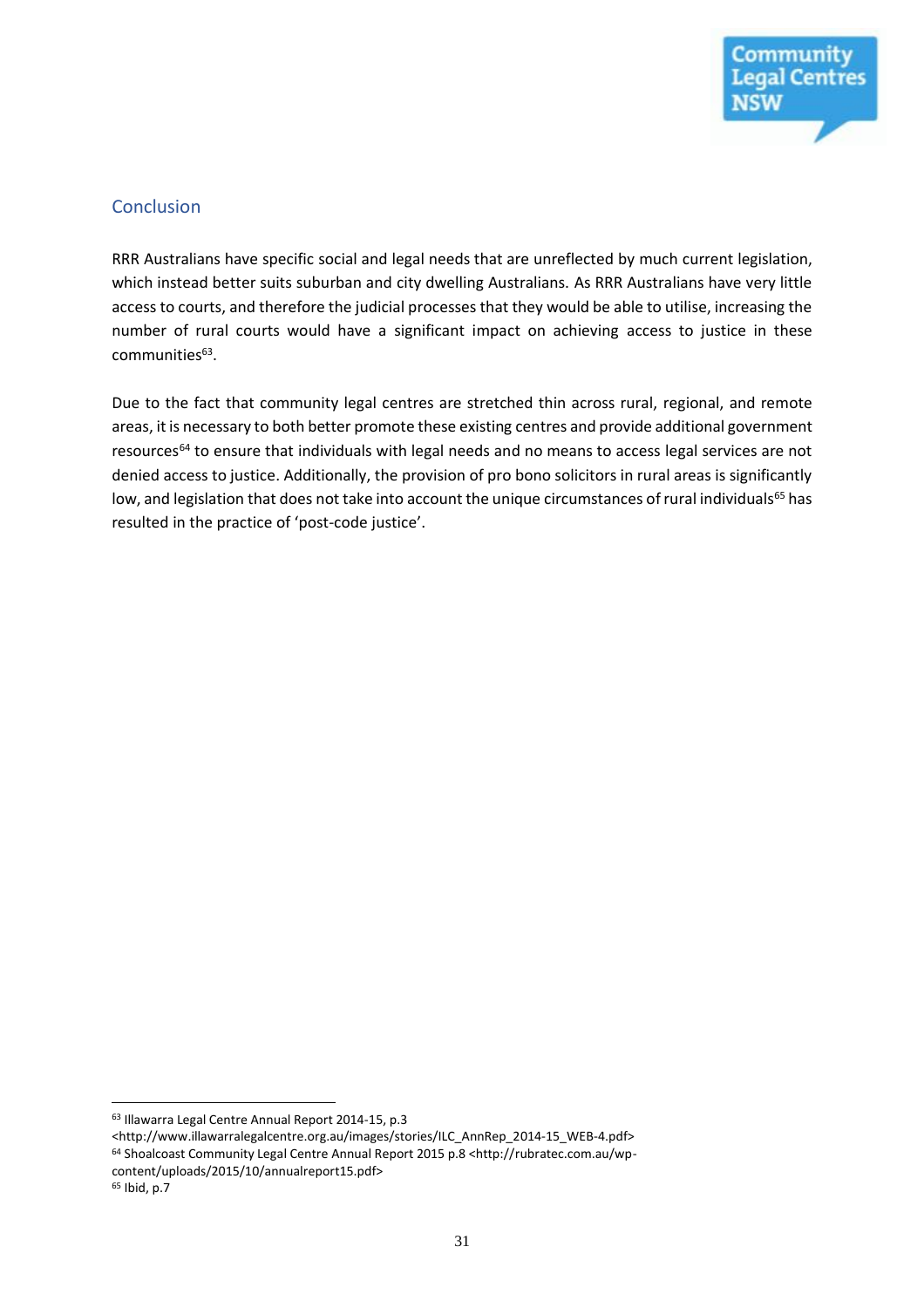

### Sex Workers

One group of people unrepresented in the Justice Project is sex workers. All of Australia's States and Territories have different laws and regulations for sex workers. NSW is the only state which has fully decriminalised sex work. This has been recognised by organisations such as Sex Workers Outreach Program (SWOP), Scarlet Alliance and Touching Base as best practice model for sex work. Scarlet Alliance CEO Jules Kim has stated that "decriminalisation of sex work has delivered outstanding outcomes for sex workers' health and safety and that of the general community."<sup>66</sup>

#### Barriers to justice

Licensing regimes which exist in the Northern Territory, Queensland and Victoria have been criticised for creating a two-tiered system where a majority of sex workers or sex work organisations cannot or choose not to meet compliance requirements. Scarlet Alliance has said:

*Licensing limits sex workers' choices over our working environment and style of work, by providing incentives and punishments to effectively coerce sex workers into Governmentapproved work. Licensing means reduced options for sex workers and reduced control over working environments and safety*. 67

A statement from Vixen Collective demonstrates another serious concern around licensing:

*Within the licensing system in Victoria, Victorian police fulfill an enforcement role, which creates significant barriers for sex workers accessing police assistance.*<sup>68</sup>

Despite a best-practice model in NSW, sex workers still face considerable barriers to accessing justice due to societal stigma and misunderstanding of the legal position for sex workers. As a result of societal stigma, workers do not feel safe using their real names, which is a requirement in order to take a matter to court. Instances of sex workers not being taken seriously by police can be attributed to stigma as well.

#### Organisations Making a Difference

Scarlet Alliance and Sex Workers Outreach Program (SWOP) provide resources on their websites for sex workers to know their rights and how to access support. Inner City Legal Centre provide a service specifically for sex workers.

To find more information on SWOP visit: [www.swop.org.au](http://www.swop.org.au/)

 $\overline{a}$ <sup>66</sup> Scarlet Alliance, *WORLD RENOWNED, BEST PRACTICE MODEL OF SEX WORK DECRIMINALISATION TO REMAIN IN NSW 10 May 2016* (2016) < [http://www.scarletalliance.org.au/media/News\\_Item.2016-0](https://www.dropbox.com/referrer_cleansing_redirect?hmac=7Qvo5SPtzi8z2q30J14Ukjr1i5g8ki8wF00nwAYoINU%3D&url=http%3A%2F%2Fwww.scarletalliance.org.au%2Fmedia%2FNews_Item.2016-)5-10.1825 >

<sup>67</sup> Scarlet Alliance, *SEX INDUSTRY LAWS – Victoria* (2017) [<http://www.scarletalliance.org.au/laws/vic/>](https://www.dropbox.com/referrer_cleansing_redirect?hmac=yz0LMGL2Y05SqhU9mCVmgfBe8vmttMd0xvxS43UCL3k%3D&url=http%3A%2F%2Fwww.scarletalliance.org.au%2Flaws%2Fvic%2F) <sup>68</sup> Ibid.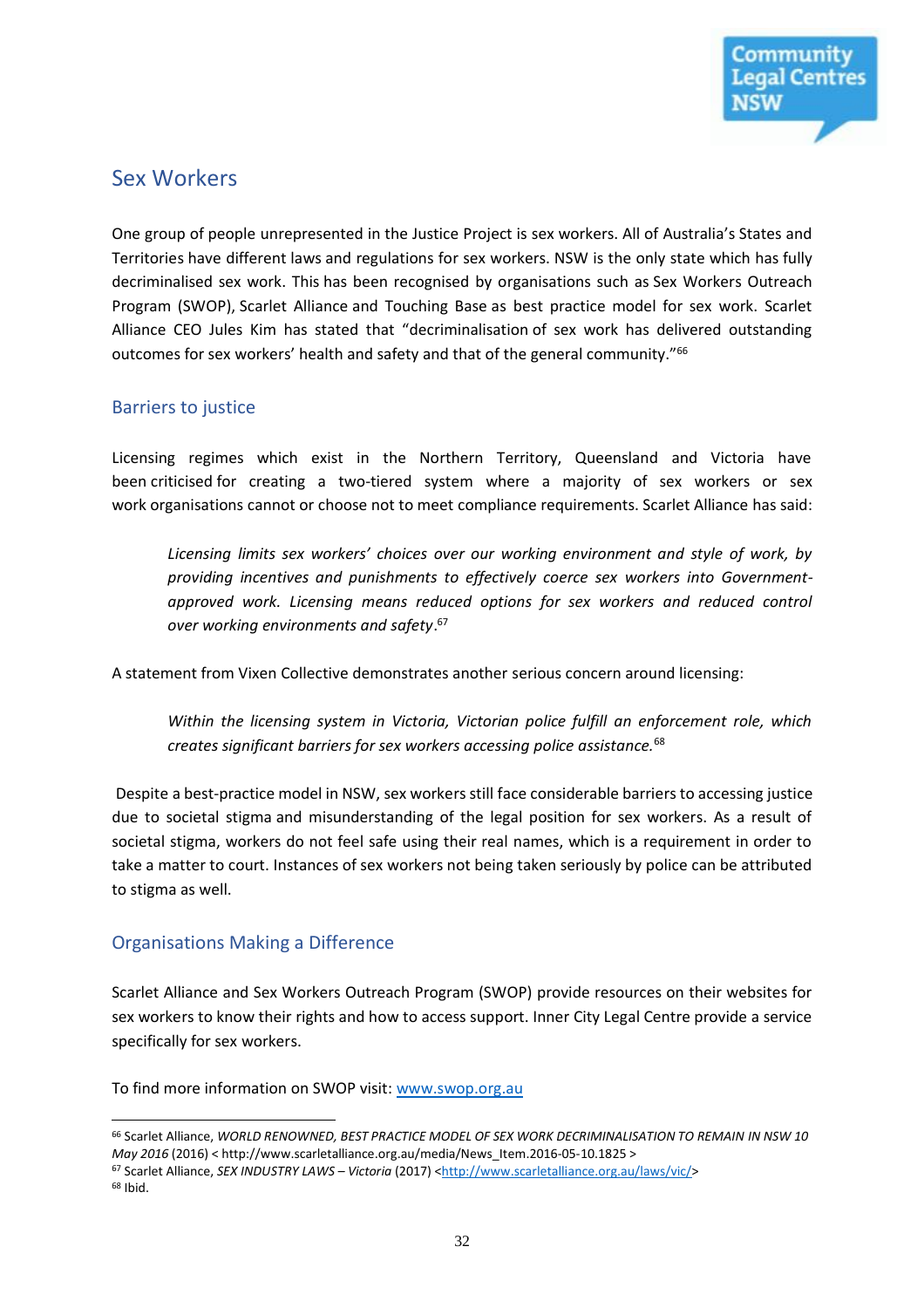

To find more information on Scarlet Alliance visit: [www.scarletalliance.org.au](http://www.scarletalliance.org.au/) To find more information on Inner City Legal Centre's sex worker program visit: [www.iclc.org.au/sls](http://www.iclc.org.au/sls)

# *Case Study – Workplace Conditions* It's really common in brothels, parlours and escort agencies for employers to enforce a fines system for breaking rules of the establishment, for example; not washing dishes or wearing the wrong stockings. These types of fines systems should not be enforceable and yet are docked from workers' pay. Workers often feel they have no recourse. - *Inner City Legal Centre*

*Case Study – Owed Money*

A sex worker who was owed \$23,000. The person settled for \$5,000 because they didn't want to go to court. The need to address the reasons why sex workers are afraid to go to court are a serious concern as a barrier to accessing justice.

- *Inner City Legal Centre*
	- $\rightarrow$  Relevant to Sex Workers

 $\rightarrow$  Relevant to Sex Workers

#### **Conclusion**

The Inner City Legal Centre's sex worker legal service is another important service who works closely with Scarlet Alliance and SWOP. The work performed by sex worker run organisations scarlet alliance and sex workers outreach program are pivotal in helping sex workers to access legal help. Support for these services, and in particularly working closely with the sex worker run organisations, is of utmost importance moving forward to breaking down barriers for sex workers and improving access to justice for them.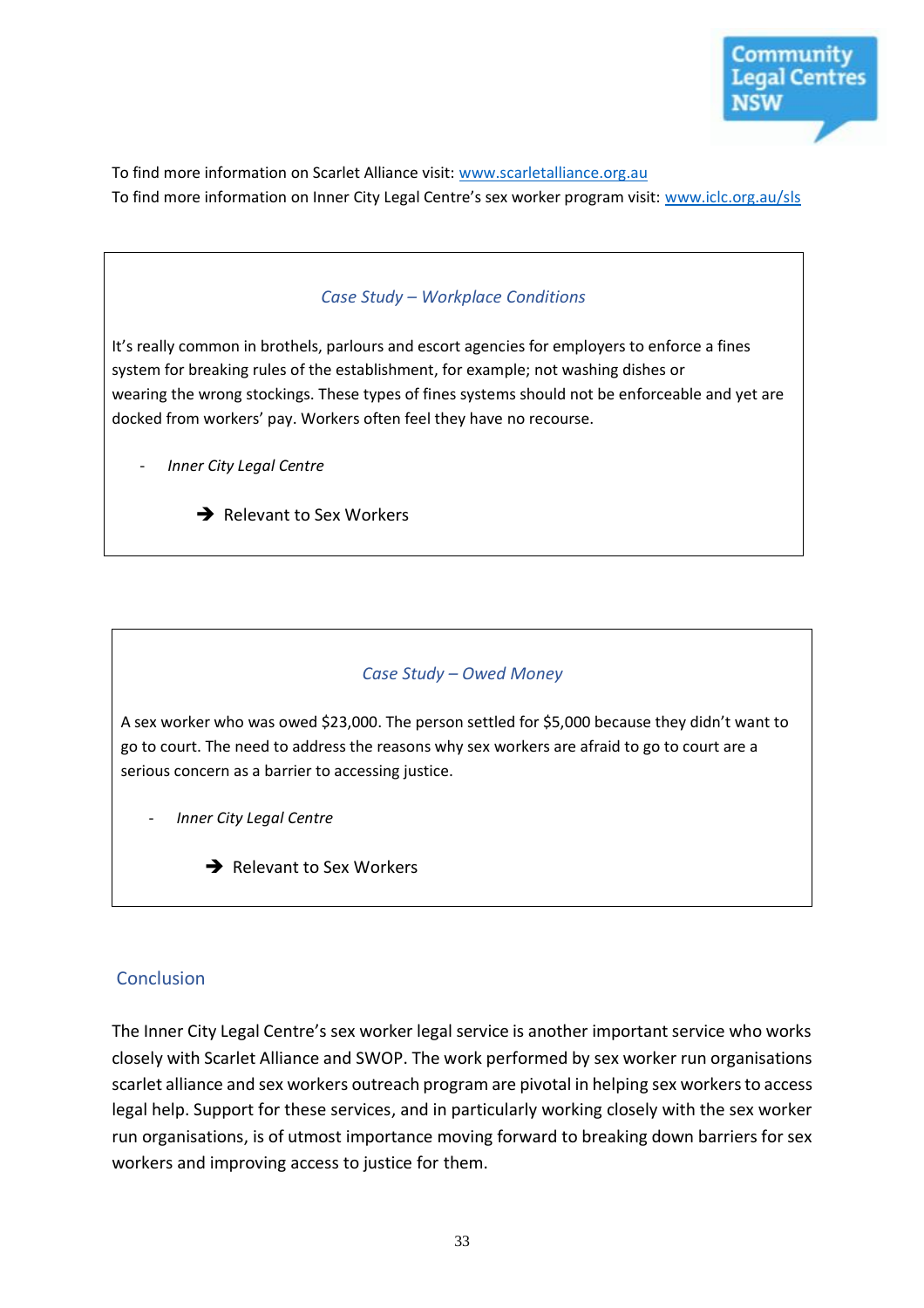

# Additional Case Studies

#### *Case Study – Disputes with Government Agencies (NSW Victims Services)*

We acted for a client who had some learning difficulties. We helped her with 5 '*reassessment matters'* under Victims Right Support Act. These matters dealt with the redetermination of finalised victims compensation matters for a group of people who had been unfairly caught by the retrospective application of the Victims Rights Support Act.

The reassessment process was to substitute the more recent lower awards received with higher more generous awards under the repealed legislation the clients had lodged their applications under. However this client's reassessment decision resulted in her receiving only 3 higher awards instead of the 5 she was entitled to. This was an incorrect and flawed outcome. Had the client not been legally represented by our service it is highly likely this mistake would not have been rectified and she would have been significantly shortchanged. For somebody already financially disadvantaged this is not fair.

Aboriginal women and children are one of the most marginalised groups in our society. They are disproportionally adversely affected by the changes to criminal compensation law in NSW and thereby indirectly but systematically discriminated against.

 $\rightarrow$  Relevant to: People Experiencing Economic Disadvantage, Aboriginal and Torres Strait Islander People, People Living with Disability

#### *Case Study – Compensation for Assault*

We acted for a client whose ex-partner strangled her. Strangulation is recognised as a significant red flag for a potential domestic homicide. Under the 2013 VRSA despite evidence of strangulation the client was awarded only \$1,500 even after exhausting all appeals of this decision. This type of assault was not classified as warranting the higher payment available of \$5,000 despite the fact there is a maximum sentence of 25 years for a strangulation offence under section 37 of the *Crimes Act 1900* NSW which has the same maximum sentence for a wounding or grievous bodily harm offence under section 33 of the same Act.

Relevant to: People Who Experience Family Violence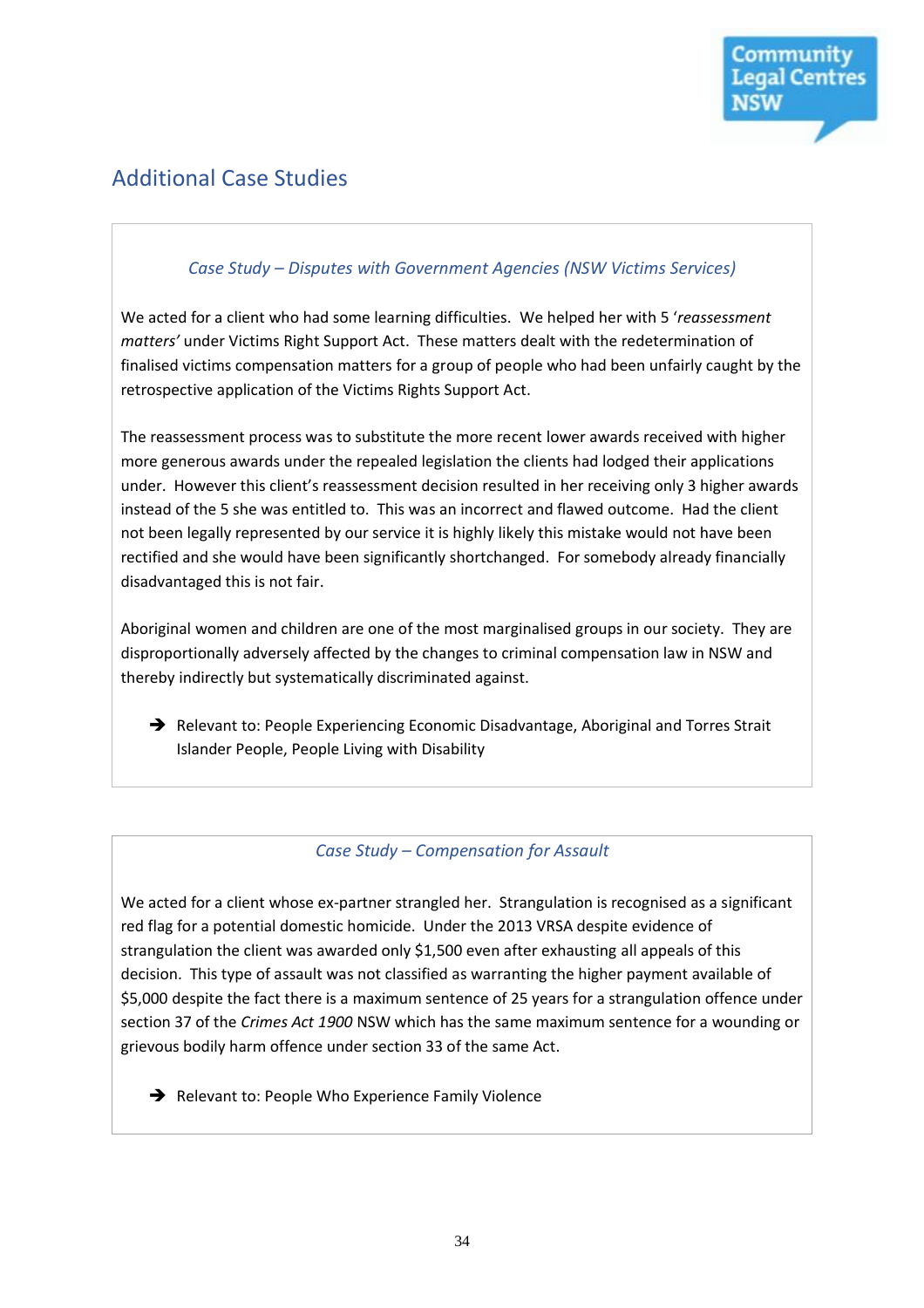

#### *Case Study – Carer's Allowance*

We advocated for a client with FACS about the abrupt discontinuation of her carer's allowance for a family member she was looking after. The reinstatement of the allowance avoided the potential problem of going into further rental arrears with the NSW Department of Housing and consequences flowing from that.

The most important advocacy work in this jurisdiction however is directed towards early intervention where possible to help prevent the removal of Aboriginal children into out of home care (where they are already over represented) to assistance with the path towards restoration of children if possible.

→ Relevant to: Children and Young People, Aboriginal and Torres Strait Islander People

#### *Case Study – Rural Access to Justice*

"Even though debt is incurred in a remote area, with both parties residing in the area, it is still held in Sydney local Courts. Very remote town an hour from Dubbo, representative of being finance poor, asset rich. There was a postal issue (relating to rural areas such as farm and house differences in postal service) which resulted in a lack of communication which resulted in the client only being aware of the issue when they were served a notice of bankruptcy.

"There was one part-time JP in the nearby town, whom did not witness documents correctly, as a result the client had to drive over an hour to get the documents witnessed correctly by the solicitor. The CLC provided services to assist client despite the fact that they weren't representing the client. The federal court portal will only waive the filing fee for individuals if CLCs provide a letter detailing their support or are acting on the record. The client had to seek permission to use a phone to be present in court due to the 8-hour travel distance between her and the courts. Further issues are present with phone clients being talked over by the prosecution's solicitor, and with the difficulty for them to engage appropriately with the court over the phone."

*- WNSWCLC Solicitor*

Relevant to: RRR Australians, People Experiencing Economic Disadvantage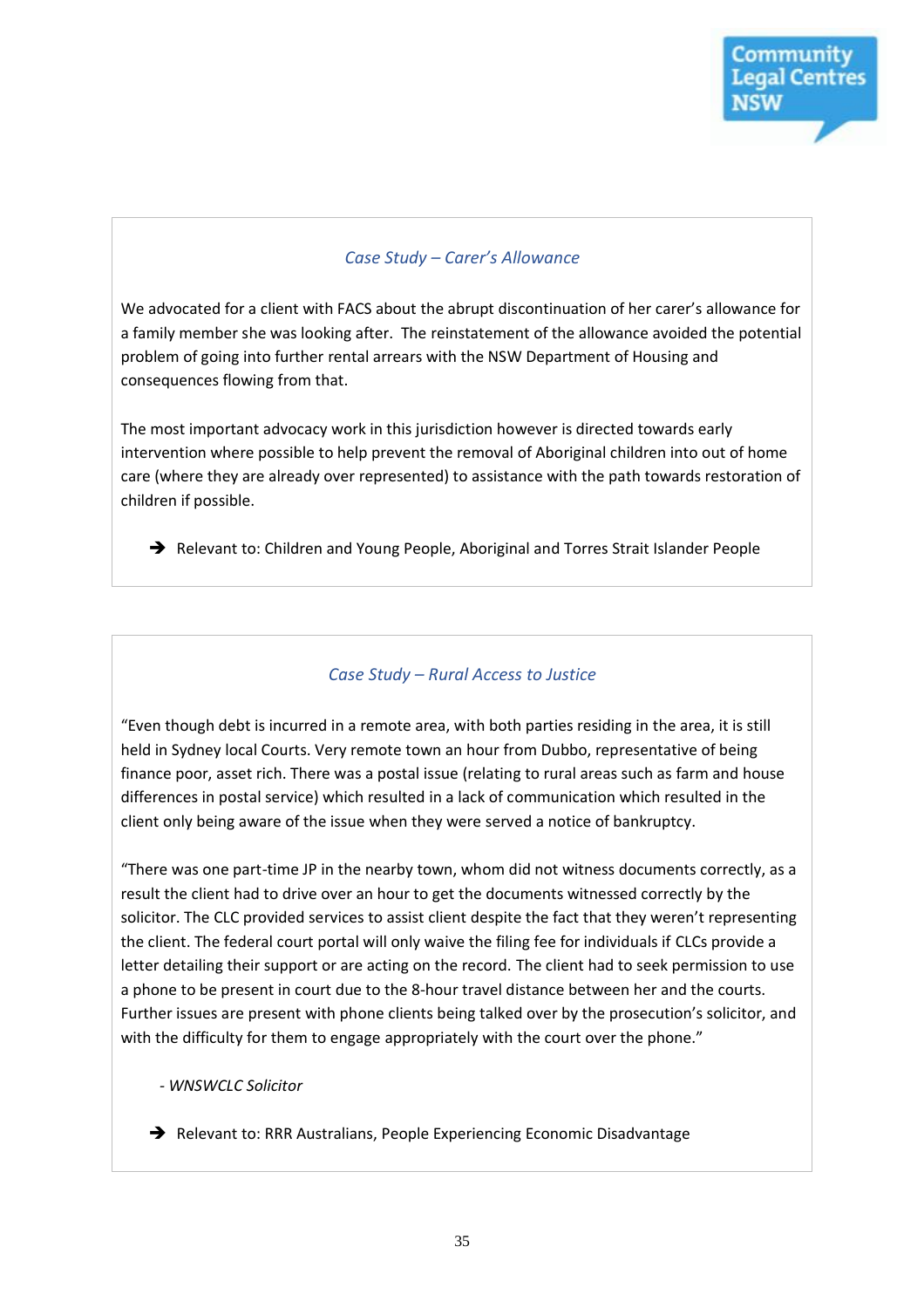#### *Case Study – Rural Access to Justice*

"Client came to see me about obtaining 'Power of Attorney' for his uncle. The client was on an old aged pension himself, Aboriginal about 65 years of age. It became apparent that the client needed to make an application to the Tribunal for financial management for his uncle. His uncle also had medical issues, however we were not able to obtain a medical report for two reasons; Firstly, due to cost, secondly, due to the uncle would have to travel to Dubbo some two hours to see a medical professional. The matter was quite complex, the uncle was housed in a 'multipurpose' hospital which brings in different laws to that of an aged care facility.

"I sought the assistance of the Seniors Rights Service for specialist advice in that area. After a few months correspondence with the hospital and assistance from SRS we made the application to the tribunal. The client had to self-represent (I was on outreach at the time and no other representation service in this area). The hearing was held in Dubbo. The client still had a two-hour drive from home to get to the hearing. He had car troubles, but was lucky a friend could drive him.

"The client only has a home phone, so communication with him was difficult at best. We only go on outreach to that town once a month, so this created large delays in getting the documents finalised. I was lucky that the client had a friend from the Men's Shed who would assist with sending emails and would allow me to ring his mobile when they were both at the Men's Shed. Even things like obtaining Centrelink documents are much more difficult in a rural town. Although the client was listed as a contact on his uncle's Centrelink account, there is only a Centrelink agent once a week in that town and you need to go in the mornings. Otherwise the client has to spend long times on the phone.

"Rural towns also have issues with everyone knowing each other. The staff at the hospital had ordered medicine for the uncle from the chemist, and because the staff at the chemist knew our client was the uncle's nephew then they were trying to force him to pay for the medicine (even though he had no legal obligation to do so).

"One of the main issues with the Tribunal is filing documents and receiving correspondence. Some divisions of NCAT will only receive documents by post. Although you can file documents via email/post in this division, when you have a client with no email they can only receive correspondence via post. It can take up to 10-14 days to get post from Sydney to this or other rural towns. This creates further delays in the matter.

#### - *WNSWCLC Solicitor*

→ Relevant to: RRR Australians, Older Persons, Aboriginal and Torres Strait Islander Peoples, People with Disability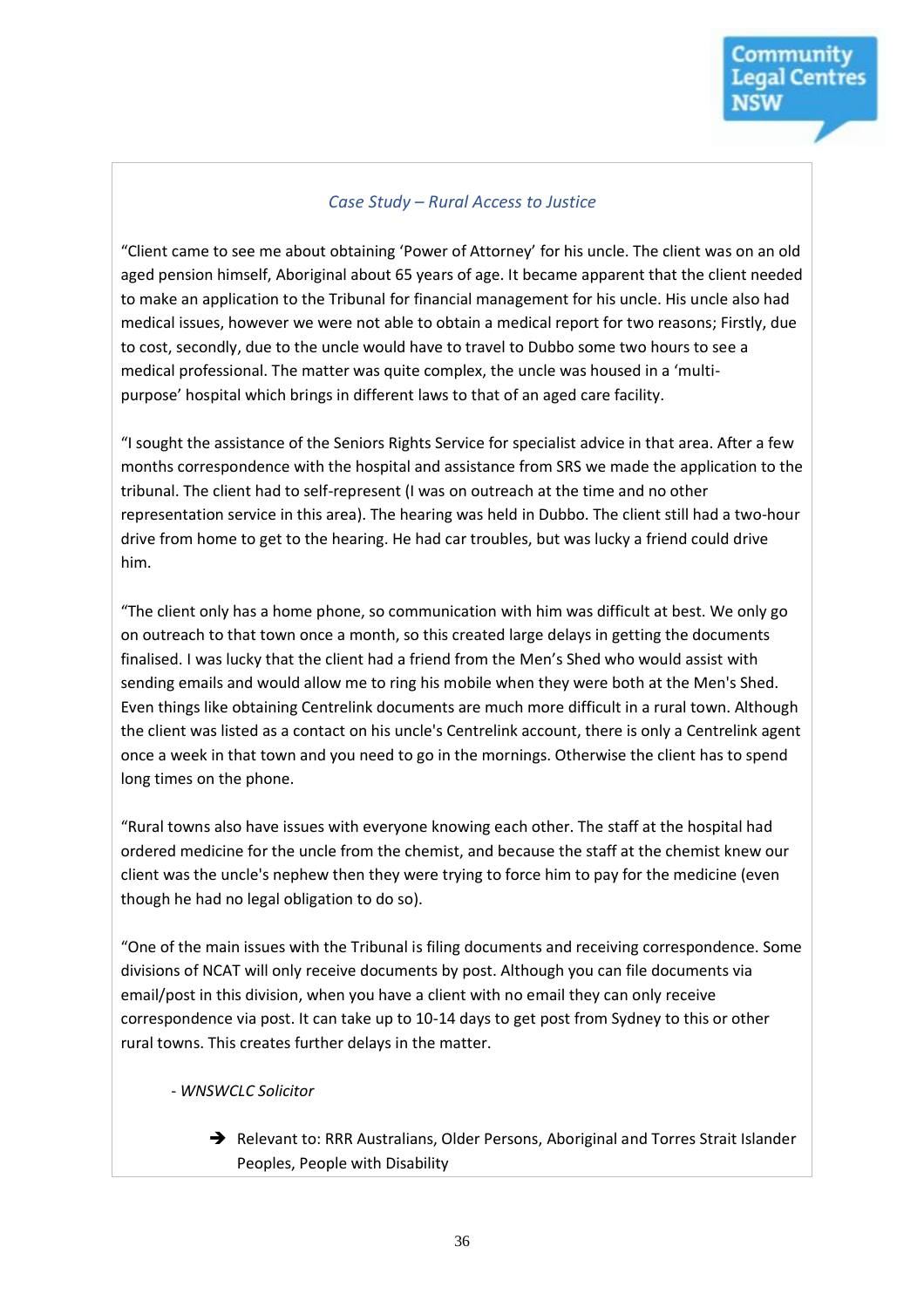#### *Case Study – Rural Access to Justice and Employment Law*

"I assisted a client with an employment law general protections matter. The first stage for these types of matters is to go to the FWC for a conciliation. The majority of those are held over the telephone. The majority of our clients, if we consider them disadvantaged we will at least assist them with the paperwork and possibly represent at conciliation. The client was dismissed while on leave with a workplace incurred injury. He was a middle-aged man, who due to the workplace injury had a temporary arm disability.

"The matter did not settle at conciliation. The client elected to go to court. I assisted the client to draft the application and file it with the FCC. There were issues that arose with filing through the online portal. Many confusing options to file, and the application was refused because of the wrong selection in the portal. After many phone calls with the registry it was finally filed. This matter I was successful with the application to waive the filing fee, however this is not always the case for the clients. The first mention date was listed in Sydney where the FCC is based. The client due to his arm injury was unable to drive.

"Luckily, I was in Sydney for Quarterlies and I appeared for the client in person. The court is located approximately 8-hours away by car from my client. At that stage, when the client was unable to drive it would be almost impossible for him to attend the mention if I did not assist him. I sought leave for the next mention to appear via telephone. However, for the mediation the court ordered it to be in person and the other side would not agree for the client to appear via telephone. Luckily, we obtained pro bono assistance from a Sydney law firm who acted for the client.

"There needs to be more avenues for rural and remote clients to access the FWC and FCC. Rural clients should not be forced to attend Sydney, it imposes further disadvantage on an already disadvantaged group of people. It also places strain on a lack of resources CLC."

- *WNSWCLC Solicitor*

 $\rightarrow$  Relevant to RRR Australians, People with Disability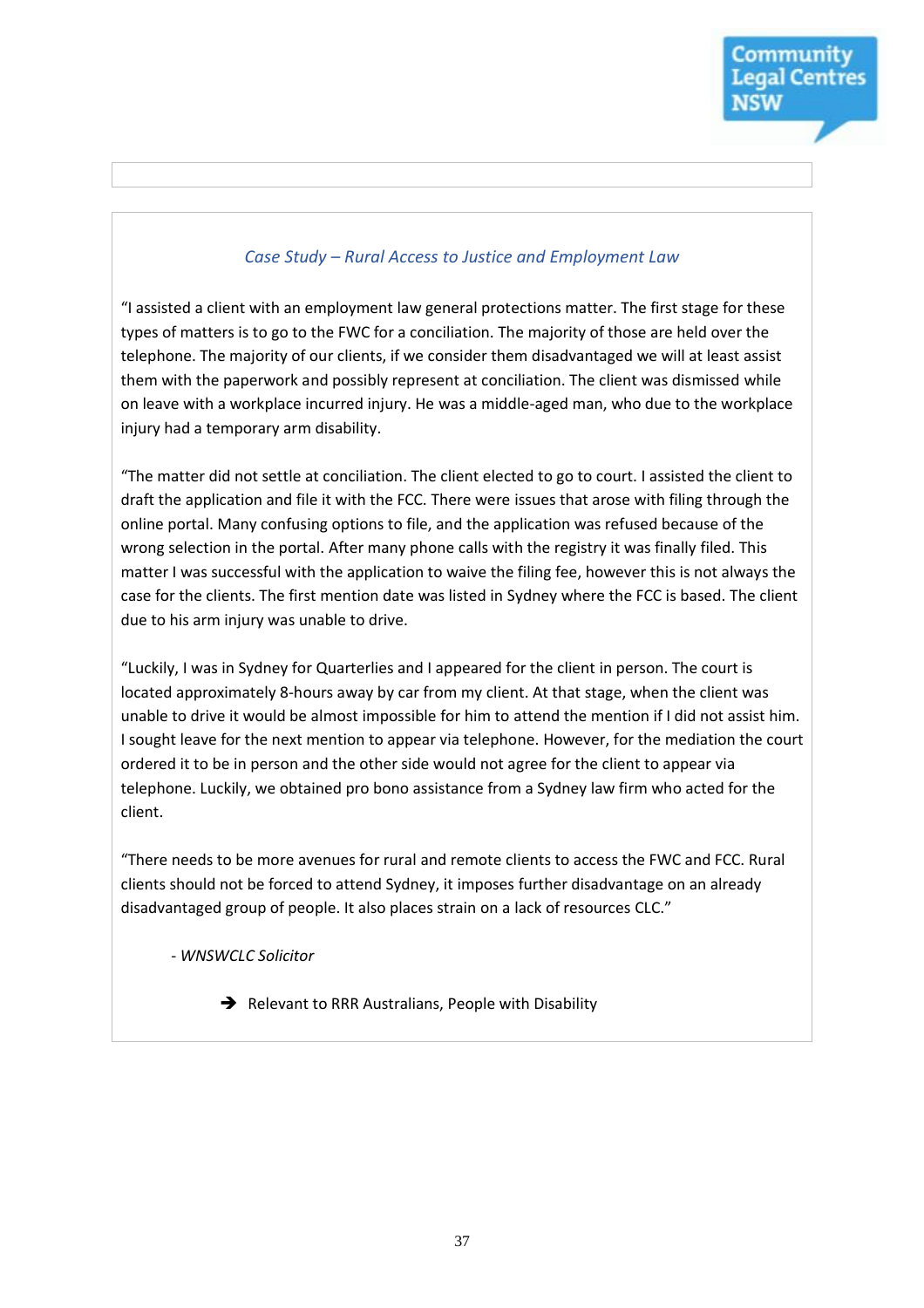#### *Case Study – Home Care Package Support*

"An older woman living in her own home had been receiving support from a Home Care Package, and had her hours reduced when she was transferred to a Consumer Directed Care (CDC) Package. The advocate argued that as an existing client, her hours could not be altered by the provider. This advice was backed up by the CDC Helpline and the provider was asked to restore the woman's hours to ensure she had enough care and service hours so she could remain in her home."

– *SRS Annual Report*

Relevant to: Older Persons

#### *Case Study – Home and Community Care Service*

"Our client lives in the city and has mobility and speech issues due to several strokes. The client was transitioned to Consumer Directed Care, from a Home and Community Care (HACC) service. The client wanted to return to the HACC service which she was happy with, which offered more hours and staff whom she knew and who could communicate with her. The Seniors Rights Service advocate was able to visit the woman in her home and listen to her wishes. The advocate was able to contact the CDC coordinator and relay the client's preference to have her HACC services reinstated. The client had not entered into an agreement with the new CDC service so this service was terminated.

"The woman was easily returned to the service of her choice, which was happy to accept her back and felt able to continue to provide services and care, with the addition of a case manager. This was arranged with an independent brokered service. The manager of the CDC service was not satisfied with this outcome as she felt the woman needed more care. But in fact the client has a right to choose what benefits her, and to be assisted with her right to make her own decisions and choices."

– *SRS Annual Report*

Relevant to: People Living with Disability, Older Persons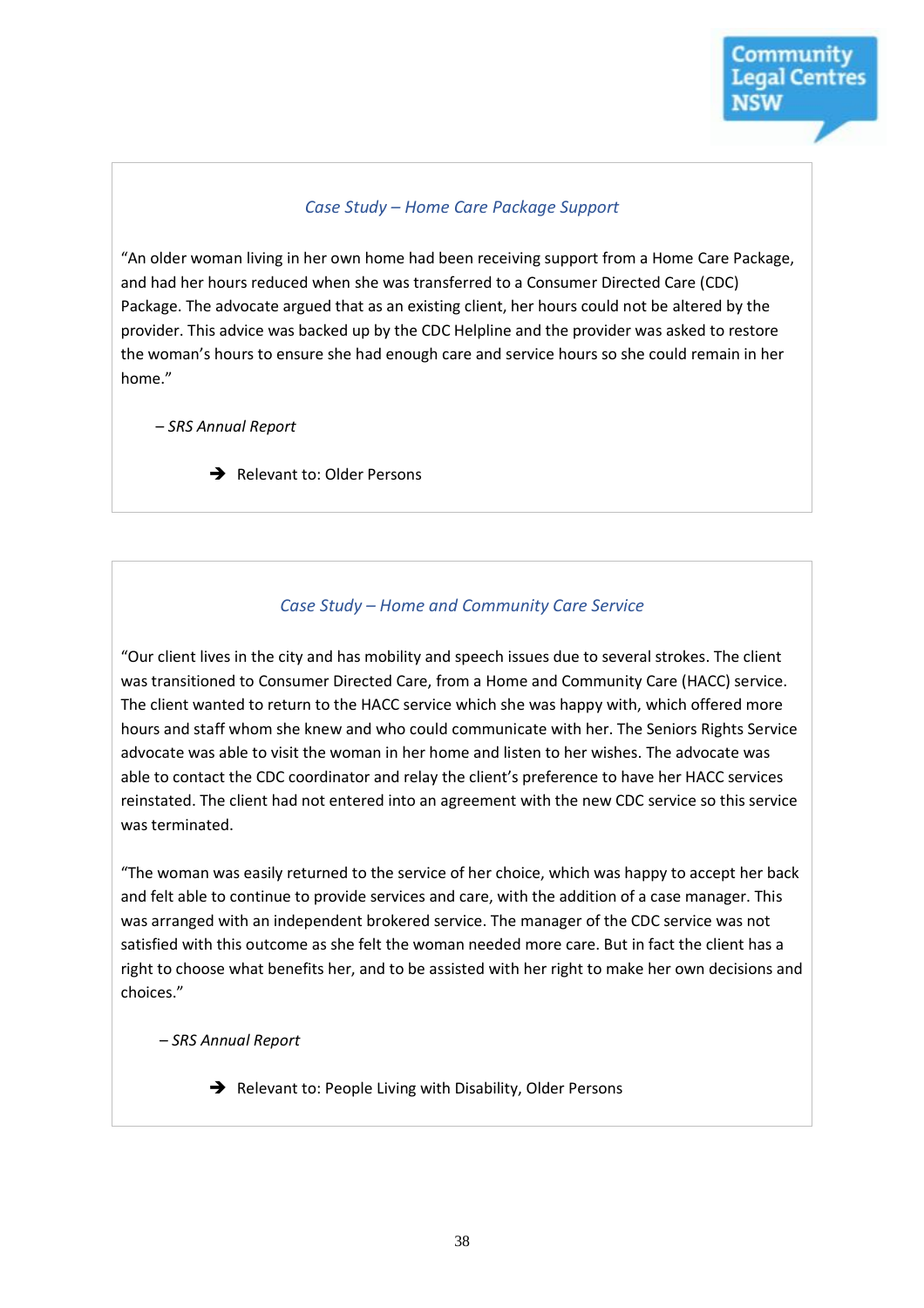#### *Case Study – Unintended Debt*

"An elderly man received home care services for three months, and then opened a letter stating he was in debt to \$3,500. He had not been read the agreement before he signed it, nor had fees been explained or a care plan discussed. The advocate intervened in the matter and the manager admitted they were at fault for not assisting the man to understand the process and fees. The advocate also suggested the manager assist the man to apply for financial hardship as he did not have the money to pay. The manager assured the advocate their procedure would change and consider the needs of frail older people to access their service."

– *SRS Annual Report*

Relevant to: Older Persons, People Experiencing Economic Disadvantage

#### *Case Study – Poor Treatment at Nursing Home*

"The husband of a resident in an aged care home felt his wife was being victimised after she complained about being left sitting in her wheelchair all day. Staff said it was too difficult to transfer her back to bed to rest. Following the advice of an advocate, the man wrote to the care manager expressing his concerns and requesting an assessment by the physiotherapist for a suitable lifter and appropriate sling. The woman was soon provided with a sling which was easy for her to take off while she was sitting in her wheelchair, and staff were more aware of her comfort needs. The issue was dealt with promptly and there was no need for a follow up meeting with the advocate to reinforce the residents' rights."

– *SRS Annual Report*

 $\rightarrow$  Relevant to: People Living with Disability, Older Persons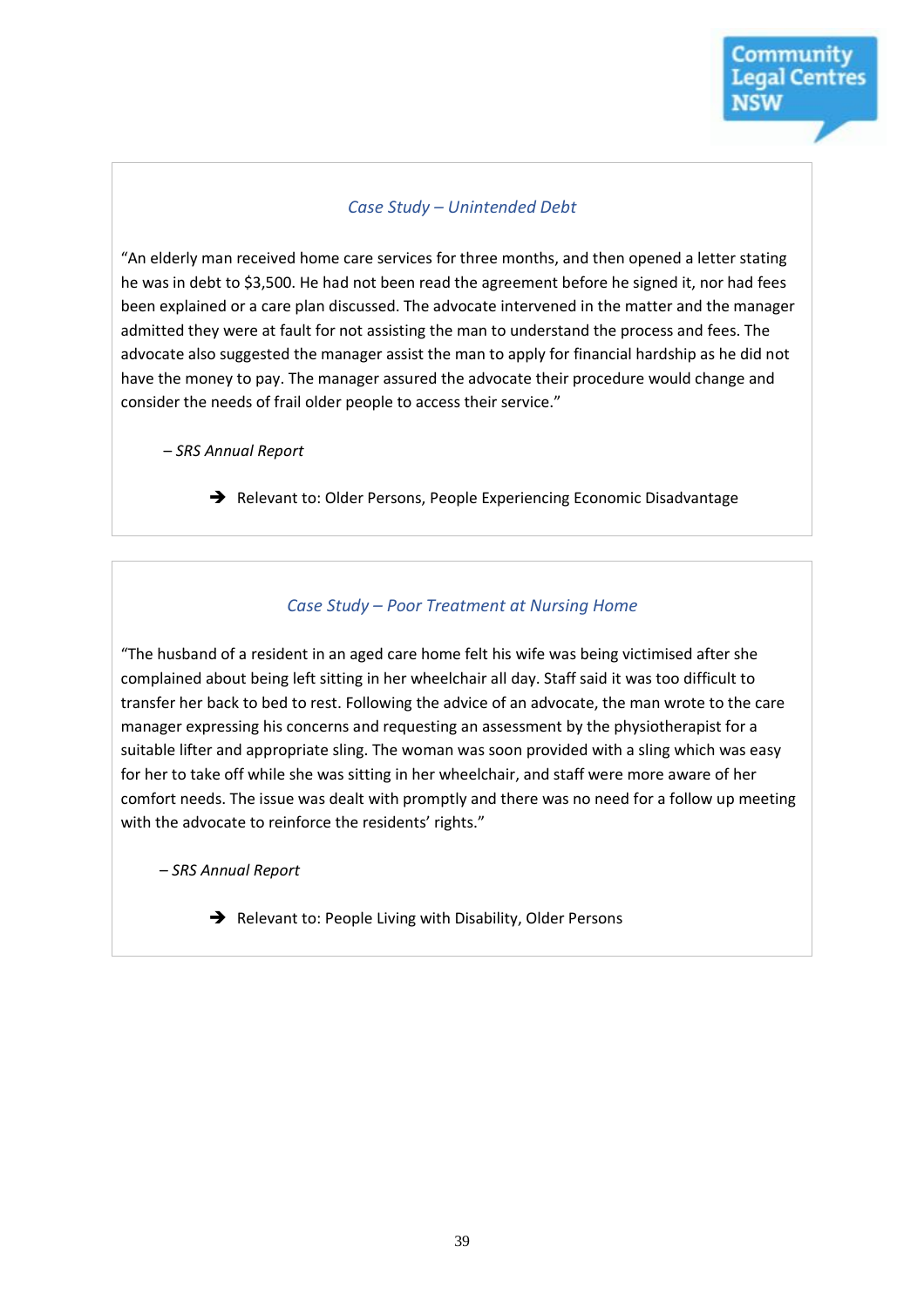#### *Case Study – Poor Treatment at Nursing Home*

"The husband of a resident living with dementia in an aged care home was concerned his wife's teeth were not being cleaned. Staff had not been able to clean the woman's teeth for several days. The advocate explained the role of the Dementia Behaviour Management Assessment Service, and the Dementia Helpline in providing assistance in behaviour issues and assisting with clinical care. The man was also advised to contact a mobile dentist to assess and attend to his wife's oral hygiene, which he did. The dentist was disturbed by the lack of oral care for this woman which he viewed as neglect, and planned to inform the Aged Care Complaints Commissioner to look into the matter"

– *SRS Annual Report*

Relevant to: Older Persons, People Living with Disability

#### *Case Study – Post Release Support*

On release from Wellington Prison, a woman was given a train pass and now cannot be located for after prison services. It is known that this woman was the victim of domestic abuse and that she feared for her safety upon release. As a result, it is anticipated that she is staying with a close friend or family member but she cannot be reached to ensure her protection because of the methods she is using to remain hidden. A lack of post-release support provided by the prison itself to disadvantaged individuals such as this is an indication of an area, which needs to be amended. Despite the fact that her history of abuse was known to correctional centre staff, she was not provided any additional support, or given any information for support services to contact.

> Relevant to: Prisoners and Detainees, People Who Experience Family Violence, RRR Australians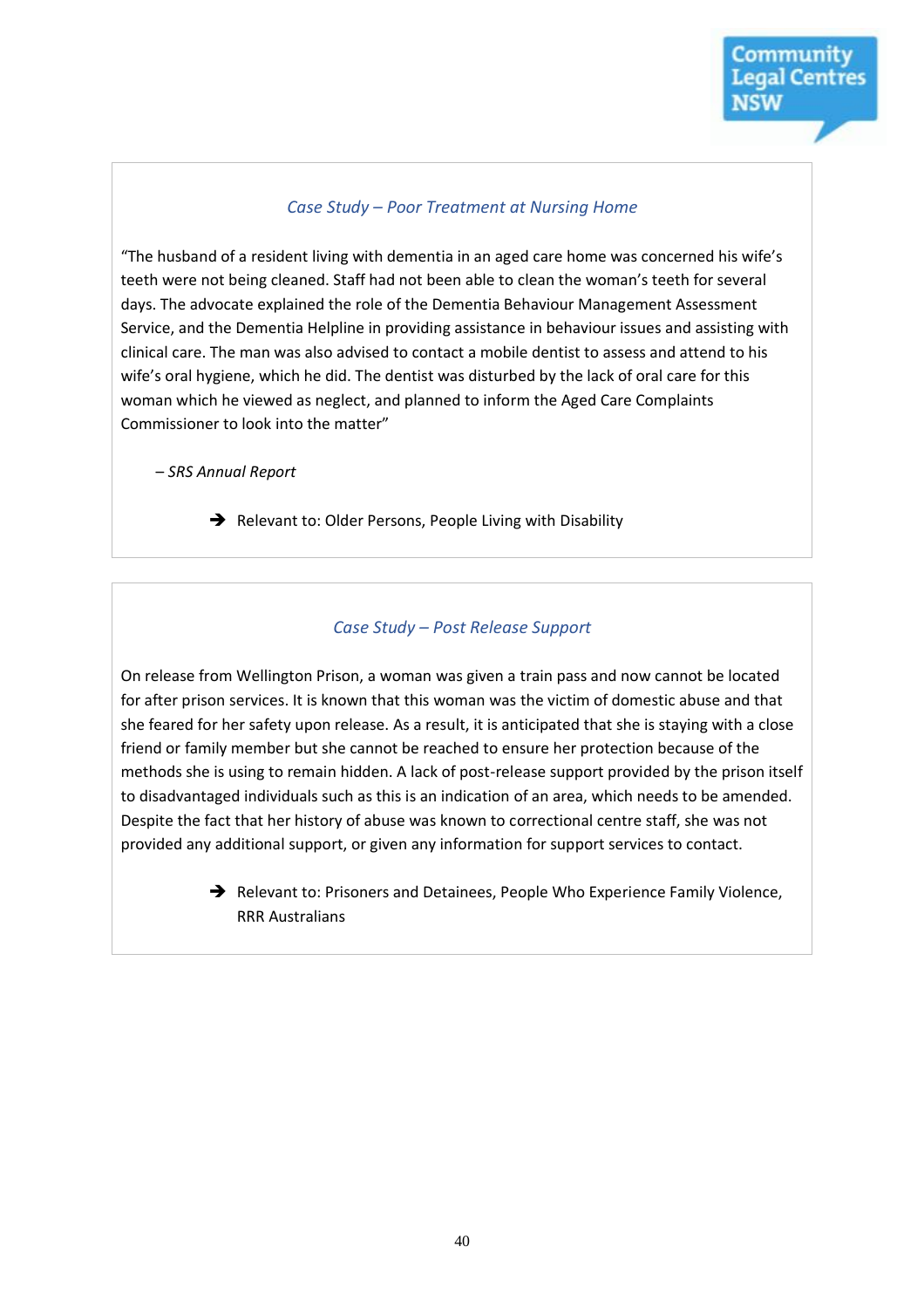#### *Case Study – Aboriginal Health Justice Partnership*

Evaluation of Aboriginal Health Justice Partnership in December 2015 which included 2 surveys (client feedback and pre/post training professional development evaluations) to assess the immediate aims of the program:

• "To provide effective early legal intervention to Indigenous people who may not otherwise access legal advice

• To build capacity amongst health professionals to identify legal issues; and

• To improve health outcomes for clients."

The evaluation showed; "After receiving advice, 100% of clients surveyed stated that they felt less stressed now that they knew more about their legal situation. After attending training, 88% of medical staff surveyed felt that they now had the required skills and knowledge to effectively identify legal issues experienced by patients as a result of the training."<sup>69</sup>

Fines Waived for Homeless Patient:

"Adam\* told his health professional that the government had removed money from his bank account. As the health professional had been trained in identifying legal issues, she was aware that the RLC solicitor could provide assistance. Adam was able to see the solicitor at the hospital straight away after his medical appointment. RLC's solicitor determined that there was a garnishee order from the State Debt Recovery Office for unpaid fines. As Adam was homeless, the solicitor advised that his fines could be written off under the legislation. RLC's solicitor contacted the State Debt Recovery Office immediately and advocated for Adam. The money was deposited back into his account that day, and further outstanding fine debts were removed. If it wasn't for the increased capacity of Adam's health professional to identify legal issues and for immediate access to RLC's solicitor, due to her being based within the hospital, it is unlikely that Adam would have been able to access legal advice in relation to his debt issue. \*Not his real name."70

→ Relevant to: People Experiencing Economic Disadvantage, Aboriginal and Torres Strait Islander People, Homeless Persons

<sup>69</sup> Redfern Legal Centre 2015-16 Annual Report, p.32

<sup>&</sup>lt;https://rlc.org.au/sites/default/files/attachments/RLC%20Annual%20Report%202016\_ONLINE.pdf> <sup>70</sup> Ibid, p.33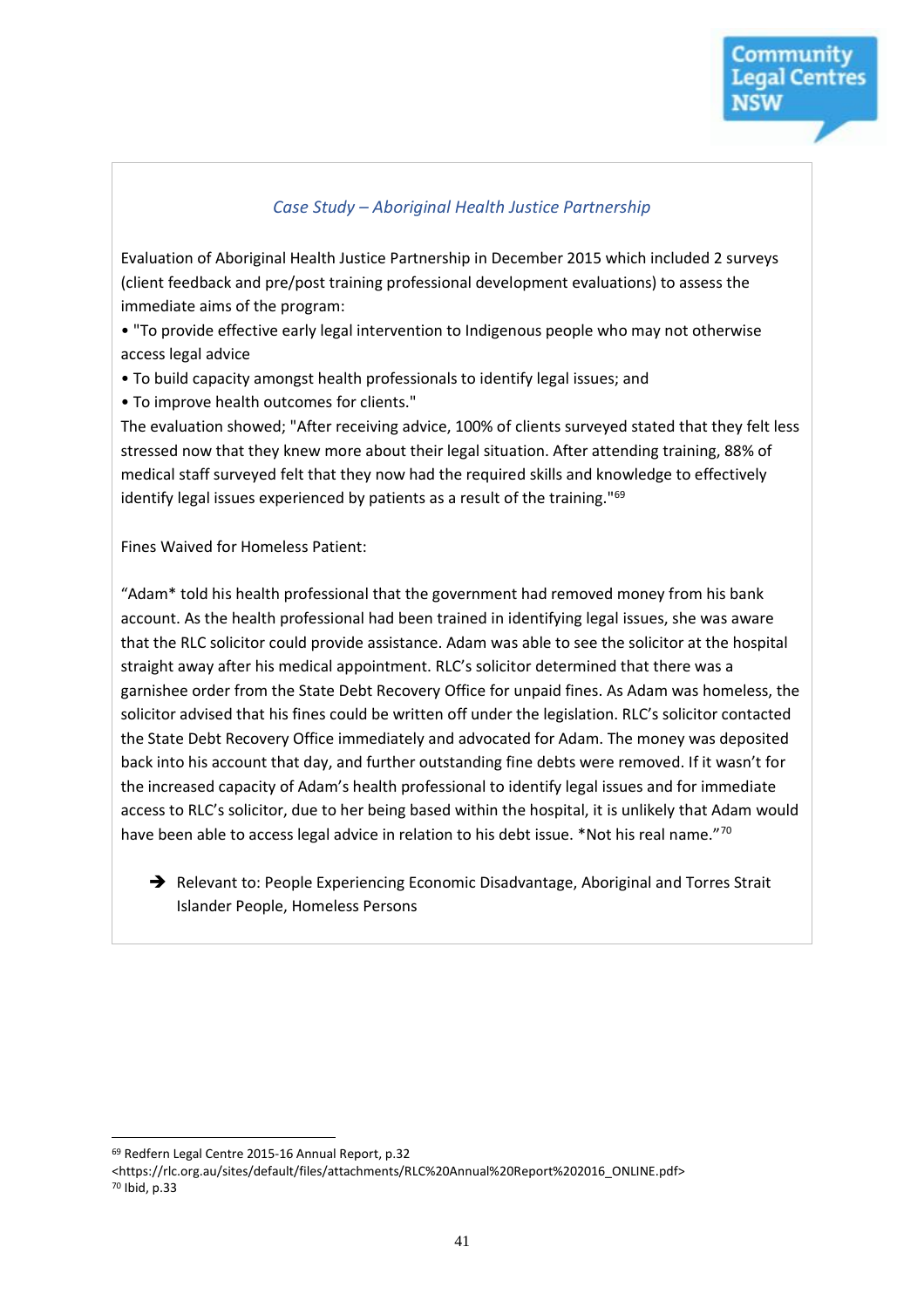#### *Case Study – Successful Case for Young Aboriginal Mother*

"A collaborative approach between a CLC and a private legal firm resulted in a rare win for a young Aboriginal mother.

"In 2015, Wirringa Baiya Aboriginal Women's Legal Centre (WB) and a private legal firm joined forces to provide urgent representation for a client in the Children's Court. The client was an Aboriginal woman who had just given birth. The client and her husband had overcome many hurdles to fix their 'parental deficiencies'. Notwithstanding this, FaCS notified the client that her newborn would be removed from her care within three days (on the grounds that she has other kids in care).

"The client had become disillusioned by the Children's Court process after unsuccessfully trying to get her other children back. The client felt she was not being heard or understood by the court. The client was no longer engaging with her private solicitor. The client met WB staff during a WB CLE session at 'Weave Women and Children' (a week before giving birth). The client said she felt comfortable talking to WB and wanted WB to represent her in court. WB did not have the resources to provide court representation. Instead WB offered to work collaboratively with the client's solicitor.

"The private solicitor supported the collaborative approach in getting the client's matter ready for an urgent interim hearing. WB received client's instructions, drafted the affidavit and collected the supporting evidence and then passed the baton to the client's private solicitor for representation.

"On the first court date, WB filed the client's affidavit and supporting evidence and effected service with only moments to spare. Leave for an interim hearing was granted and the matter was strongly contested. The client's private solicitor did a tremendous job representing the client. The Children's Court made interim orders that the baby remain with the parents. The parents were elated with the outcome, up until FaCS notified their intention to appeal the Children's Court decision in the Supreme Court. Outrageously and unbeknown to the parents or the Court, FaCS had removed the baby from the maternity ward (whilst the matter was being heard) and refused to return the baby to the parents.

"Later that evening, the Supreme Court part heard the application and ordered the baby be delivered to the parents immediately and adjourned to the following day. FaCS subsequently withdrew their appeal application and the baby has continued to be cared for by his doting parents.

Further information: Jenna Dunwoodie, Solicitor at Wirringa Baiya Aboriginal Women's Legal Centre." 71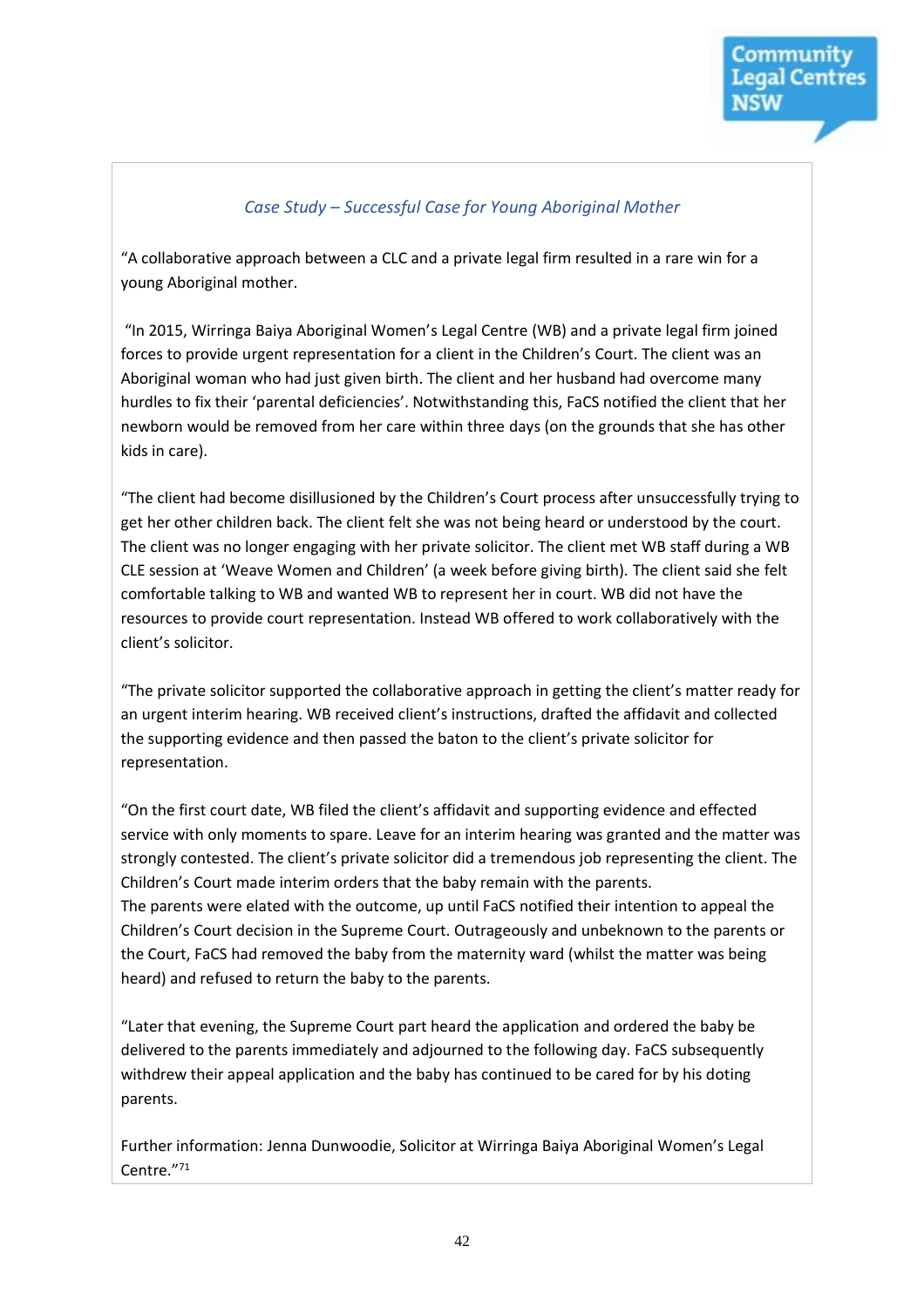#### → Relevant to: Aboriginal and Torres Strait Islander People, Children and Young People

#### *Case Study – Scarlet's Story*

For young people like Scarlet, this is their reality. There are thousands of trans and gender-diverse young people in Australia, kids who have known since childhood that the body they were born into meant they were assigned a gender they never belonged to. "Things are often harder for me than for my friends," said Scarlet. "Going out, or getting a job is quite daunting. To be around other people in clothes I'm probably not even really going to feel comfortable in for several hours a day – other kids don't need to think about it. I think that that's something that a lot of these stories don't really focus on, like, jobs and stuff, feeling safe at work." For those who wish to transition to their chosen gender, there are two stages of treatment; stage 1 and stage 2 hormone treatment.

Stage 1 involves 'puberty blockers' which prevent the onset of adulthood, such as boys' breaking voices and breast development in girls. Stage 2 is the application of 'cross-sex hormones' – oestrogen or testosterone – which encourage the body to develop traits characteristic of the new gender. Unfortunately, due to the Family Law Act, people like Scarlet must seek the court's approval to access stage 2 treatment, even when everyone agrees that it's right. "The stress as a parent is kind of a loss of control.

The idea of going to court was a very confronting one. The choice is taken out of your hands, so imagine how that feels for a child going through this, for whom it's their own life and identity that is being literally put on trial," said Madeleine, Scarlet's mum. Seeing more and more families trying to deal with an unnecessarily stressful process, Justice Connect launched the Stage 2 Access project. By matching families with experienced pro bono lawyers, and working with the Family Court to streamline proceedings, we hope to take the trauma out of accessing necessary treatment. Since the launch, we have seen a doubling in the number of people coming to us for help, as more families learn of the project. "Working with Justice Connect has been fantastic. Right from the first phone call that I made to contact you we were just treated with a lot of respect and dignity. And that's something I care about a lot for all of us," said Madeleine.<sup>72</sup>

Relevant to: LGBTIQ+ people, Children and Young People

<sup>71</sup> CLCNSW 2015-16 Annual Report, p.28. Accessible at: <http://www.clcnsw.org.au/cb\_pages/annual\_reports.php> <sup>72</sup> Justice Connect 2016-17 Annual Report, p.11

<sup>&</sup>lt;https://www.justiceconnect.org.au/sites/default/files/Justice%20Connect%20AR2016-17.final2\_.pdf>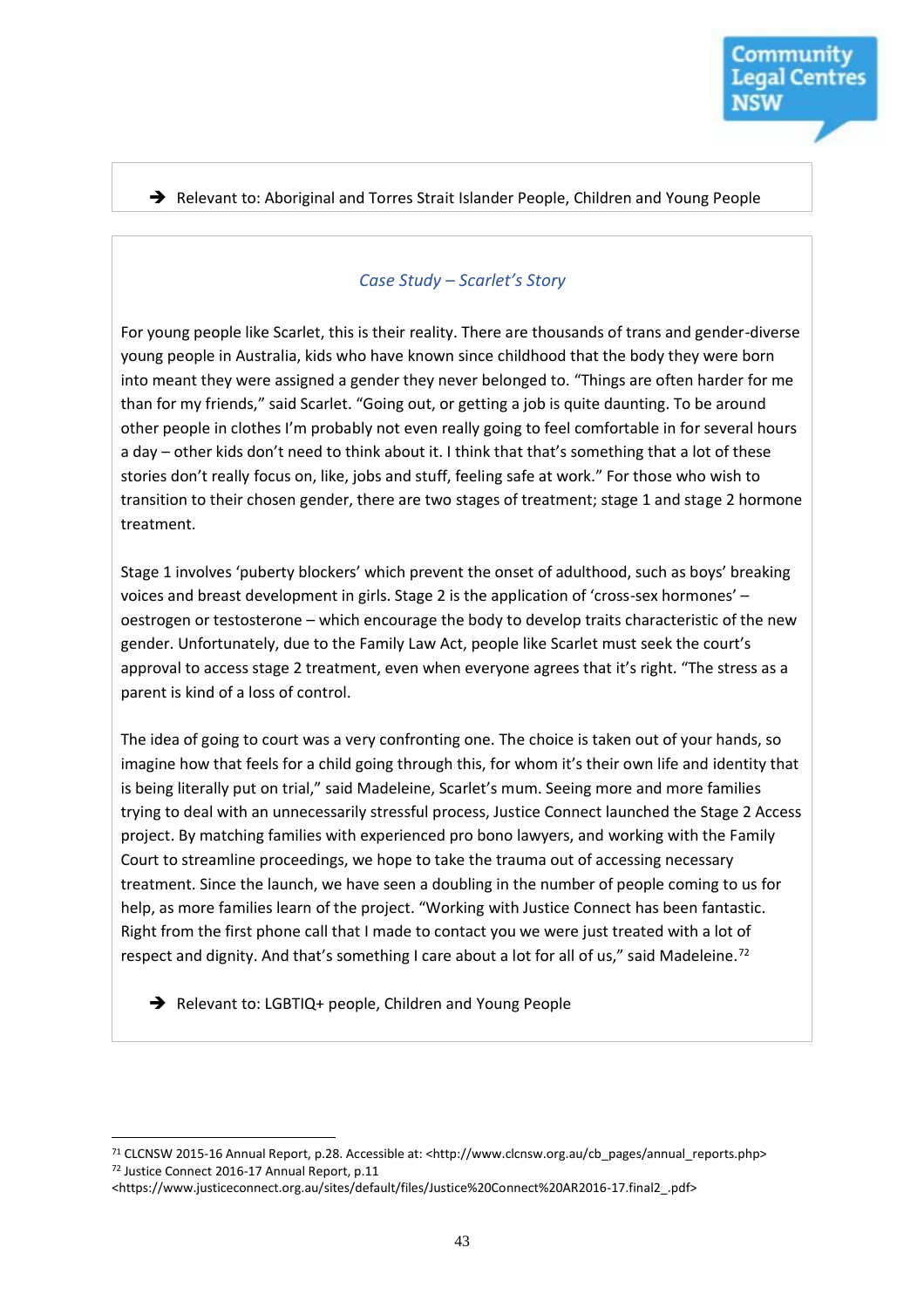#### *Case Study – Workplace Harassment*

"Jasper worked for a large chain store. One day he arrived at work to find his profile from a gay Internet dating site put on the walls of the employee's area of the store. Jasper was embarrassed. The profile included a picture so that there would be no question that it was his.

Jasper took them down but was aware that his colleagues had seen them. Jasper informed management and was informed that as the posters were taken down there would be no further action. The Inner City Legal Centre provided Jasper with ongoing advice about remedies available under employment law. With ongoing assistance from the Inner City Legal Centre Jasper was able to settle his matter." 73

Relevant to: LGBTIQ+ People

#### *Case Study – Harassment*

"Joe is an Indigenous man living in the inner city. Joe is gay and lives alone in his Housing NSW accommodation. Joe's neighbour started harassing him on the basis of his sexuality. Joe's neighbour regularly walked past his house calling Joe names at the tope of his voice. This distressed Joe, particularly because the last time the neighbour called out names Joe noticed that the family across the road was out the front and he was sure they had heard. Joe tried to ignore this behaviour but the behaviour continued.

ICLC provided Joe with advice and representation. We attended court with Joe and were successful in obtaining and interim Apprehended Violence Order. We went to final hearing and Joe opted for undertakings rather than going through with the hearing. Joe has not experienced the harassment since undertakings were provided." 74

Relevant to: LGBTIQ+ People, Aboriginal and Torres Strait Islander People

#### *Case Study – Partner's Estate*

"Hassan had recently lost his partner of 20 years. Hassan asked that we assist him in accessing his late partner's superannuation and small estate. Hassan's late partner's family did not

 $\overline{a}$ <sup>73</sup> ICLC 2010-2011 Annual Report, p.20 <http://www.iclc.org.au/documents/iclc\_ar10\_11.pdf <sup>74</sup> Ibid, p.21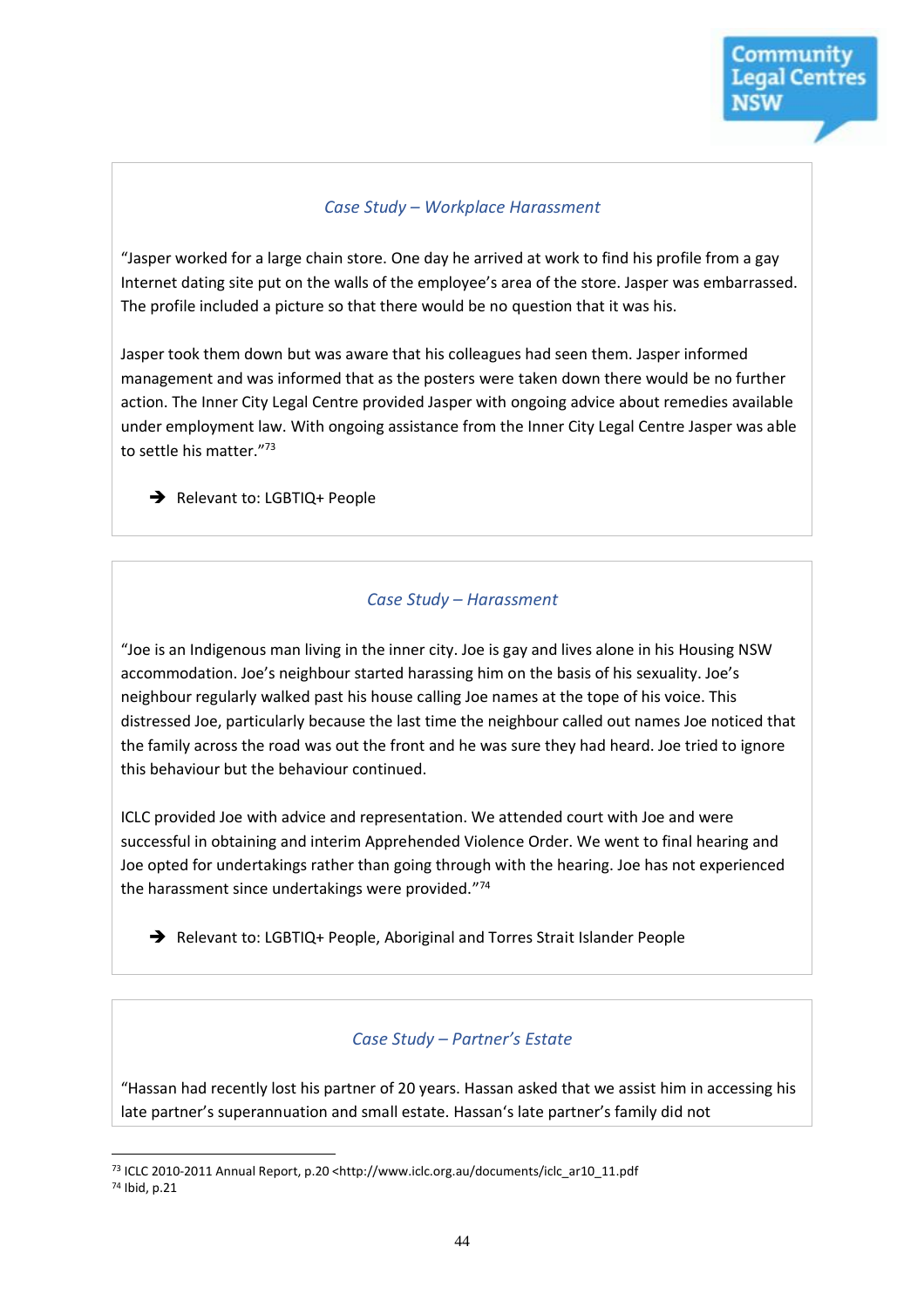acknowledge their son's relationship and aggressively denied its existence - even in the face of clear evidence to the contrary. ICLC provided Hassan with advice about his entitlements and assistance in pursuing these. Hassan 's late partner's family engaged a solicitor to protect the very small estate. ICLC acted for Hassan and briefed a barrister. However, Hassan was too distressed to continue, as he did not want to go through the process of 'proving' his 20-year relationship."<sup>75</sup>

Relevant to: LGBTIQ+ People

#### *Case Study – Victims Compensation*

"An Aboriginal man, originally from interstate, who identifies as being bi-sexual, moved to Sydney 3 months ago with his partner and 2-year-old daughter. They are now homeless. The department of community services removed the child shortly after they arrived. We spoke to him about victim's compensation for an attack he sustained. He was not aware that he could claim anything. He was hesitant, as he feared there could be repercussions if he were to make a claim." 76

→ Relevant to: LGBTIQ+ People, Children and Young People, Aboriginal and Torres Strait Islander People

#### *Case Study – Apprehended Domestic Violence Order*

"Around 19 years ago, Carl Grimes and Paul Spector met as neighbours but their interactions became intimate soon after. When Paul suggested that he wanted to move in with Carl, Carl was not ready to take the next leap of commitment. Paul did not handle this news well and began to leave rubbish bags at Carl's doorstep and threatened to break into his house. After few more similar attempts, Paul gave up and disappeared from Carl's life.

"In 2014, Paul contacted Carl. Paul asked whether Carl would forgive him for how he had left things between them. When Carl's response was in the negative, Paul tried to spoil Carl by leaving gifts at Carl's doorstep. However, when Carl did not respond to Paul, he began to leave rubbish bags at Carl's doorstep, threaded knife through the door and accessed electricity meter room to switch off power.

<sup>75</sup> Ibid, p.21

<sup>76</sup> ICLC 2011-2012 Annual Report, p.13 <http://www.iclc.org.au/documents/iclc\_ar11\_12.pdf>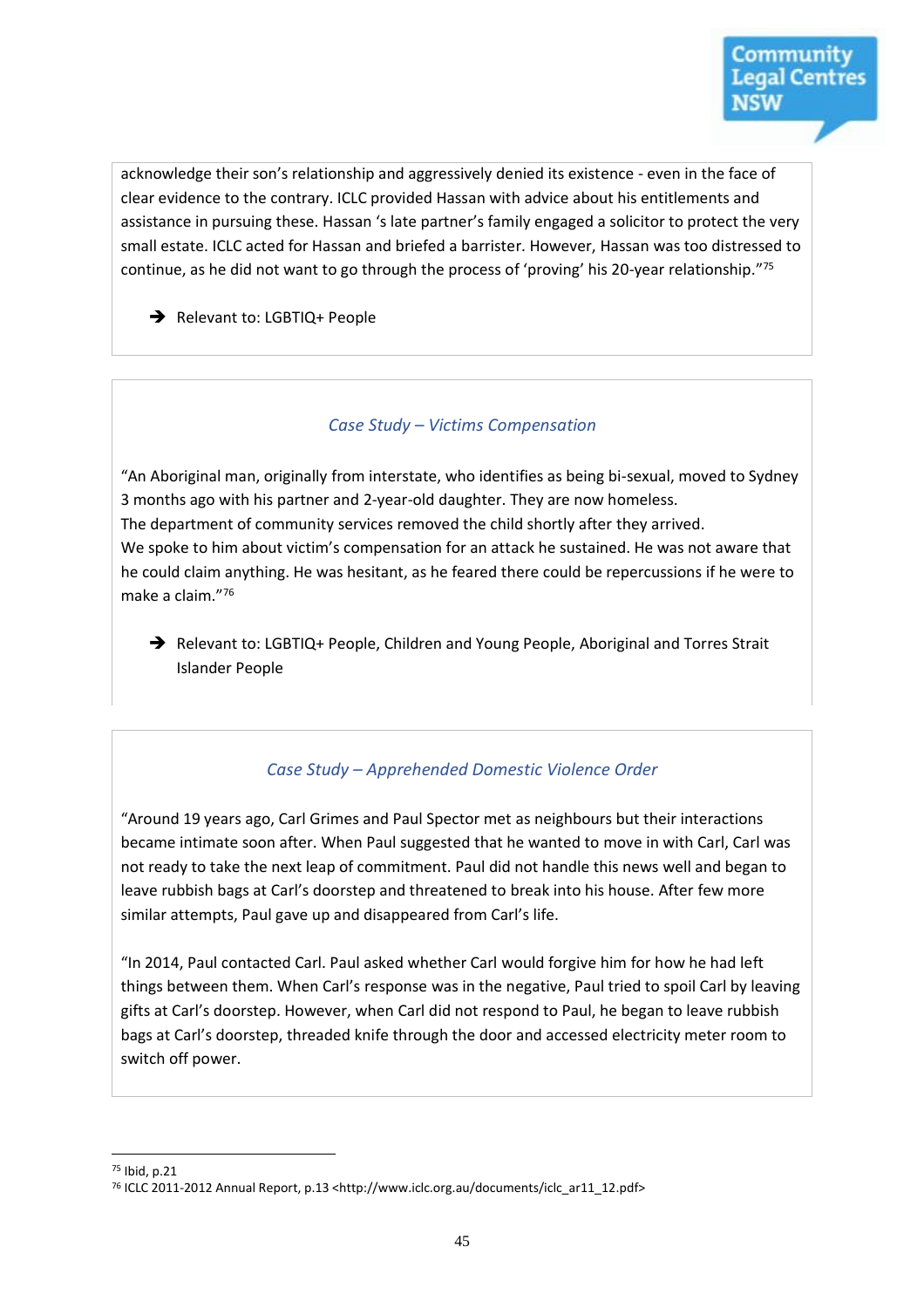"When Paul's behaviour escalated, Carl contacted the NSW Police and Safe Relationship Project Solicitor, Cedric Hassing, at the Inner City Legal Centre for assistance. NSW Police charged Paul with multiple accounts of criminal offences and initiated Apprehended Domestic Violence Order (ADVO) proceeding.

"Cedric liaised with NSW Police on behalf of Carl throughout the interim and final ADVO process. Cedric continued to assist Carl when Paul appealed his criminal charges and ADVO. The District Court imposed Community Treatment Order by placing Paul under medication for his mental health treatment and continued the ADVO to protect Carl."77

Relevant to: LGBTIQ+ People

#### *Case Study – Domestic Assault*

"William was hospitalised from being assaulted by his domestic partner Dr Zach Canning. The NSW Police attended St Vincent's Hospital due to injuries sustained by William and, subsequently, issued a provisional ADVO and charged Zach with DV assault occasioning actual bodily harm.

"After William was discharged from the hospital, he approached the Safe Relationship Project Solicitor, Cedric Hassing, at the Inner City Legal Centre. Cedric advised William about the court procedure and liaised with ACON's DV Team to arrange counselling and support services for him.

"Zach denied that he had hurt William and disputed the charges. William was subpoenaed to give evidence at the Court. William was highly distressed and vulnerable as he was being re-exposed to his experience of domestic violence through the court process. Cedric advised and assisted William throughout this process and tirelessly liaised with NSW Police and Prosecution on William's behalf.

"Unfortunately, the presiding magistrate dismissed the charges against Zach as His Honour was not persuaded beyond a reasonable doubt that the offence had been committed. The interim ADVO was also dismissed." 78

Relevant to: LGBTIQ+ People, People Who Experience Family Violence

 $\overline{a}$ <sup>77</sup> Provided by ICLC Principal Solicitor Hilary Kincaid.

<sup>78</sup> Ibid.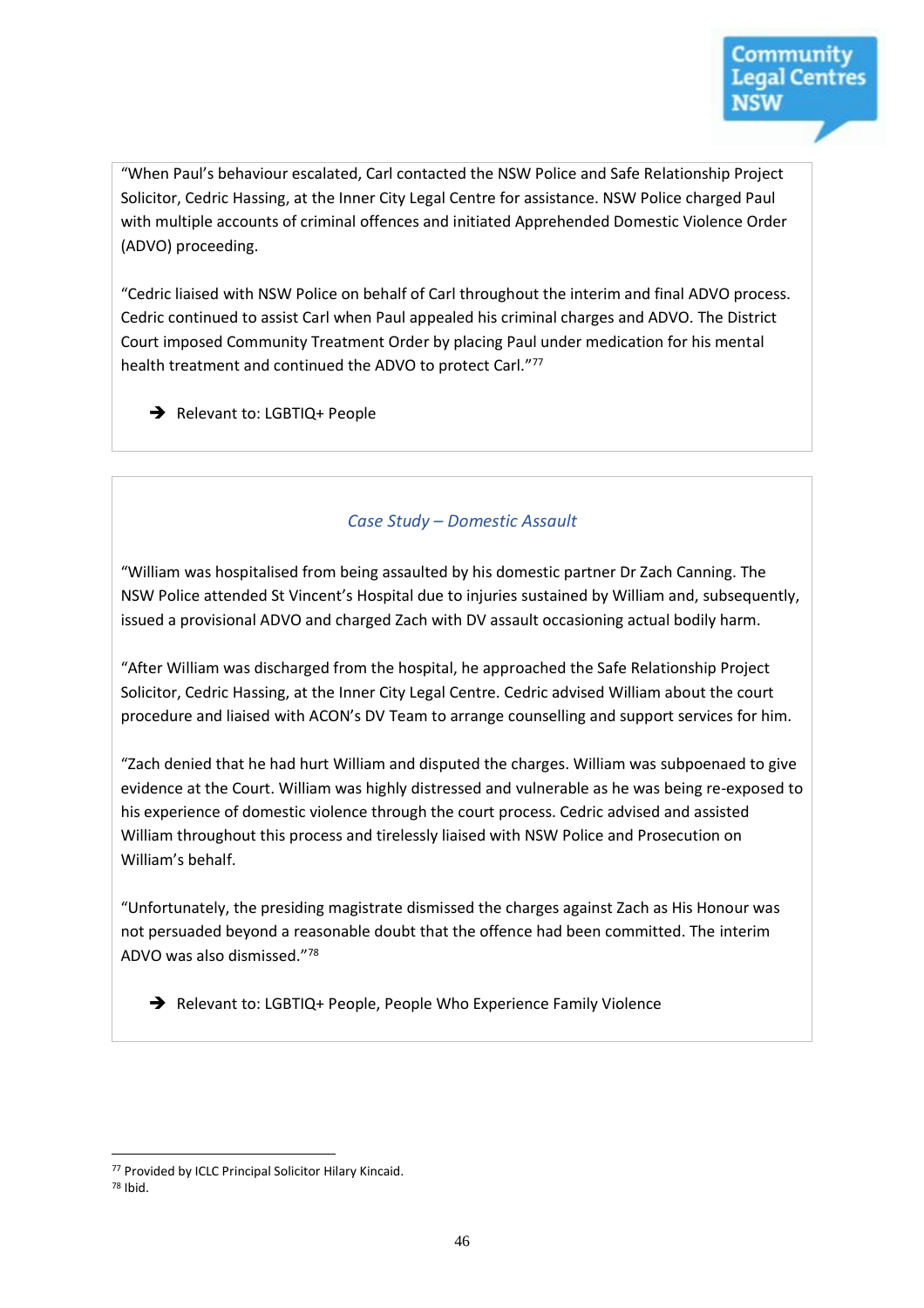#### *Case Study – Domestic Assault*

"Malcolm was a masculine country boy who worked as a bartender and Nicholas was a property developer from the North Shore. Nicholas and Malcolm fell for their differences and have been in a domestic relationship for about two years.

"On one Sunday, Nicholas and Malcolm engaged in a heated argument about breaking up with each other. Their argument escalated and Malcolm head-butted Nicholas in the forehead and then punched him. NSW Police attended their residence and took Malcolm into custody. NSW Police charged Malcolm with assault and initiated Apprehended Domestic Violence Order (ADVO) proceeding on behalf of Nicholas.

"Nicholas was referred to Safe Relationship Project Solicitor, Cedric Hassing, at the Inner City Legal Centre. During their conversation, Nicholas opened up about Malcolm's ongoing verbal abuse and threats to out Nicholas at his workplace. Cedric warm referred Nicholas to ACON for domestic violence counselling. Cedric provided ongoing support to Nicholas throughout the ADVO process – from preparing victim's statement, liaising with the NSW Police and attending the court with Nicholas.

"Malcolm was convicted of the criminal offence and final ADVO was made for a period of 12 months." 79

Relevant to: LGBTIQ+ People, People Who Experience Family Violence

<sup>79</sup> Provided by ICLC Principal Solicitor Hilary Kincaid.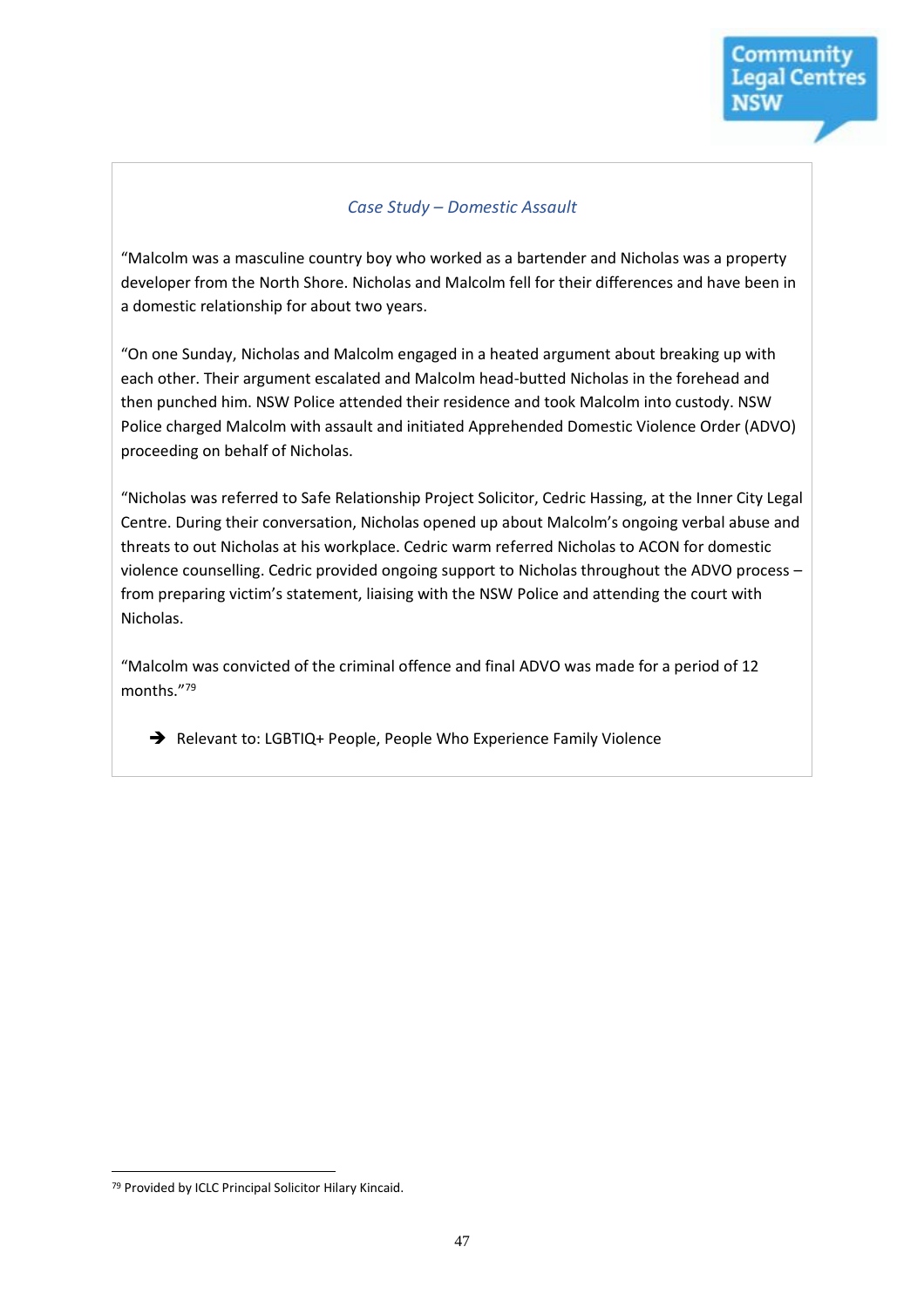#### *Case Study – Domestic Assault*

"Dave was on his way home when he met Sam. Dave and Sam had an instant chemistry that drew them to each other. Dave invited Sam over to his place to have a few alcoholic beverages. Sam responded positively. After sharing couple of beverages together, things became intimate between Dave and Sam. During their intercourse, Sam suddenly turned cold and restrained Dave's arm then punched him in the face repeatedly. Every time Dave tried to break free, Sam's behaviour escalated.

"After few more minutes of struggle, Sam began to get dressed and took Dave's mobile phone. Sam punched Dave in the face, breaking his nose, and smashed a beer bottle to threaten Dave. Dave does not remember what happened next but, at some point, Sam calmed down and Dave bolted for the door – screaming for help while Sam fled the scene. Dave contacted the Police. Sam was subsequently picked up by the Police and charged with criminal offences.

"Dave was referred to DV counselling by the Police and the DV Counsellor at ACON referred him to the Safe Relationships Project Solicitor ('SRPS') at Inner City Legal Centre. Cedric Hassing (SRPS) provided ongoing support to Dave throughout the court process and advised Dave about his legal rights and obligations. Cedric also assisted him in Victim's Services application and liaised with the Prosecution until the matter was finalised.

"Sam pleaded guilty to his criminal charges and was sentenced to a term of 18 months imprisonment." 80

 $\rightarrow$  Relevant to: LGBTIQ+ people

<sup>80</sup> Provided by ICLC Principal Solicitor Hilary Kincaid.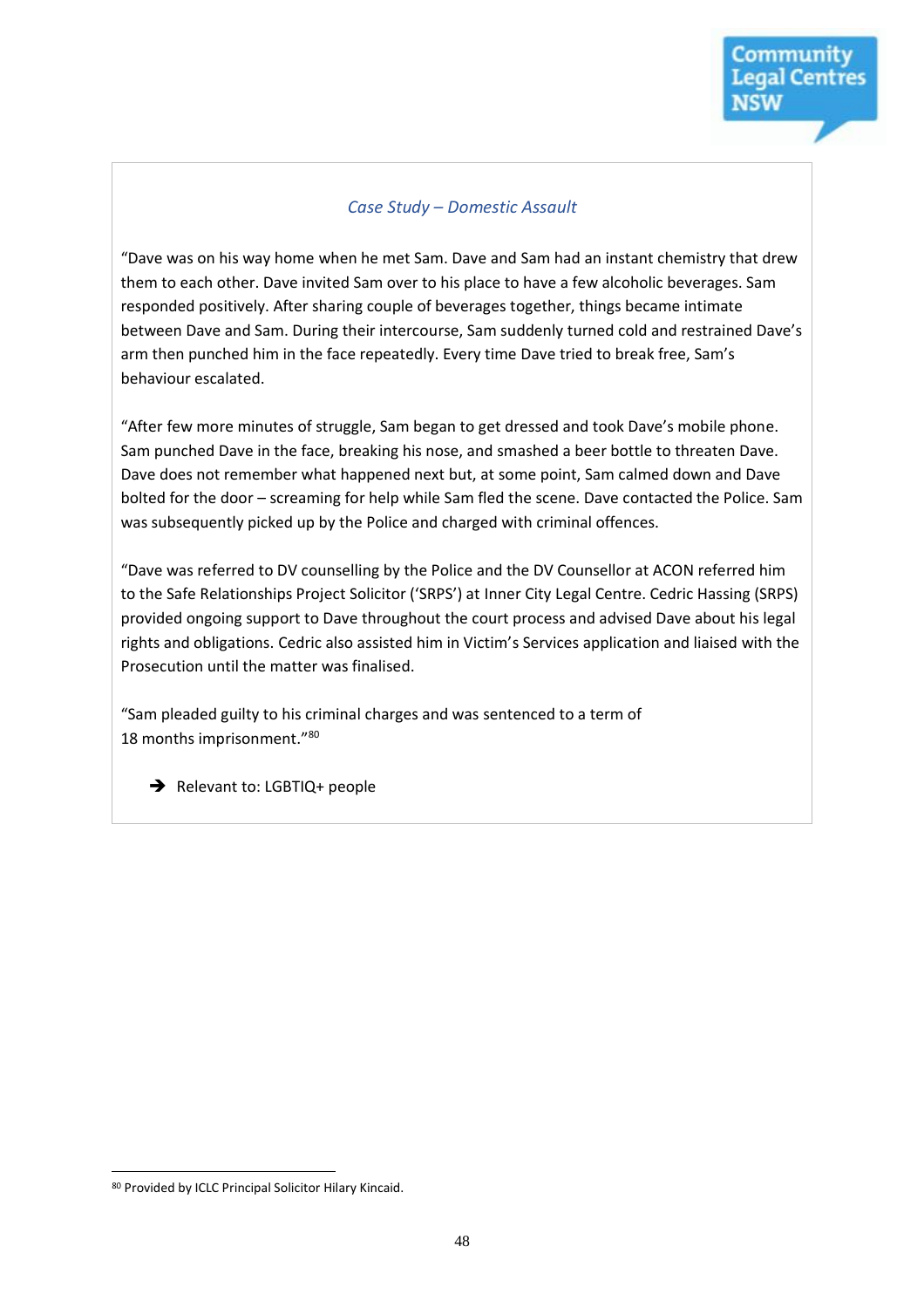#### *Case Study – Estate Planning*

"I am not going to be around for much longer. The cancer has advanced and it is taking over my body. I applied for income protection some time before I had cancer, I disclosed my HIV to the insurer. I just wanted to make sure that my boy would be ok if anything should happen to me HALC has made sure that when I go at least my son will have a bit of money to help him get by"<sup>81</sup>

Relevant to: LGBTIQ+ People, People Living with Disability

#### *Case Study – HALC Services*

#### HALC Client Reflections

- "My doctor told me about HALC and they represented me at the Refugee Review Tribunal. The first thing that the Tribunal said in my hearing was that they had read my extra statement that HALC had prepared, and their submissions and that they believed me. I knew from that moment on that everything would be ok. My case was very complicated but I knew that HALC was always working hard to help me"82
- "It didn't seem like my kind of thing, the idea of lawyers and courts sounded messy, and I even thought might make things worse. But the services they offered were lifesaving. They linked me up with a 'GLO' police officer – a gay and lesbian liaison officer, who was really supportive and understanding. They helped me to file an accurate police report and they contacted the tenancy management and explained my situation. With an Apprehended Violence Order in place, after this I started to get my life back<sup>183</sup>

Relevant to: Recent Arrivals to Australia, LGBTIQ+ People

 $\overline{a}$ <sup>81</sup> Ibid, p.15

<sup>82</sup> HALC 2014-2015 Annual Report, p.18 <2014-2015 Annual Report: http://halc.org.au/wp-content/uploads/2012/10/DLA-2014-2015.pdf>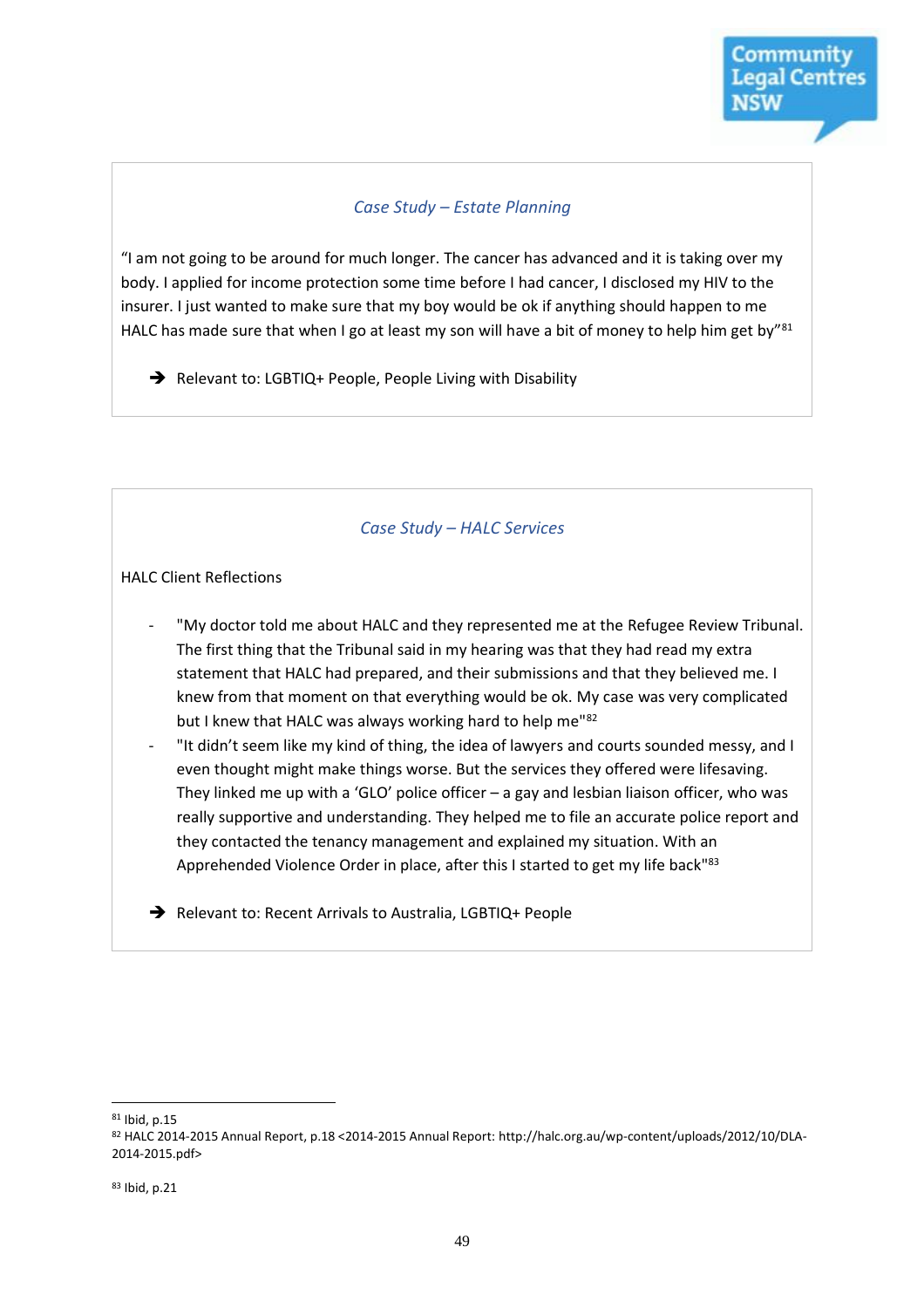#### *Case Study – Workplace Discrimination*

"Our client, Dorothy, was an Aboriginal woman who worked in a specialised role for a large organisation. She experienced many personal crises during the same year, including health issues, and caring responsibilities for family members. During this time she felt that she was discriminated at work for needing time off for her health and her responsibilities to her family. Her requests for flexible arrangements were not handled sensitively and transparently by management, causing her emotional distress during an already difficult time in her life.

"She filed a disability and carer's responsibilities discrimination complaint at the ADB, and KLC represented her at the conciliation conference. An agreement was reached at conciliation including, most importantly, an acknowledgement from the organisation that it should have handled things a lot better. The result has made a significant difference in our client's confidence in her career and in her employer."<sup>84</sup>

Relevant to: Aboriginal and Torres Strait Islander, People Living with Disability

<sup>84</sup> Kingsford CLC 2016 Annual Report, p.12

[<sup>&</sup>lt;http://www.klc.unsw.edu.au/sites/klc.unsw.edu.au/files/2739%20klc\\_AR\\_WEB.pdf>](http://www.klc.unsw.edu.au/sites/klc.unsw.edu.au/files/2739%20klc_AR_WEB.pdf)